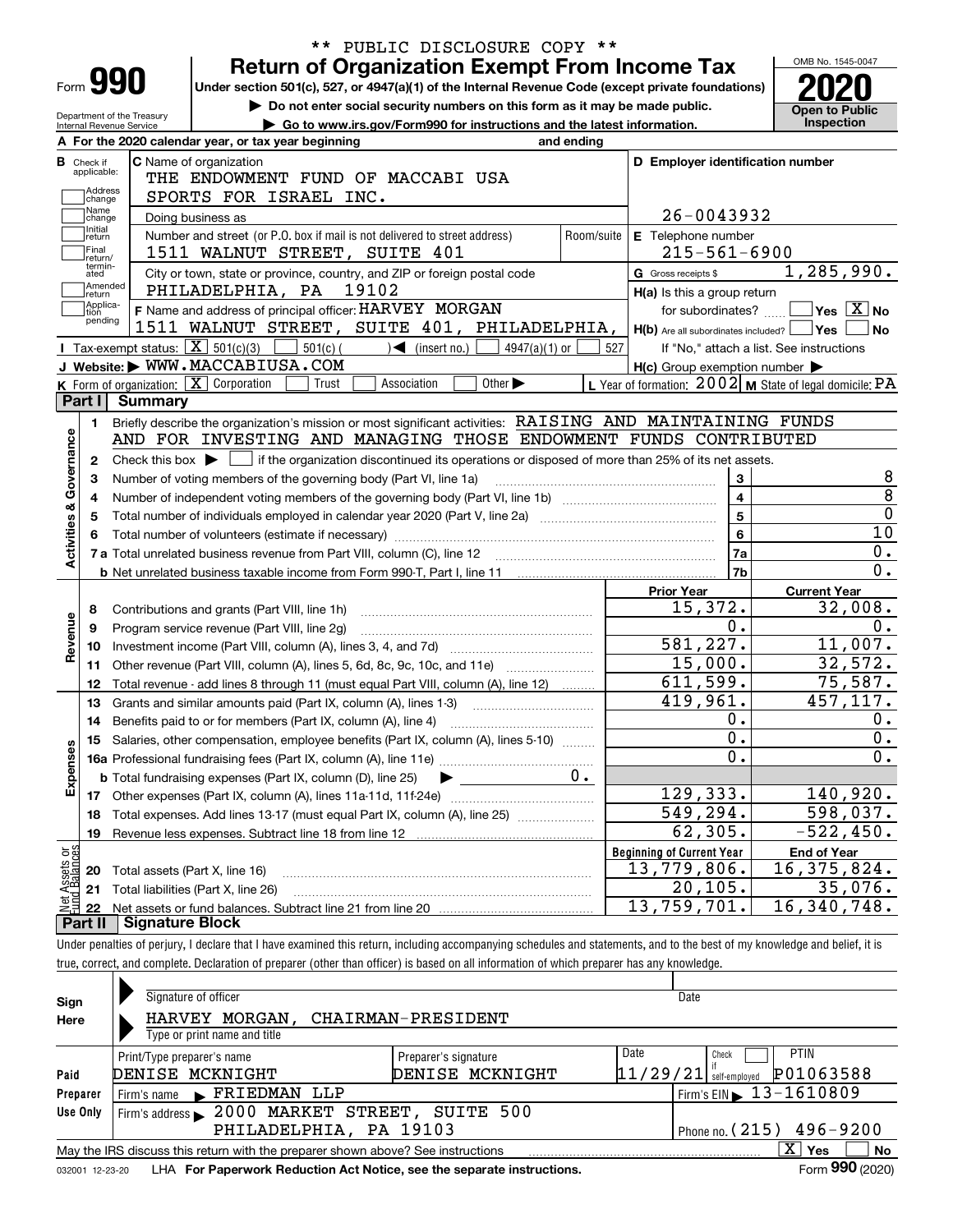|              | THE ENDOWMENT FUND OF MACCABI USA                                                                                                                                                                                       |                                                 |                 |
|--------------|-------------------------------------------------------------------------------------------------------------------------------------------------------------------------------------------------------------------------|-------------------------------------------------|-----------------|
|              | SPORTS FOR ISRAEL INC.<br>Form 990 (2020)                                                                                                                                                                               | 26-0043932                                      | Page $2$        |
|              | <b>Part III Statement of Program Service Accomplishments</b>                                                                                                                                                            |                                                 |                 |
|              |                                                                                                                                                                                                                         |                                                 |                 |
| 1            | Briefly describe the organization's mission:                                                                                                                                                                            |                                                 |                 |
|              | THE ORGANIZATION IS RESPONSIBLE FOR RAISING FUNDS, FOR MAINTAINING                                                                                                                                                      |                                                 |                 |
|              | FUNDS, AND FOR INVESTING AND MANAGING THOSE ENDOWMENT FUNDS                                                                                                                                                             |                                                 |                 |
|              | CONTRIBUTED IN ORDER TO SUPPORT QUALIFIED, CHARITABLE ORGANIZATIONS.                                                                                                                                                    |                                                 |                 |
|              |                                                                                                                                                                                                                         |                                                 |                 |
| $\mathbf{2}$ | Did the organization undertake any significant program services during the year which were not listed on the                                                                                                            | $\boxed{\phantom{1}}$ Yes $\boxed{\text{X}}$ No |                 |
|              | prior Form 990 or 990-EZ?<br>If "Yes," describe these new services on Schedule O.                                                                                                                                       |                                                 |                 |
|              |                                                                                                                                                                                                                         | $\boxed{\phantom{1}}$ Yes $\boxed{\text{X}}$ No |                 |
| 3            | Did the organization cease conducting, or make significant changes in how it conducts, any program services?                                                                                                            |                                                 |                 |
| 4            | If "Yes," describe these changes on Schedule O.<br>Describe the organization's program service accomplishments for each of its three largest program services, as measured by expenses.                                 |                                                 |                 |
|              | Section 501(c)(3) and 501(c)(4) organizations are required to report the amount of grants and allocations to others, the total expenses, and                                                                            |                                                 |                 |
|              | revenue, if any, for each program service reported.                                                                                                                                                                     |                                                 |                 |
| 4a           | $\frac{457,117.}{457,117.}$ including grants of \$ 457, 117. ) (Revenue \$<br>$\begin{pmatrix} \text{Code:} & \text{I} & \text{I} \end{pmatrix}$ $\begin{pmatrix} \text{Expenses $}\ \text{S} & \text{I} \end{pmatrix}$ |                                                 |                 |
|              | GRANTS GIVEN TO QUALIFIED 501(C)(3) ORGANIZATIONS.                                                                                                                                                                      |                                                 |                 |
|              |                                                                                                                                                                                                                         |                                                 |                 |
|              |                                                                                                                                                                                                                         |                                                 |                 |
|              |                                                                                                                                                                                                                         |                                                 |                 |
|              |                                                                                                                                                                                                                         |                                                 |                 |
|              |                                                                                                                                                                                                                         |                                                 |                 |
|              |                                                                                                                                                                                                                         |                                                 |                 |
|              |                                                                                                                                                                                                                         |                                                 |                 |
|              |                                                                                                                                                                                                                         |                                                 |                 |
|              |                                                                                                                                                                                                                         |                                                 |                 |
|              |                                                                                                                                                                                                                         |                                                 |                 |
|              |                                                                                                                                                                                                                         |                                                 |                 |
| 4b           |                                                                                                                                                                                                                         |                                                 |                 |
|              |                                                                                                                                                                                                                         |                                                 |                 |
|              |                                                                                                                                                                                                                         |                                                 |                 |
|              |                                                                                                                                                                                                                         |                                                 |                 |
|              |                                                                                                                                                                                                                         |                                                 |                 |
|              |                                                                                                                                                                                                                         |                                                 |                 |
|              |                                                                                                                                                                                                                         |                                                 |                 |
|              |                                                                                                                                                                                                                         |                                                 |                 |
|              |                                                                                                                                                                                                                         |                                                 |                 |
|              |                                                                                                                                                                                                                         |                                                 |                 |
|              |                                                                                                                                                                                                                         |                                                 |                 |
|              |                                                                                                                                                                                                                         |                                                 |                 |
|              |                                                                                                                                                                                                                         |                                                 |                 |
| 4c           |                                                                                                                                                                                                                         | $\sqrt{2}$ (Revenue \$                          |                 |
|              |                                                                                                                                                                                                                         |                                                 |                 |
|              |                                                                                                                                                                                                                         |                                                 |                 |
|              |                                                                                                                                                                                                                         |                                                 |                 |
|              |                                                                                                                                                                                                                         |                                                 |                 |
|              |                                                                                                                                                                                                                         |                                                 |                 |
|              |                                                                                                                                                                                                                         |                                                 |                 |
|              |                                                                                                                                                                                                                         |                                                 |                 |
|              |                                                                                                                                                                                                                         |                                                 |                 |
|              |                                                                                                                                                                                                                         |                                                 |                 |
|              |                                                                                                                                                                                                                         |                                                 |                 |
|              |                                                                                                                                                                                                                         |                                                 |                 |
|              |                                                                                                                                                                                                                         |                                                 |                 |
| 4d           | Other program services (Describe on Schedule O.)                                                                                                                                                                        |                                                 |                 |
|              | (Expenses \$<br>) (Revenue \$<br>including grants of \$<br>457, 117.                                                                                                                                                    |                                                 |                 |
|              | 4e Total program service expenses $\blacktriangleright$                                                                                                                                                                 |                                                 | Form 990 (2020) |
|              |                                                                                                                                                                                                                         |                                                 |                 |
|              | 032002 12-23-20                                                                                                                                                                                                         |                                                 |                 |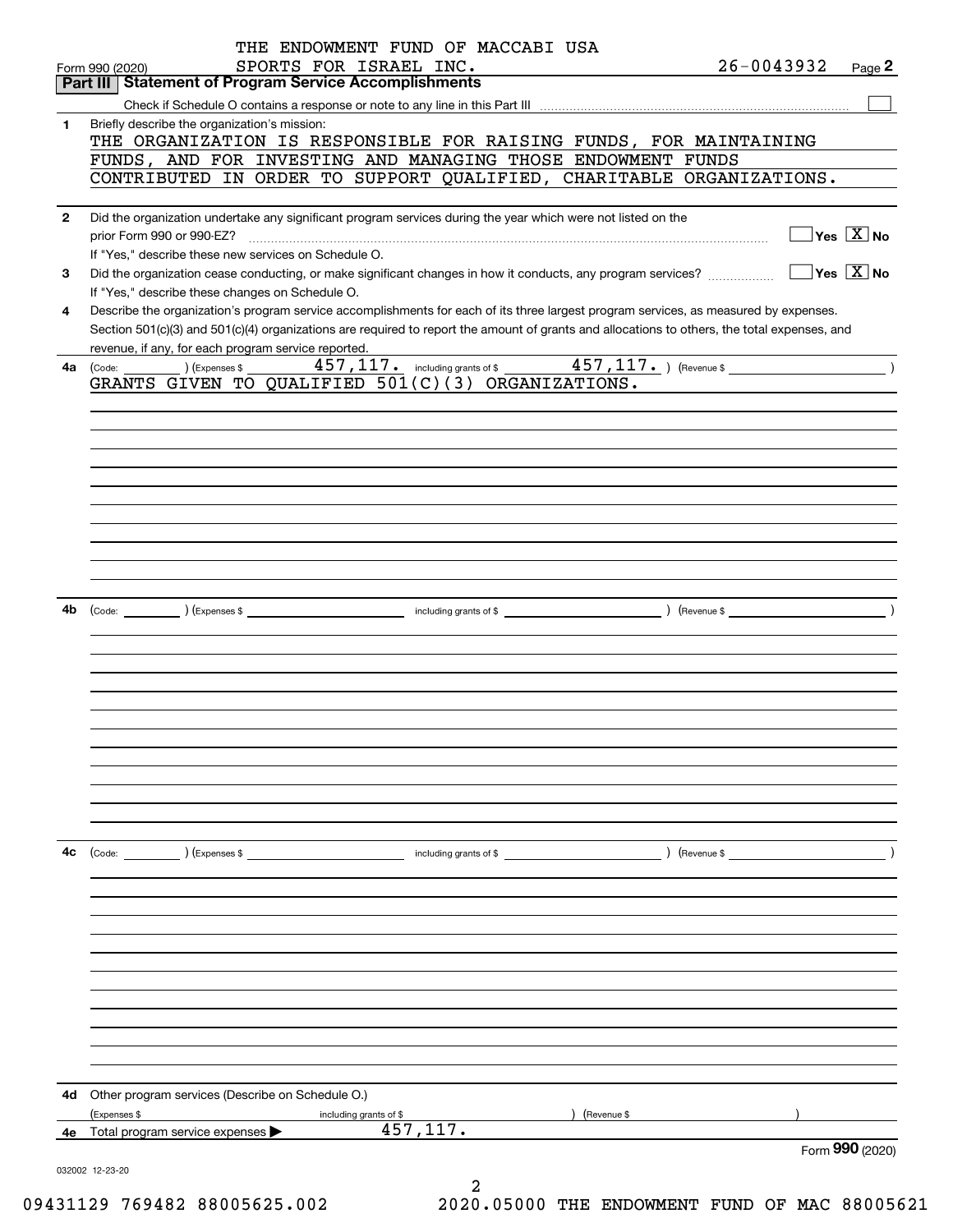|     |                                                                                                                                                                                                                                                    |                 | Yes                     | No              |
|-----|----------------------------------------------------------------------------------------------------------------------------------------------------------------------------------------------------------------------------------------------------|-----------------|-------------------------|-----------------|
| 1.  | Is the organization described in section $501(c)(3)$ or $4947(a)(1)$ (other than a private foundation)?                                                                                                                                            |                 |                         |                 |
|     |                                                                                                                                                                                                                                                    | 1               | X                       |                 |
| 2   |                                                                                                                                                                                                                                                    | $\overline{2}$  | $\overline{\mathbf{x}}$ |                 |
| 3   | Did the organization engage in direct or indirect political campaign activities on behalf of or in opposition to candidates for                                                                                                                    |                 |                         |                 |
|     |                                                                                                                                                                                                                                                    | 3               |                         | x               |
| 4   | Section 501(c)(3) organizations. Did the organization engage in lobbying activities, or have a section 501(h) election in effect                                                                                                                   |                 |                         | x               |
|     |                                                                                                                                                                                                                                                    | 4               |                         |                 |
| 5   | Is the organization a section 501(c)(4), 501(c)(5), or 501(c)(6) organization that receives membership dues, assessments, or                                                                                                                       | 5               |                         | x               |
| 6   | Did the organization maintain any donor advised funds or any similar funds or accounts for which donors have the right to                                                                                                                          |                 |                         |                 |
|     | provide advice on the distribution or investment of amounts in such funds or accounts? If "Yes," complete Schedule D, Part I                                                                                                                       | 6               |                         | x               |
| 7   | Did the organization receive or hold a conservation easement, including easements to preserve open space,                                                                                                                                          |                 |                         |                 |
|     |                                                                                                                                                                                                                                                    | $\overline{7}$  |                         | x               |
| 8   | Did the organization maintain collections of works of art, historical treasures, or other similar assets? If "Yes," complete                                                                                                                       |                 |                         |                 |
|     |                                                                                                                                                                                                                                                    | 8               |                         | x               |
| 9   | Did the organization report an amount in Part X, line 21, for escrow or custodial account liability, serve as a custodian for                                                                                                                      |                 |                         |                 |
|     | amounts not listed in Part X; or provide credit counseling, debt management, credit repair, or debt negotiation services?                                                                                                                          |                 |                         |                 |
|     |                                                                                                                                                                                                                                                    | 9               |                         | x               |
| 10  | Did the organization, directly or through a related organization, hold assets in donor-restricted endowments                                                                                                                                       |                 |                         |                 |
|     |                                                                                                                                                                                                                                                    | 10              | x                       |                 |
| 11  | If the organization's answer to any of the following questions is "Yes," then complete Schedule D, Parts VI, VIII, VIII, IX, or X                                                                                                                  |                 |                         |                 |
|     | as applicable.                                                                                                                                                                                                                                     |                 |                         |                 |
|     | a Did the organization report an amount for land, buildings, and equipment in Part X, line 10? If "Yes," complete Schedule D.                                                                                                                      |                 |                         |                 |
|     |                                                                                                                                                                                                                                                    | 11a             |                         | x               |
|     | <b>b</b> Did the organization report an amount for investments - other securities in Part X, line 12, that is 5% or more of its total                                                                                                              |                 |                         |                 |
|     |                                                                                                                                                                                                                                                    | 11 <sub>b</sub> |                         | x               |
|     | c Did the organization report an amount for investments - program related in Part X, line 13, that is 5% or more of its total                                                                                                                      |                 |                         |                 |
|     |                                                                                                                                                                                                                                                    | 11c             |                         | x               |
|     | d Did the organization report an amount for other assets in Part X, line 15, that is 5% or more of its total assets reported in                                                                                                                    |                 |                         | x               |
|     |                                                                                                                                                                                                                                                    | 11d<br>11e      | X                       |                 |
| f   | e Did the organization report an amount for other liabilities in Part X, line 25? If "Yes," complete Schedule D, Part X<br>Did the organization's separate or consolidated financial statements for the tax year include a footnote that addresses |                 |                         |                 |
|     | the organization's liability for uncertain tax positions under FIN 48 (ASC 740)? If "Yes," complete Schedule D, Part X                                                                                                                             | 11f             | X                       |                 |
|     | 12a Did the organization obtain separate, independent audited financial statements for the tax year? If "Yes," complete                                                                                                                            |                 |                         |                 |
|     |                                                                                                                                                                                                                                                    | 12a             | х                       |                 |
|     | b Was the organization included in consolidated, independent audited financial statements for the tax year?                                                                                                                                        |                 |                         |                 |
|     | If "Yes," and if the organization answered "No" to line 12a, then completing Schedule D, Parts XI and XII is optional                                                                                                                              | 12b             |                         | Δ.              |
| 13  |                                                                                                                                                                                                                                                    | 13              |                         | X               |
| 14a | Did the organization maintain an office, employees, or agents outside of the United States?                                                                                                                                                        | 14a             |                         | $\mathbf X$     |
|     | <b>b</b> Did the organization have aggregate revenues or expenses of more than \$10,000 from grantmaking, fundraising, business,                                                                                                                   |                 |                         |                 |
|     | investment, and program service activities outside the United States, or aggregate foreign investments valued at \$100,000                                                                                                                         |                 |                         |                 |
|     |                                                                                                                                                                                                                                                    | 14b             |                         | x               |
| 15  | Did the organization report on Part IX, column (A), line 3, more than \$5,000 of grants or other assistance to or for any                                                                                                                          |                 |                         |                 |
|     |                                                                                                                                                                                                                                                    | 15              |                         | X               |
| 16  | Did the organization report on Part IX, column (A), line 3, more than \$5,000 of aggregate grants or other assistance to                                                                                                                           |                 |                         |                 |
|     |                                                                                                                                                                                                                                                    | 16              |                         | X               |
| 17  | Did the organization report a total of more than \$15,000 of expenses for professional fundraising services on Part IX,                                                                                                                            |                 |                         |                 |
|     |                                                                                                                                                                                                                                                    | 17              |                         | X               |
| 18  | Did the organization report more than \$15,000 total of fundraising event gross income and contributions on Part VIII, lines                                                                                                                       |                 |                         | x               |
|     | Did the organization report more than \$15,000 of gross income from gaming activities on Part VIII, line 9a? If "Yes."                                                                                                                             | 18              |                         |                 |
| 19  |                                                                                                                                                                                                                                                    | 19              |                         | X               |
|     |                                                                                                                                                                                                                                                    | 20a             |                         | $\mathbf X$     |
|     | b If "Yes" to line 20a, did the organization attach a copy of its audited financial statements to this return?                                                                                                                                     | 20 <sub>b</sub> |                         |                 |
| 21  | Did the organization report more than \$5,000 of grants or other assistance to any domestic organization or                                                                                                                                        |                 |                         |                 |
|     |                                                                                                                                                                                                                                                    | 21              | X                       |                 |
|     | 032003 12-23-20                                                                                                                                                                                                                                    |                 |                         | Form 990 (2020) |

032003 12-23-20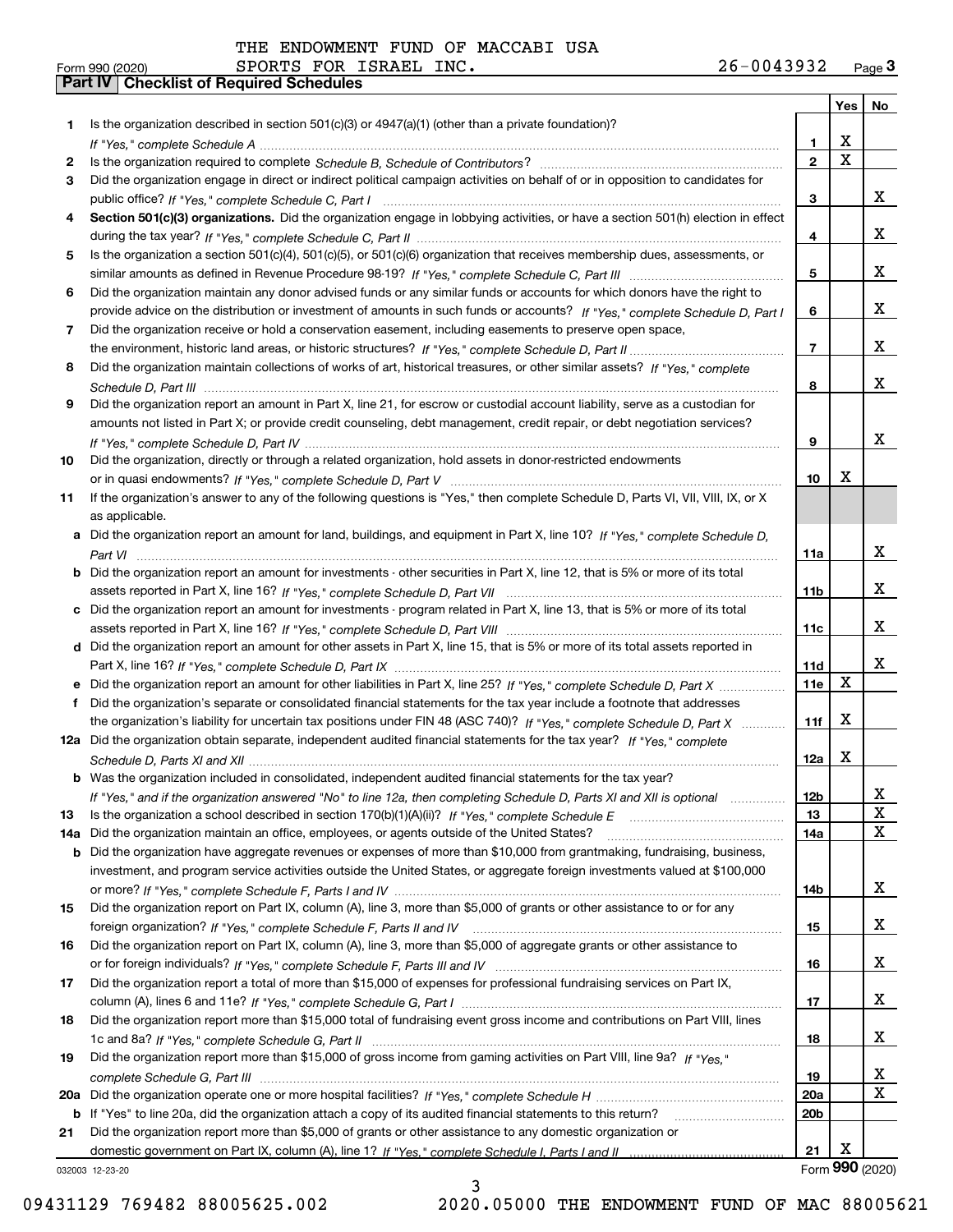*(continued)*

| Form 990 (2020) |                                                              |  | SPORTS FOR ISRAEL INC. | $26 - 0043932$ | Page 4 |
|-----------------|--------------------------------------------------------------|--|------------------------|----------------|--------|
|                 | <b>Part IV   Checklist of Required Schedules</b> (continued) |  |                        |                |        |

|               |                                                                                                                              |                 | Yes | No               |
|---------------|------------------------------------------------------------------------------------------------------------------------------|-----------------|-----|------------------|
| 22            | Did the organization report more than \$5,000 of grants or other assistance to or for domestic individuals on                |                 |     |                  |
|               |                                                                                                                              | 22              |     | x                |
| 23            | Did the organization answer "Yes" to Part VII, Section A, line 3, 4, or 5 about compensation of the organization's current   |                 |     |                  |
|               | and former officers, directors, trustees, key employees, and highest compensated employees? If "Yes," complete               |                 |     |                  |
|               |                                                                                                                              | 23              |     | x                |
|               | 24a Did the organization have a tax-exempt bond issue with an outstanding principal amount of more than \$100,000 as of the  |                 |     |                  |
|               | last day of the year, that was issued after December 31, 2002? If "Yes," answer lines 24b through 24d and complete           |                 |     |                  |
|               |                                                                                                                              | 24a             |     | x                |
|               |                                                                                                                              | 24 <sub>b</sub> |     |                  |
|               | c Did the organization maintain an escrow account other than a refunding escrow at any time during the year to defease       |                 |     |                  |
|               |                                                                                                                              | 24c             |     |                  |
|               |                                                                                                                              | 24d             |     |                  |
|               | 25a Section 501(c)(3), 501(c)(4), and 501(c)(29) organizations. Did the organization engage in an excess benefit             |                 |     |                  |
|               |                                                                                                                              | 25a             |     | x                |
|               | b Is the organization aware that it engaged in an excess benefit transaction with a disqualified person in a prior year, and |                 |     |                  |
|               | that the transaction has not been reported on any of the organization's prior Forms 990 or 990-EZ? If "Yes," complete        |                 |     |                  |
|               | Schedule L, Part I                                                                                                           | 25b             |     | x                |
| 26            | Did the organization report any amount on Part X, line 5 or 22, for receivables from or payables to any current              |                 |     |                  |
|               | or former officer, director, trustee, key employee, creator or founder, substantial contributor, or 35%                      |                 |     |                  |
|               | controlled entity or family member of any of these persons? If "Yes," complete Schedule L, Part II                           | 26              |     | x                |
| 27            | Did the organization provide a grant or other assistance to any current or former officer, director, trustee, key employee,  |                 |     |                  |
|               | creator or founder, substantial contributor or employee thereof, a grant selection committee member, or to a 35% controlled  |                 |     |                  |
|               | entity (including an employee thereof) or family member of any of these persons? If "Yes," complete Schedule L, Part III     | 27              |     | x                |
| 28            | Was the organization a party to a business transaction with one of the following parties (see Schedule L, Part IV            |                 |     |                  |
|               | instructions, for applicable filing thresholds, conditions, and exceptions):                                                 |                 |     |                  |
|               | a A current or former officer, director, trustee, key employee, creator or founder, or substantial contributor? If           |                 |     |                  |
|               |                                                                                                                              | 28a             |     | x<br>$\mathbf X$ |
|               |                                                                                                                              | 28 <sub>b</sub> |     |                  |
|               | c A 35% controlled entity of one or more individuals and/or organizations described in lines 28a or 28b? If                  |                 |     | х                |
|               |                                                                                                                              | 28c<br>29       |     | X                |
| 29<br>30      | Did the organization receive contributions of art, historical treasures, or other similar assets, or qualified conservation  |                 |     |                  |
|               |                                                                                                                              | 30              |     | x                |
| 31            | Did the organization liquidate, terminate, or dissolve and cease operations? If "Yes," complete Schedule N, Part I           | 31              |     | $\mathbf X$      |
| 32            | Did the organization sell, exchange, dispose of, or transfer more than 25% of its net assets? If "Yes," complete             |                 |     |                  |
|               |                                                                                                                              | 32              |     | x                |
| 33            | Did the organization own 100% of an entity disregarded as separate from the organization under Regulations                   |                 |     |                  |
|               |                                                                                                                              | 33              |     | x                |
| 34            | Was the organization related to any tax-exempt or taxable entity? If "Yes," complete Schedule R, Part II, III, or IV, and    |                 |     |                  |
|               |                                                                                                                              | 34              | х   |                  |
|               | 35a Did the organization have a controlled entity within the meaning of section 512(b)(13)?                                  | 35a             |     | x                |
|               | b If "Yes" to line 35a, did the organization receive any payment from or engage in any transaction with a controlled entity  |                 |     |                  |
|               |                                                                                                                              | 35 <sub>b</sub> |     |                  |
| 36            | Section 501(c)(3) organizations. Did the organization make any transfers to an exempt non-charitable related organization?   |                 |     |                  |
|               |                                                                                                                              | 36              |     | X.               |
| 37            | Did the organization conduct more than 5% of its activities through an entity that is not a related organization             |                 |     |                  |
|               |                                                                                                                              | 37              |     | х                |
| 38            | Did the organization complete Schedule O and provide explanations in Schedule O for Part VI, lines 11b and 19?               |                 |     |                  |
|               |                                                                                                                              | 38              | х   |                  |
| <b>Part V</b> | <b>Statements Regarding Other IRS Filings and Tax Compliance</b>                                                             |                 |     |                  |
|               | Check if Schedule O contains a response or note to any line in this Part V                                                   |                 |     |                  |
|               |                                                                                                                              |                 | Yes | No               |
|               | 0<br>1a Enter the number reported in Box 3 of Form 1096. Enter -0- if not applicable<br>1a                                   |                 |     |                  |
|               | 0<br><b>b</b> Enter the number of Forms W-2G included in line 1a. Enter -0- if not applicable<br>1b                          |                 |     |                  |
|               | c Did the organization comply with backup withholding rules for reportable payments to vendors and reportable gaming         |                 |     |                  |
|               |                                                                                                                              | 1c              |     |                  |
|               | 032004 12-23-20                                                                                                              |                 |     | Form 990 (2020)  |
|               | 4                                                                                                                            |                 |     |                  |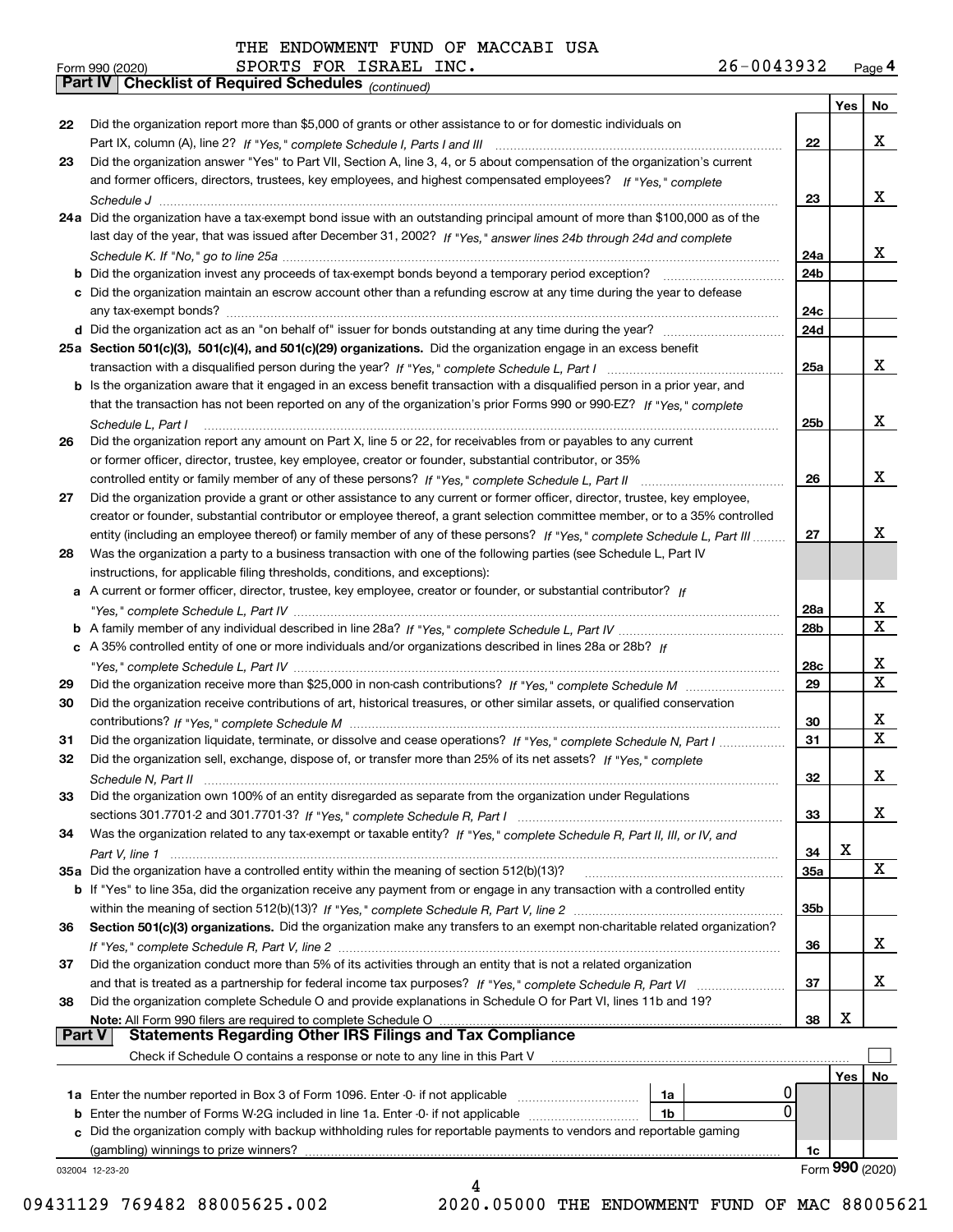| THE ENDOWMENT FUND OF MACCABI USA |  |  |
|-----------------------------------|--|--|
|-----------------------------------|--|--|

|               | 26-0043932<br>SPORTS FOR ISRAEL INC.<br>Form 990 (2020)                                                                                         |     |         | $Page$ <sup>5</sup> |  |  |  |  |  |  |  |
|---------------|-------------------------------------------------------------------------------------------------------------------------------------------------|-----|---------|---------------------|--|--|--|--|--|--|--|
| <b>Part V</b> | Statements Regarding Other IRS Filings and Tax Compliance (continued)                                                                           |     |         |                     |  |  |  |  |  |  |  |
|               |                                                                                                                                                 |     | Yes $ $ | No                  |  |  |  |  |  |  |  |
|               | 2a Enter the number of employees reported on Form W-3, Transmittal of Wage and Tax Statements,                                                  |     |         |                     |  |  |  |  |  |  |  |
|               | 0<br>filed for the calendar year ending with or within the year covered by this return<br>2a                                                    |     |         |                     |  |  |  |  |  |  |  |
|               |                                                                                                                                                 |     |         |                     |  |  |  |  |  |  |  |
|               |                                                                                                                                                 |     |         |                     |  |  |  |  |  |  |  |
|               | 3a Did the organization have unrelated business gross income of \$1,000 or more during the year?                                                |     |         |                     |  |  |  |  |  |  |  |
|               |                                                                                                                                                 | 3b  |         |                     |  |  |  |  |  |  |  |
|               | 4a At any time during the calendar year, did the organization have an interest in, or a signature or other authority over, a                    |     |         |                     |  |  |  |  |  |  |  |
|               |                                                                                                                                                 | 4a  |         | х                   |  |  |  |  |  |  |  |
|               | <b>b</b> If "Yes," enter the name of the foreign country $\blacktriangleright$                                                                  |     |         |                     |  |  |  |  |  |  |  |
|               | See instructions for filing requirements for FinCEN Form 114, Report of Foreign Bank and Financial Accounts (FBAR).                             |     |         |                     |  |  |  |  |  |  |  |
|               | 5a Was the organization a party to a prohibited tax shelter transaction at any time during the tax year?                                        | 5a  |         | x                   |  |  |  |  |  |  |  |
| b             |                                                                                                                                                 | 5b  |         | X                   |  |  |  |  |  |  |  |
| c             |                                                                                                                                                 | 5c  |         |                     |  |  |  |  |  |  |  |
|               | 6a Does the organization have annual gross receipts that are normally greater than \$100,000, and did the organization solicit                  |     |         |                     |  |  |  |  |  |  |  |
|               | any contributions that were not tax deductible as charitable contributions?                                                                     | 6a  |         | x                   |  |  |  |  |  |  |  |
|               | <b>b</b> If "Yes," did the organization include with every solicitation an express statement that such contributions or gifts                   |     |         |                     |  |  |  |  |  |  |  |
|               | were not tax deductible?                                                                                                                        | 6b  |         |                     |  |  |  |  |  |  |  |
| 7             | Organizations that may receive deductible contributions under section 170(c).                                                                   |     |         |                     |  |  |  |  |  |  |  |
| а             | Did the organization receive a payment in excess of \$75 made partly as a contribution and partly for goods and services provided to the payor? | 7a  |         | х                   |  |  |  |  |  |  |  |
|               | <b>b</b> If "Yes," did the organization notify the donor of the value of the goods or services provided?                                        | 7b  |         |                     |  |  |  |  |  |  |  |
|               | c Did the organization sell, exchange, or otherwise dispose of tangible personal property for which it was required                             |     |         |                     |  |  |  |  |  |  |  |
|               |                                                                                                                                                 | 7c  |         | х                   |  |  |  |  |  |  |  |
|               | 7d                                                                                                                                              |     |         |                     |  |  |  |  |  |  |  |
| е             | Did the organization receive any funds, directly or indirectly, to pay premiums on a personal benefit contract?                                 | 7е  |         | х                   |  |  |  |  |  |  |  |
| f             | Did the organization, during the year, pay premiums, directly or indirectly, on a personal benefit contract?                                    | 7f  |         | х                   |  |  |  |  |  |  |  |
| g             | If the organization received a contribution of qualified intellectual property, did the organization file Form 8899 as required?                | 7g  |         |                     |  |  |  |  |  |  |  |
| h.            | If the organization received a contribution of cars, boats, airplanes, or other vehicles, did the organization file a Form 1098-C?              | 7h  |         |                     |  |  |  |  |  |  |  |
| 8             | Sponsoring organizations maintaining donor advised funds. Did a donor advised fund maintained by the                                            |     |         |                     |  |  |  |  |  |  |  |
|               | sponsoring organization have excess business holdings at any time during the year?                                                              | 8   |         |                     |  |  |  |  |  |  |  |
| 9             | Sponsoring organizations maintaining donor advised funds.                                                                                       |     |         |                     |  |  |  |  |  |  |  |
| а             | Did the sponsoring organization make any taxable distributions under section 4966?                                                              | 9а  |         |                     |  |  |  |  |  |  |  |
| b             | Did the sponsoring organization make a distribution to a donor, donor advisor, or related person?                                               | 9b  |         |                     |  |  |  |  |  |  |  |
| 10            | Section 501(c)(7) organizations. Enter:                                                                                                         |     |         |                     |  |  |  |  |  |  |  |
|               | 10a<br> 10b                                                                                                                                     |     |         |                     |  |  |  |  |  |  |  |
|               | Gross receipts, included on Form 990, Part VIII, line 12, for public use of club facilities                                                     |     |         |                     |  |  |  |  |  |  |  |
| 11            | Section 501(c)(12) organizations. Enter:                                                                                                        |     |         |                     |  |  |  |  |  |  |  |
| a             | Gross income from members or shareholders<br>11a<br>b Gross income from other sources (Do not net amounts due or paid to other sources against  |     |         |                     |  |  |  |  |  |  |  |
|               | 11b                                                                                                                                             |     |         |                     |  |  |  |  |  |  |  |
|               | 12a Section 4947(a)(1) non-exempt charitable trusts. Is the organization filing Form 990 in lieu of Form 1041?                                  | 12a |         |                     |  |  |  |  |  |  |  |
|               | 12b<br><b>b</b> If "Yes," enter the amount of tax-exempt interest received or accrued during the year <i>manument</i>                           |     |         |                     |  |  |  |  |  |  |  |
| 13            | Section 501(c)(29) qualified nonprofit health insurance issuers.                                                                                |     |         |                     |  |  |  |  |  |  |  |
| a             | Is the organization licensed to issue qualified health plans in more than one state?                                                            | 13а |         |                     |  |  |  |  |  |  |  |
|               | Note: See the instructions for additional information the organization must report on Schedule O.                                               |     |         |                     |  |  |  |  |  |  |  |
|               | <b>b</b> Enter the amount of reserves the organization is required to maintain by the states in which the                                       |     |         |                     |  |  |  |  |  |  |  |
|               | 13b                                                                                                                                             |     |         |                     |  |  |  |  |  |  |  |
|               | 13с                                                                                                                                             |     |         |                     |  |  |  |  |  |  |  |
|               | 14a Did the organization receive any payments for indoor tanning services during the tax year?                                                  | 14a |         | х                   |  |  |  |  |  |  |  |
|               | <b>b</b> If "Yes," has it filed a Form 720 to report these payments? If "No," provide an explanation on Schedule O                              | 14b |         |                     |  |  |  |  |  |  |  |
| 15            | Is the organization subject to the section 4960 tax on payment(s) of more than \$1,000,000 in remuneration or                                   |     |         |                     |  |  |  |  |  |  |  |
|               |                                                                                                                                                 | 15  |         | x                   |  |  |  |  |  |  |  |
|               | If "Yes," see instructions and file Form 4720, Schedule N.                                                                                      |     |         |                     |  |  |  |  |  |  |  |
| 16            | Is the organization an educational institution subject to the section 4968 excise tax on net investment income?                                 | 16  |         | x                   |  |  |  |  |  |  |  |
|               | If "Yes," complete Form 4720, Schedule O.                                                                                                       |     |         |                     |  |  |  |  |  |  |  |

Form (2020) **990**

032005 12-23-20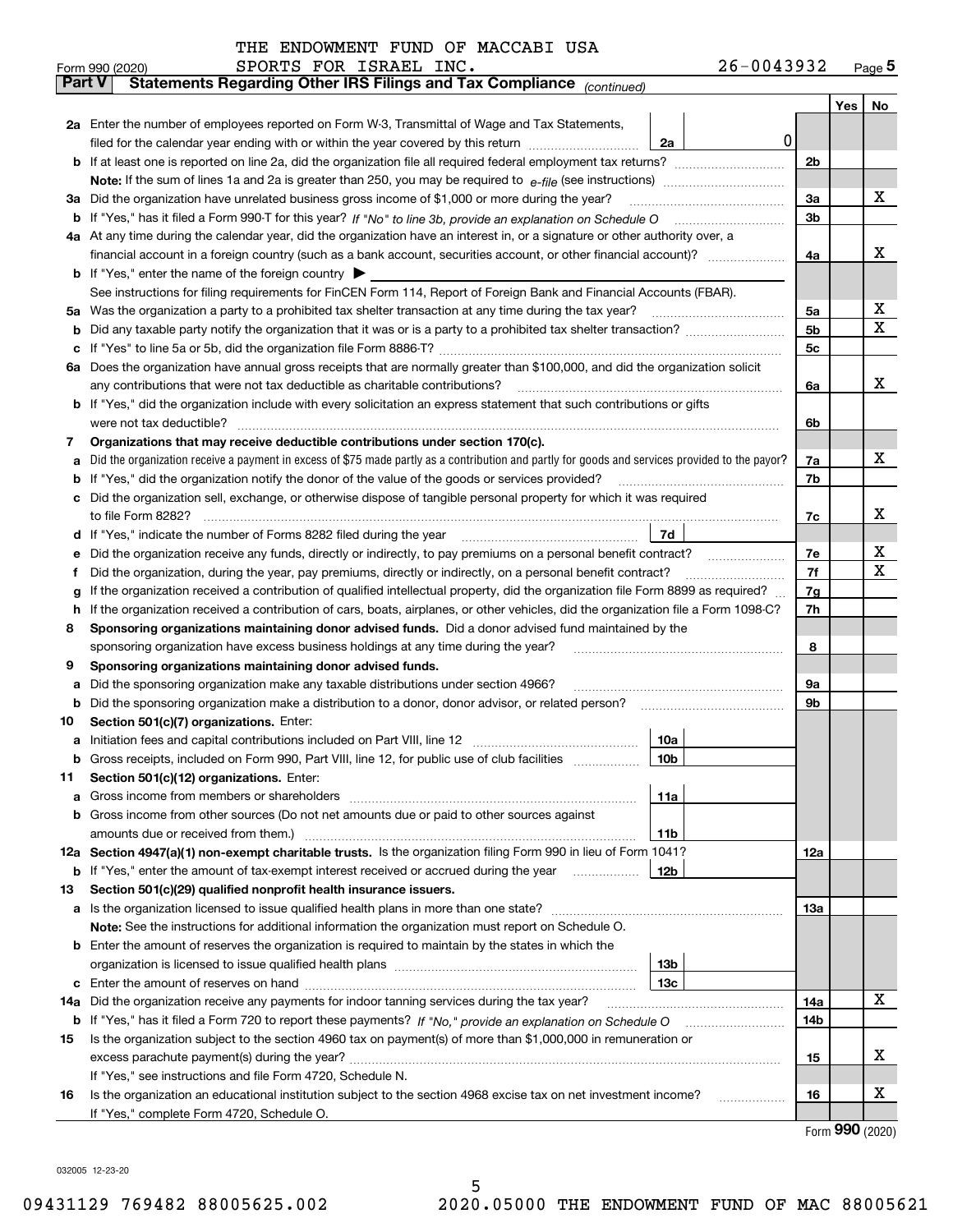SPORTS FOR ISRAEL INC. 26-0043932

*For each "Yes" response to lines 2 through 7b below, and for a "No" response to line 8a, 8b, or 10b below, describe the circumstances, processes, or changes on Schedule O. See instructions.* Form 990 (2020) **CONEY BEORTS FOR LEGALE ENC.**<br>**Part VI Governance, Management, and Disclosure** For each "Yes" response to lines 2 through 7b below, and for a "No" response

|    |                                                                                                                                                                                                                                |         |                              | Yes | No                      |
|----|--------------------------------------------------------------------------------------------------------------------------------------------------------------------------------------------------------------------------------|---------|------------------------------|-----|-------------------------|
|    | <b>1a</b> Enter the number of voting members of the governing body at the end of the tax year                                                                                                                                  | 8<br>1a |                              |     |                         |
|    | If there are material differences in voting rights among members of the governing body, or if the governing                                                                                                                    |         |                              |     |                         |
|    | body delegated broad authority to an executive committee or similar committee, explain on Schedule O.                                                                                                                          |         |                              |     |                         |
| b  | Enter the number of voting members included on line 1a, above, who are independent                                                                                                                                             | 8<br>1b |                              |     |                         |
| 2  | Did any officer, director, trustee, or key employee have a family relationship or a business relationship with any other                                                                                                       |         |                              |     | X                       |
|    | officer, director, trustee, or key employee?                                                                                                                                                                                   |         | $\mathbf{2}$                 |     |                         |
| З  | Did the organization delegate control over management duties customarily performed by or under the direct supervision                                                                                                          |         |                              |     | X                       |
|    | of officers, directors, trustees, or key employees to a management company or other person?<br>Did the organization make any significant changes to its governing documents since the prior Form 990 was filed?                |         | 3<br>$\overline{\mathbf{4}}$ |     | $\overline{\mathbf{x}}$ |
| 4  |                                                                                                                                                                                                                                |         | 5                            |     | $\overline{\mathbf{x}}$ |
| 5  | Did the organization have members or stockholders?                                                                                                                                                                             |         | 6                            |     | $\mathbf x$             |
| 6  | Did the organization have members, stockholders, or other persons who had the power to elect or appoint one or                                                                                                                 |         |                              |     |                         |
| 7a |                                                                                                                                                                                                                                |         | 7a                           |     | X                       |
|    | <b>b</b> Are any governance decisions of the organization reserved to (or subject to approval by) members, stockholders, or                                                                                                    |         |                              |     |                         |
|    | persons other than the governing body?                                                                                                                                                                                         |         | 7b                           |     | х                       |
| 8  | Did the organization contemporaneously document the meetings held or written actions undertaken during the year by the following:                                                                                              |         |                              |     |                         |
| a  |                                                                                                                                                                                                                                |         | 8а                           | X   |                         |
| b  |                                                                                                                                                                                                                                |         | 8b                           | X   |                         |
| 9  | Is there any officer, director, trustee, or key employee listed in Part VII, Section A, who cannot be reached at the                                                                                                           |         |                              |     |                         |
|    |                                                                                                                                                                                                                                |         | 9                            |     | X                       |
|    | Section B. Policies (This Section B requests information about policies not required by the Internal Revenue Code.)                                                                                                            |         |                              |     |                         |
|    |                                                                                                                                                                                                                                |         |                              | Yes | No                      |
|    |                                                                                                                                                                                                                                |         | 10a                          |     | X                       |
|    | <b>b</b> If "Yes," did the organization have written policies and procedures governing the activities of such chapters, affiliates,                                                                                            |         |                              |     |                         |
|    |                                                                                                                                                                                                                                |         | 10 <sub>b</sub>              |     |                         |
|    | 11a Has the organization provided a complete copy of this Form 990 to all members of its governing body before filing the form?                                                                                                |         | 11a                          | X   |                         |
|    | <b>b</b> Describe in Schedule O the process, if any, used by the organization to review this Form 990.                                                                                                                         |         |                              |     |                         |
|    |                                                                                                                                                                                                                                |         | 12a                          | X   |                         |
|    |                                                                                                                                                                                                                                |         | 12 <sub>b</sub>              | х   |                         |
|    | c Did the organization regularly and consistently monitor and enforce compliance with the policy? If "Yes," describe                                                                                                           |         |                              |     |                         |
|    | in Schedule O how this was done manufactured and continuum control of the Schedule O how this was done manufactured and continuum control of the Schedule O how this was done                                                  |         | 12c                          | X   |                         |
| 13 |                                                                                                                                                                                                                                |         | 13                           | X   |                         |
| 14 |                                                                                                                                                                                                                                |         | 14                           | X   |                         |
| 15 | Did the process for determining compensation of the following persons include a review and approval by independent                                                                                                             |         |                              |     |                         |
|    | persons, comparability data, and contemporaneous substantiation of the deliberation and decision?                                                                                                                              |         |                              |     |                         |
|    | a The organization's CEO, Executive Director, or top management official manufactured content content of the organization's CEO, Executive Director, or top management official manufactured content of the state of the state |         | 15a                          |     | х                       |
|    |                                                                                                                                                                                                                                |         | 15b                          |     | X                       |
|    | If "Yes" to line 15a or 15b, describe the process in Schedule O (see instructions).                                                                                                                                            |         |                              |     |                         |
|    | 16a Did the organization invest in, contribute assets to, or participate in a joint venture or similar arrangement with a                                                                                                      |         |                              |     |                         |
|    | taxable entity during the year?                                                                                                                                                                                                |         | 16a                          |     | X                       |
|    | b If "Yes," did the organization follow a written policy or procedure requiring the organization to evaluate its participation                                                                                                 |         |                              |     |                         |
|    | in joint venture arrangements under applicable federal tax law, and take steps to safequard the organization's                                                                                                                 |         |                              |     |                         |
|    | exempt status with respect to such arrangements?                                                                                                                                                                               |         | 16b                          |     |                         |
|    | <b>Section C. Disclosure</b>                                                                                                                                                                                                   |         |                              |     |                         |
| 17 | List the states with which a copy of this Form 990 is required to be filed $\blacktriangleright$ PA                                                                                                                            |         |                              |     |                         |
| 18 | Section 6104 requires an organization to make its Forms 1023 (1024 or 1024-A, if applicable), 990, and 990-T (Section 501(c)(3)s only) available                                                                               |         |                              |     |                         |
|    | for public inspection. Indicate how you made these available. Check all that apply.                                                                                                                                            |         |                              |     |                         |
|    | $X$ Upon request<br>$\lfloor x \rfloor$ Own website<br>Another's website<br>Other (explain on Schedule O)                                                                                                                      |         |                              |     |                         |
| 19 | Describe on Schedule O whether (and if so, how) the organization made its governing documents, conflict of interest policy, and financial                                                                                      |         |                              |     |                         |
|    | statements available to the public during the tax year.                                                                                                                                                                        |         |                              |     |                         |
| 20 | State the name, address, and telephone number of the person who possesses the organization's books and records                                                                                                                 |         |                              |     |                         |
|    | ORGANIZATION - 215-561-6900                                                                                                                                                                                                    |         |                              |     |                         |
|    | 19102<br>1511 WALNUT STREET, SUITE 401,<br>PHILADELPHIA,<br>PA                                                                                                                                                                 |         |                              |     |                         |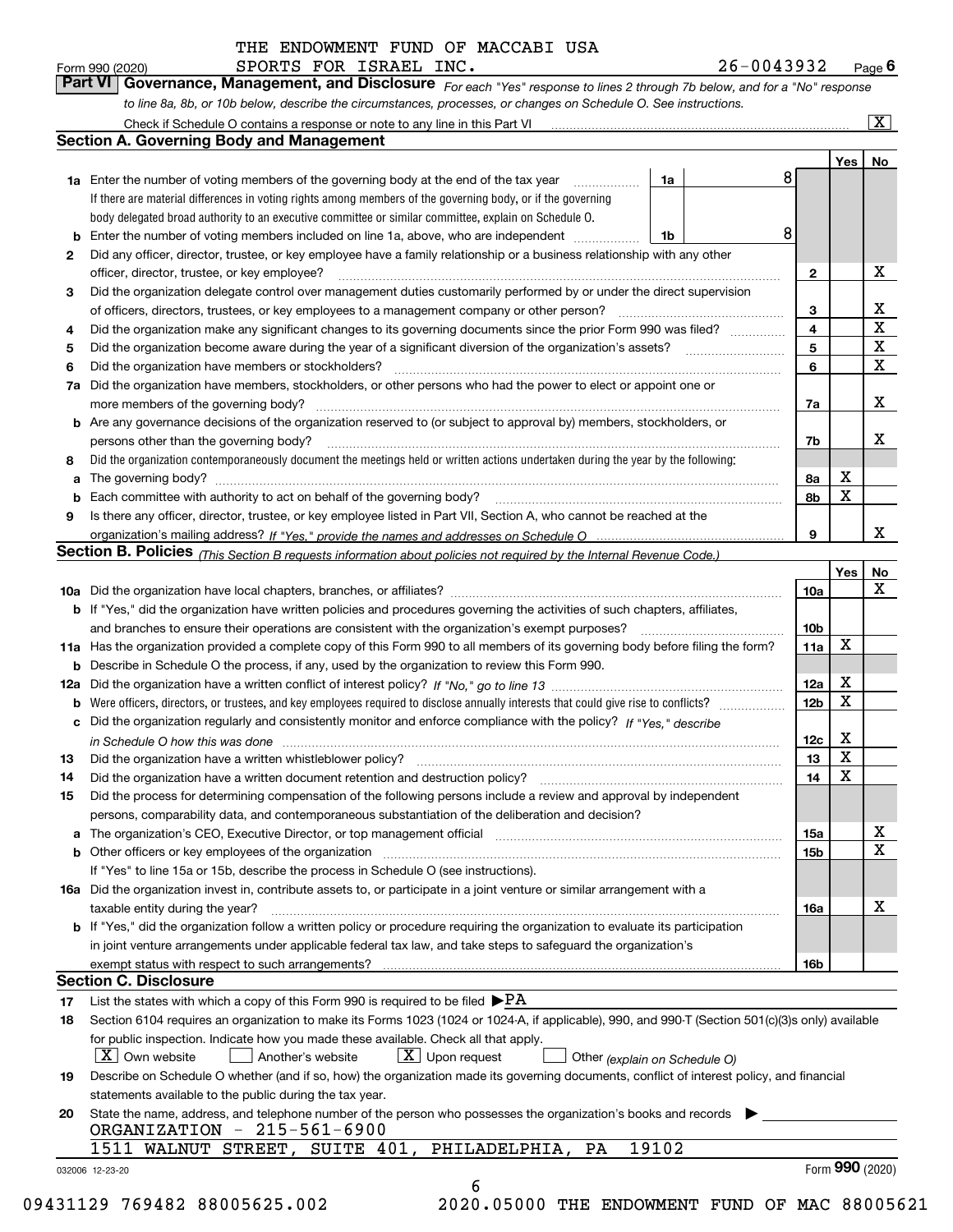| THE ENDOWMENT FUND OF MACCABI USA |  |  |
|-----------------------------------|--|--|
|                                   |  |  |

 $\mathcal{L}^{\text{max}}$ 

#### Form 990 (2020) SPORTS FOR ISRAEL INC. 26-0 0 4 3 9 3 2 <sub>Page</sub> **7Part VII Compensation of Officers, Directors, Trustees, Key Employees, Highest Compensated Employees, and Independent Contractors**

## Check if Schedule O contains a response or note to any line in this Part VII

**Section A. Officers, Directors, Trustees, Key Employees, and Highest Compensated Employees**

**1a**  Complete this table for all persons required to be listed. Report compensation for the calendar year ending with or within the organization's tax year. **•** List all of the organization's current officers, directors, trustees (whether individuals or organizations), regardless of amount of compensation. Enter -0- in columns (D), (E), and (F) if no compensation was paid.

 $\bullet$  List all of the organization's  $\,$ current key employees, if any. See instructions for definition of "key employee."

**•** List the organization's five current highest compensated employees (other than an officer, director, trustee, or key employee) who received reportable compensation (Box 5 of Form W-2 and/or Box 7 of Form 1099-MISC) of more than \$100,000 from the organization and any related organizations.

**•** List all of the organization's former officers, key employees, and highest compensated employees who received more than \$100,000 of reportable compensation from the organization and any related organizations.

**former directors or trustees**  ¥ List all of the organization's that received, in the capacity as a former director or trustee of the organization, more than \$10,000 of reportable compensation from the organization and any related organizations.

See instructions for the order in which to list the persons above.

 $\boxed{\textbf{X}}$  Check this box if neither the organization nor any related organization compensated any current officer, director, or trustee.

| (A)                                 | (B)                        |                               |                      |             | (C)          |                                                                  |        | (D)                  | (E)                          | (F)                |  |  |
|-------------------------------------|----------------------------|-------------------------------|----------------------|-------------|--------------|------------------------------------------------------------------|--------|----------------------|------------------------------|--------------------|--|--|
| Name and title                      | Average                    |                               |                      | Position    |              | (do not check more than one                                      |        | Reportable           | Reportable                   | Estimated          |  |  |
|                                     | hours per<br>week          |                               |                      |             |              | box, unless person is both an<br>officer and a director/trustee) |        | compensation<br>from | compensation<br>from related | amount of<br>other |  |  |
|                                     | (list any                  |                               |                      |             |              |                                                                  |        | the                  | organizations                | compensation       |  |  |
|                                     | hours for                  |                               |                      |             |              |                                                                  |        | organization         | (W-2/1099-MISC)              | from the           |  |  |
|                                     | related                    |                               |                      |             |              |                                                                  |        | (W-2/1099-MISC)      |                              | organization       |  |  |
|                                     | organizations              |                               |                      |             |              |                                                                  |        |                      |                              | and related        |  |  |
|                                     | below                      | ndividual trustee or director | nstitutional trustee | Officer     | Key employee | Highest compensated<br>employee                                  | Former |                      |                              | organizations      |  |  |
| (1) HARVEY MORGAN                   | line)<br>$\overline{5.00}$ |                               |                      |             |              |                                                                  |        |                      |                              |                    |  |  |
| CHAIRMAN-PRESIDENT                  | 1.00                       | $\mathbf X$                   |                      | $\mathbf X$ |              |                                                                  |        | $\mathbf 0$ .        | $\mathbf 0$ .                |                    |  |  |
| (2) JOEL ROODYN                     |                            |                               |                      |             |              |                                                                  |        |                      |                              | $0_{.}$            |  |  |
| VICE PRESIDENT                      | 4.00<br>0.50               | $\mathbf X$                   |                      | $\mathbf X$ |              |                                                                  |        | 0.                   | $\mathbf 0$ .                | $\mathbf 0$ .      |  |  |
| (3) STEPHEN BERLINER                | 0.30                       |                               |                      |             |              |                                                                  |        |                      |                              |                    |  |  |
| <b>BOARD MEMBER</b>                 | 1.00                       | $\mathbf X$                   |                      |             |              |                                                                  |        | $\mathbf 0$ .        | $\mathbf 0$ .                | $\mathbf 0$ .      |  |  |
| (4) RONALD CARNER                   | 0.30                       |                               |                      |             |              |                                                                  |        |                      |                              |                    |  |  |
| <b>BOARD MEMBER</b>                 | 1.00                       | $\mathbf X$                   |                      |             |              |                                                                  |        | $\mathbf 0$ .        | $\mathbf 0$ .                | $\mathbf 0$ .      |  |  |
| (5) JOEL MAGERMAN (OFF BOARD 12/20) | 0.30                       |                               |                      |             |              |                                                                  |        |                      |                              |                    |  |  |
| <b>BOARD MEMBER</b>                 | 1.00                       | $\mathbf X$                   |                      |             |              |                                                                  |        | $\mathbf 0$ .        | $\mathbf 0$ .                | $\pmb{0}$ .        |  |  |
| (6) JEFF BUKANTZ                    | 0.30                       |                               |                      |             |              |                                                                  |        |                      |                              |                    |  |  |
| <b>BOARD MEMBER</b>                 | 4.00                       | $\mathbf X$                   |                      |             |              |                                                                  |        | 0.                   | $\mathbf 0$ .                | $\mathbf 0$ .      |  |  |
| (7) WALTER WORTMAN                  | 0.30                       |                               |                      |             |              |                                                                  |        |                      |                              |                    |  |  |
| BOARD MEMBER                        | 1.00                       | $\mathbf X$                   |                      |             |              |                                                                  |        | $\mathbf 0$ .        | $\mathbf 0$ .                | 0.                 |  |  |
| (8) NANCY NEFF                      | 0.30                       |                               |                      |             |              |                                                                  |        |                      |                              |                    |  |  |
| BOARD MEMBER                        | 0.00                       | $\mathbf X$                   |                      |             |              |                                                                  |        | $\mathbf 0$ .        | $\mathbf 0$ .                | 0.                 |  |  |
|                                     |                            |                               |                      |             |              |                                                                  |        |                      |                              |                    |  |  |
|                                     |                            |                               |                      |             |              |                                                                  |        |                      |                              |                    |  |  |
|                                     |                            |                               |                      |             |              |                                                                  |        |                      |                              |                    |  |  |
|                                     |                            |                               |                      |             |              |                                                                  |        |                      |                              |                    |  |  |
|                                     |                            |                               |                      |             |              |                                                                  |        |                      |                              |                    |  |  |
|                                     |                            |                               |                      |             |              |                                                                  |        |                      |                              |                    |  |  |
|                                     |                            |                               |                      |             |              |                                                                  |        |                      |                              |                    |  |  |
|                                     |                            |                               |                      |             |              |                                                                  |        |                      |                              |                    |  |  |
|                                     |                            |                               |                      |             |              |                                                                  |        |                      |                              |                    |  |  |
|                                     |                            |                               |                      |             |              |                                                                  |        |                      |                              |                    |  |  |
|                                     |                            |                               |                      |             |              |                                                                  |        |                      |                              |                    |  |  |
|                                     |                            |                               |                      |             |              |                                                                  |        |                      |                              |                    |  |  |
|                                     |                            |                               |                      |             |              |                                                                  |        |                      |                              |                    |  |  |
|                                     |                            |                               |                      |             |              |                                                                  |        |                      |                              |                    |  |  |
|                                     |                            |                               |                      |             |              |                                                                  |        |                      |                              |                    |  |  |
|                                     |                            |                               |                      |             |              |                                                                  |        |                      |                              |                    |  |  |

032007 12-23-20

Form (2020) **990**

7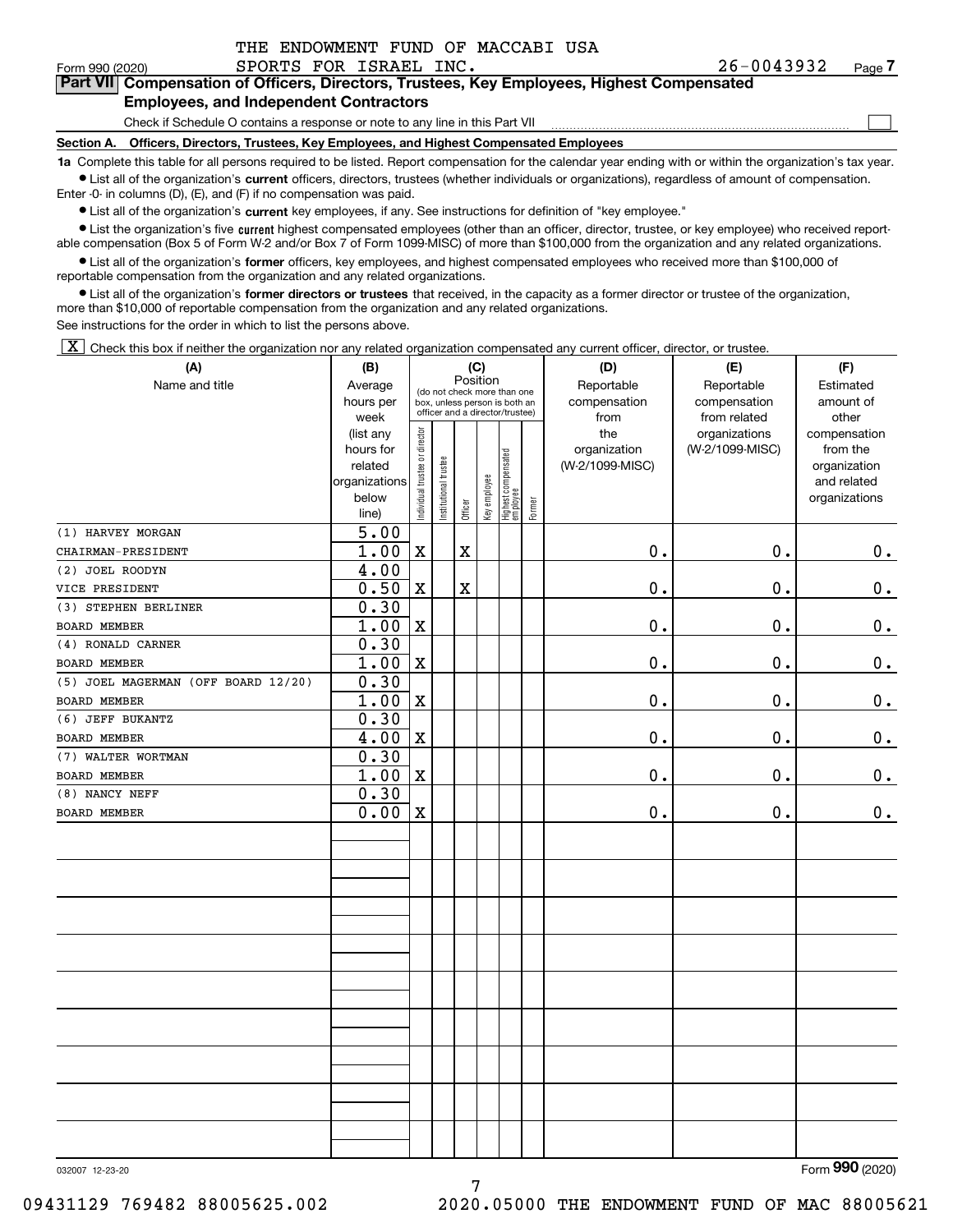| THE ENDOWMENT FUND OF MACCABI USA<br>SPORTS FOR ISRAEL INC.                                                                                                                                                                                                 |                                                                      |                                                                                                                                                                                                                      |                       |         |              |                                 |        |                                        | 26-0043932                       |                        |                                        |                                                                          |
|-------------------------------------------------------------------------------------------------------------------------------------------------------------------------------------------------------------------------------------------------------------|----------------------------------------------------------------------|----------------------------------------------------------------------------------------------------------------------------------------------------------------------------------------------------------------------|-----------------------|---------|--------------|---------------------------------|--------|----------------------------------------|----------------------------------|------------------------|----------------------------------------|--------------------------------------------------------------------------|
| Form 990 (2020)<br><b>Part VII</b><br>Section A. Officers, Directors, Trustees, Key Employees, and Highest Compensated Employees (continued)                                                                                                                |                                                                      |                                                                                                                                                                                                                      |                       |         |              |                                 |        |                                        |                                  |                        |                                        | Page 8                                                                   |
| (A)<br>Name and title                                                                                                                                                                                                                                       | (B)<br>Average<br>hours per<br>week                                  | (C)<br>(D)<br>(E)<br>Position<br>Reportable<br>Reportable<br>(do not check more than one<br>compensation<br>compensation<br>box, unless person is both an<br>officer and a director/trustee)<br>from related<br>from |                       |         |              |                                 |        |                                        |                                  |                        | (F)<br>Estimated<br>amount of<br>other |                                                                          |
|                                                                                                                                                                                                                                                             | (list any<br>hours for<br>related<br>organizations<br>below<br>line) | Individual trustee or director                                                                                                                                                                                       | Institutional trustee | Officer | key employee | Highest compensated<br>employee | Former | the<br>organization<br>(W-2/1099-MISC) | organizations<br>(W-2/1099-MISC) |                        |                                        | compensation<br>from the<br>organization<br>and related<br>organizations |
|                                                                                                                                                                                                                                                             |                                                                      |                                                                                                                                                                                                                      |                       |         |              |                                 |        |                                        |                                  |                        |                                        |                                                                          |
|                                                                                                                                                                                                                                                             |                                                                      |                                                                                                                                                                                                                      |                       |         |              |                                 |        |                                        |                                  |                        |                                        |                                                                          |
|                                                                                                                                                                                                                                                             |                                                                      |                                                                                                                                                                                                                      |                       |         |              |                                 |        |                                        |                                  |                        |                                        |                                                                          |
|                                                                                                                                                                                                                                                             |                                                                      |                                                                                                                                                                                                                      |                       |         |              |                                 |        |                                        |                                  |                        |                                        |                                                                          |
| 1b Subtotal                                                                                                                                                                                                                                                 |                                                                      |                                                                                                                                                                                                                      |                       |         |              |                                 |        | 0.                                     |                                  | 0.                     |                                        | $0$ .                                                                    |
|                                                                                                                                                                                                                                                             |                                                                      |                                                                                                                                                                                                                      |                       |         |              |                                 |        | $\mathbf 0$ .<br>0.                    |                                  | 0.<br>$\overline{0}$ . |                                        | $\overline{0}$ .<br>$\overline{0}$ .                                     |
| Total number of individuals (including but not limited to those listed above) who received more than \$100,000 of reportable<br>2                                                                                                                           |                                                                      |                                                                                                                                                                                                                      |                       |         |              |                                 |        |                                        |                                  |                        |                                        |                                                                          |
| compensation from the organization $\blacktriangleright$                                                                                                                                                                                                    |                                                                      |                                                                                                                                                                                                                      |                       |         |              |                                 |        |                                        |                                  |                        | <b>Yes</b>                             | 0<br>No                                                                  |
| Did the organization list any former officer, director, trustee, key employee, or highest compensated employee on<br>з<br>line 1a? If "Yes," complete Schedule J for such individual manumental contents and the new manumental complete                    |                                                                      |                                                                                                                                                                                                                      |                       |         |              |                                 |        |                                        |                                  |                        | з                                      | X                                                                        |
| For any individual listed on line 1a, is the sum of reportable compensation and other compensation from the organization<br>4                                                                                                                               |                                                                      |                                                                                                                                                                                                                      |                       |         |              |                                 |        |                                        |                                  |                        |                                        | x                                                                        |
| Did any person listed on line 1a receive or accrue compensation from any unrelated organization or individual for services<br>5                                                                                                                             |                                                                      |                                                                                                                                                                                                                      |                       |         |              |                                 |        |                                        |                                  |                        | 4                                      |                                                                          |
| <b>Section B. Independent Contractors</b>                                                                                                                                                                                                                   |                                                                      |                                                                                                                                                                                                                      |                       |         |              |                                 |        |                                        |                                  |                        | 5                                      | X                                                                        |
| Complete this table for your five highest compensated independent contractors that received more than \$100,000 of compensation from<br>1<br>the organization. Report compensation for the calendar year ending with or within the organization's tax year. |                                                                      |                                                                                                                                                                                                                      |                       |         |              |                                 |        |                                        |                                  |                        |                                        |                                                                          |
| (A)<br>Name and business address                                                                                                                                                                                                                            |                                                                      |                                                                                                                                                                                                                      |                       |         |              |                                 |        | (B)<br>Description of services         |                                  |                        | (C)<br>Compensation                    |                                                                          |
| NEUBERGER BERMAN BD LLC, 1290 AVENUE OF<br>THE AMERICAS, NEW YORK, NY 10104-0001                                                                                                                                                                            |                                                                      |                                                                                                                                                                                                                      |                       |         |              |                                 |        | INVESTMENT FEES                        |                                  |                        |                                        | 102,908.                                                                 |
|                                                                                                                                                                                                                                                             |                                                                      |                                                                                                                                                                                                                      |                       |         |              |                                 |        |                                        |                                  |                        |                                        |                                                                          |
|                                                                                                                                                                                                                                                             |                                                                      |                                                                                                                                                                                                                      |                       |         |              |                                 |        |                                        |                                  |                        |                                        |                                                                          |
| Total number of independent contractors (including but not limited to those listed above) who received more than<br>2<br>\$100,000 of compensation from the organization                                                                                    |                                                                      |                                                                                                                                                                                                                      |                       |         | 1            |                                 |        |                                        |                                  |                        |                                        |                                                                          |
|                                                                                                                                                                                                                                                             |                                                                      |                                                                                                                                                                                                                      |                       |         |              |                                 |        |                                        |                                  |                        |                                        | Form 990 (2020)                                                          |

8

032008 12-23-20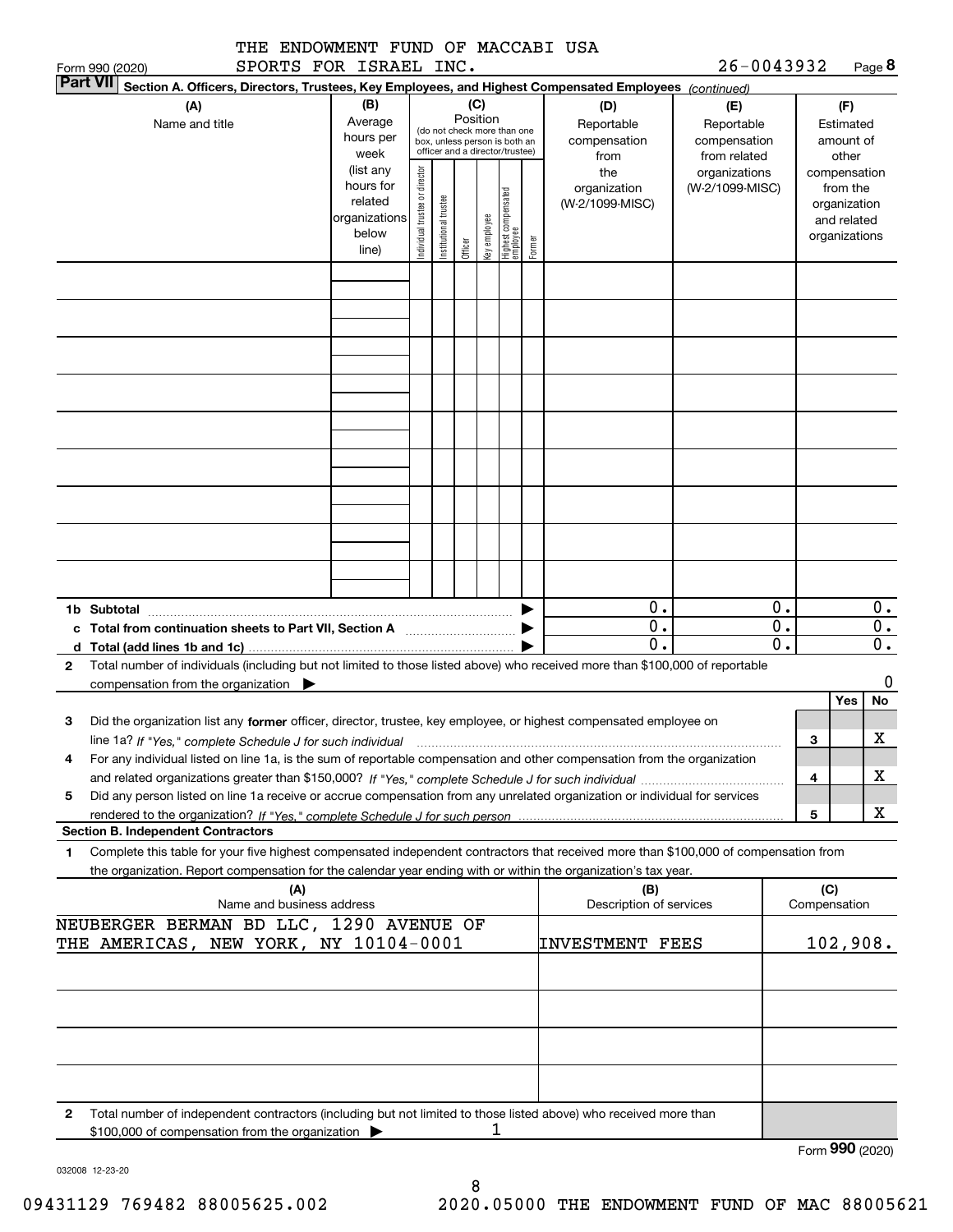|                        |  |  | THE ENDOWMENT FUND OF MACCABI USA |  |
|------------------------|--|--|-----------------------------------|--|
| SPORTS FOR ISRAEL INC. |  |  |                                   |  |

|                                                                                                                                                                          |    |   | <b>Statement of Revenue</b>                                                                                           |    |   |                     |                      |                      |                                              |                                          |                                                                 |
|--------------------------------------------------------------------------------------------------------------------------------------------------------------------------|----|---|-----------------------------------------------------------------------------------------------------------------------|----|---|---------------------|----------------------|----------------------|----------------------------------------------|------------------------------------------|-----------------------------------------------------------------|
|                                                                                                                                                                          |    |   | Check if Schedule O contains a response or note to any line in this Part VIII                                         |    |   |                     |                      |                      |                                              |                                          |                                                                 |
|                                                                                                                                                                          |    |   |                                                                                                                       |    |   |                     |                      | (A)<br>Total revenue | (B)<br>Related or exempt<br>function revenue | Unrelated                                | (D)<br>Revenue excluded<br>from tax under<br>sections 512 - 514 |
|                                                                                                                                                                          |    |   | <b>1 a</b> Federated campaigns                                                                                        |    |   | 1a                  |                      |                      |                                              |                                          |                                                                 |
|                                                                                                                                                                          |    |   | <b>b</b> Membership dues<br>$\ldots \ldots \ldots \ldots \ldots$                                                      |    |   | 1 <sub>b</sub>      |                      |                      |                                              |                                          |                                                                 |
|                                                                                                                                                                          |    |   | c Fundraising events                                                                                                  |    |   | 1c                  |                      |                      |                                              |                                          |                                                                 |
|                                                                                                                                                                          |    |   | d Related organizations                                                                                               |    | . | 1 <sub>d</sub>      |                      |                      |                                              |                                          |                                                                 |
|                                                                                                                                                                          |    |   | e Government grants (contributions)                                                                                   |    |   | 1e                  |                      |                      |                                              |                                          |                                                                 |
|                                                                                                                                                                          |    |   | f All other contributions, gifts, grants, and                                                                         |    |   |                     |                      |                      |                                              |                                          |                                                                 |
|                                                                                                                                                                          |    |   | similar amounts not included above                                                                                    |    |   | 1f                  | 32,008.              |                      |                                              |                                          |                                                                 |
|                                                                                                                                                                          |    |   | g Noncash contributions included in lines 1a-1f                                                                       |    |   | $1g$ $\frac{1}{3}$  |                      |                      |                                              |                                          |                                                                 |
|                                                                                                                                                                          |    |   |                                                                                                                       |    |   |                     |                      | 32,008.              |                                              |                                          |                                                                 |
|                                                                                                                                                                          |    |   |                                                                                                                       |    |   |                     | <b>Business Code</b> |                      |                                              |                                          |                                                                 |
|                                                                                                                                                                          | 2a |   | <u> 1989 - Johann Barn, mars ann an t-Amhain Aonaich an t-Aonaich an t-Aonaich an t-Aonaich an t-Aonaich an t-Aon</u> |    |   |                     |                      |                      |                                              |                                          |                                                                 |
|                                                                                                                                                                          |    | b | <u> 1989 - Johann Barn, mars ann an t-Amhain Aonaich ann an t-Aonaich ann an t-Aonaich ann an t-Aonaich ann an t-</u> |    |   |                     |                      |                      |                                              |                                          |                                                                 |
|                                                                                                                                                                          |    | с | <u> 1989 - Johann Stein, marwolaethau a bhann an t-Amhainn an t-Amhainn an t-Amhainn an t-Amhainn an t-Amhainn an</u> |    |   |                     |                      |                      |                                              |                                          |                                                                 |
| <b>Part VIII</b><br>Contributions, Gifts, Grants<br>Iand Other Similar Amounts<br>Program Service<br>Revenue<br>Revenue<br>늦<br><b>Other</b><br>Miscellaneous<br>Revenue |    | d | the contract of the contract of the contract of the contract of the contract of                                       |    |   |                     |                      |                      |                                              |                                          |                                                                 |
|                                                                                                                                                                          |    | е | f All other program service revenue                                                                                   |    |   |                     |                      |                      |                                              |                                          |                                                                 |
|                                                                                                                                                                          |    |   |                                                                                                                       |    |   |                     |                      |                      |                                              |                                          |                                                                 |
|                                                                                                                                                                          | 3  |   | Investment income (including dividends, interest, and                                                                 |    |   |                     |                      |                      |                                              |                                          |                                                                 |
|                                                                                                                                                                          |    |   |                                                                                                                       |    |   |                     |                      | 220, 111.            |                                              |                                          | 220, 111.                                                       |
|                                                                                                                                                                          | 4  |   | Income from investment of tax-exempt bond proceeds                                                                    |    |   |                     |                      |                      |                                              |                                          |                                                                 |
|                                                                                                                                                                          | 5  |   |                                                                                                                       |    |   |                     |                      |                      |                                              |                                          |                                                                 |
|                                                                                                                                                                          |    |   |                                                                                                                       |    |   | (i) Real            | (ii) Personal        |                      |                                              |                                          |                                                                 |
|                                                                                                                                                                          |    |   | 6 a Gross rents                                                                                                       | 6a |   | 25,072.             |                      |                      |                                              |                                          |                                                                 |
|                                                                                                                                                                          |    |   | <b>b</b> Less: rental expenses                                                                                        | 6b |   | 0.                  |                      |                      |                                              |                                          |                                                                 |
|                                                                                                                                                                          |    |   | c Rental income or (loss)                                                                                             | 6c |   | 25,072.             |                      |                      |                                              |                                          |                                                                 |
|                                                                                                                                                                          |    |   | d Net rental income or (loss)                                                                                         |    |   |                     |                      | 25,072.              |                                              |                                          | 25,072.                                                         |
|                                                                                                                                                                          |    |   | 7 a Gross amount from sales of                                                                                        |    |   | (i) Securities      | (ii) Other           |                      |                                              |                                          |                                                                 |
|                                                                                                                                                                          |    |   | assets other than inventory                                                                                           | 7a |   | 1,001,299.          |                      |                      |                                              |                                          |                                                                 |
|                                                                                                                                                                          |    |   | <b>b</b> Less: cost or other basis                                                                                    |    |   | $ 7b $ 1, 210, 403. |                      |                      |                                              |                                          |                                                                 |
|                                                                                                                                                                          |    |   | and sales expenses                                                                                                    |    |   | $ 7c $ -209, 104.   |                      |                      |                                              |                                          |                                                                 |
|                                                                                                                                                                          |    |   | c Gain or (loss)                                                                                                      |    |   |                     | ▶                    | $-209, 104.$         |                                              |                                          | $-209, 104.$                                                    |
|                                                                                                                                                                          |    |   | 8 a Gross income from fundraising events (not                                                                         |    |   |                     |                      |                      |                                              |                                          |                                                                 |
|                                                                                                                                                                          |    |   | including \$                                                                                                          |    |   |                     |                      |                      |                                              |                                          |                                                                 |
|                                                                                                                                                                          |    |   | contributions reported on line 1c). See                                                                               |    |   |                     |                      |                      |                                              |                                          |                                                                 |
|                                                                                                                                                                          |    |   |                                                                                                                       |    |   | 8a                  |                      |                      |                                              |                                          |                                                                 |
|                                                                                                                                                                          |    |   |                                                                                                                       |    |   | 8b                  |                      |                      |                                              |                                          |                                                                 |
|                                                                                                                                                                          |    |   | c Net income or (loss) from fundraising events                                                                        |    |   |                     |                      |                      |                                              |                                          |                                                                 |
|                                                                                                                                                                          |    |   | 9 a Gross income from gaming activities. See                                                                          |    |   |                     |                      |                      |                                              |                                          |                                                                 |
|                                                                                                                                                                          |    |   |                                                                                                                       |    |   | 9a                  |                      |                      |                                              |                                          |                                                                 |
|                                                                                                                                                                          |    |   | <b>b</b> Less: direct expenses                                                                                        |    |   | 9b                  |                      |                      |                                              |                                          |                                                                 |
|                                                                                                                                                                          |    |   | c Net income or (loss) from gaming activities                                                                         |    |   |                     | .                    |                      |                                              |                                          |                                                                 |
|                                                                                                                                                                          |    |   | 10 a Gross sales of inventory, less returns                                                                           |    |   |                     |                      |                      |                                              |                                          |                                                                 |
|                                                                                                                                                                          |    |   |                                                                                                                       |    |   | 10a                 |                      |                      |                                              |                                          |                                                                 |
|                                                                                                                                                                          |    |   | <b>b</b> Less: cost of goods sold                                                                                     |    |   | 10b                 |                      |                      |                                              |                                          |                                                                 |
|                                                                                                                                                                          |    |   | <b>c</b> Net income or (loss) from sales of inventory                                                                 |    |   |                     | <b>Business Code</b> |                      |                                              |                                          |                                                                 |
|                                                                                                                                                                          |    |   | 11 a BAD DEBT RECOVERY                                                                                                |    |   |                     | 900099               | 7,500.               |                                              |                                          | 7,500.                                                          |
|                                                                                                                                                                          |    | b |                                                                                                                       |    |   |                     |                      |                      |                                              |                                          |                                                                 |
|                                                                                                                                                                          |    | c |                                                                                                                       |    |   |                     |                      |                      |                                              |                                          |                                                                 |
|                                                                                                                                                                          |    |   |                                                                                                                       |    |   |                     |                      |                      |                                              |                                          |                                                                 |
|                                                                                                                                                                          |    |   |                                                                                                                       |    |   |                     | ▶                    | 7,500.               |                                              |                                          |                                                                 |
|                                                                                                                                                                          | 12 |   |                                                                                                                       |    |   |                     |                      | 75,587.              | 0.                                           | $\overline{C}$<br>business revenue<br>0. | 43,579.                                                         |
| 032009 12-23-20                                                                                                                                                          |    |   |                                                                                                                       |    |   |                     |                      |                      |                                              |                                          | Form 990 (2020)                                                 |

032009 12-23-20

9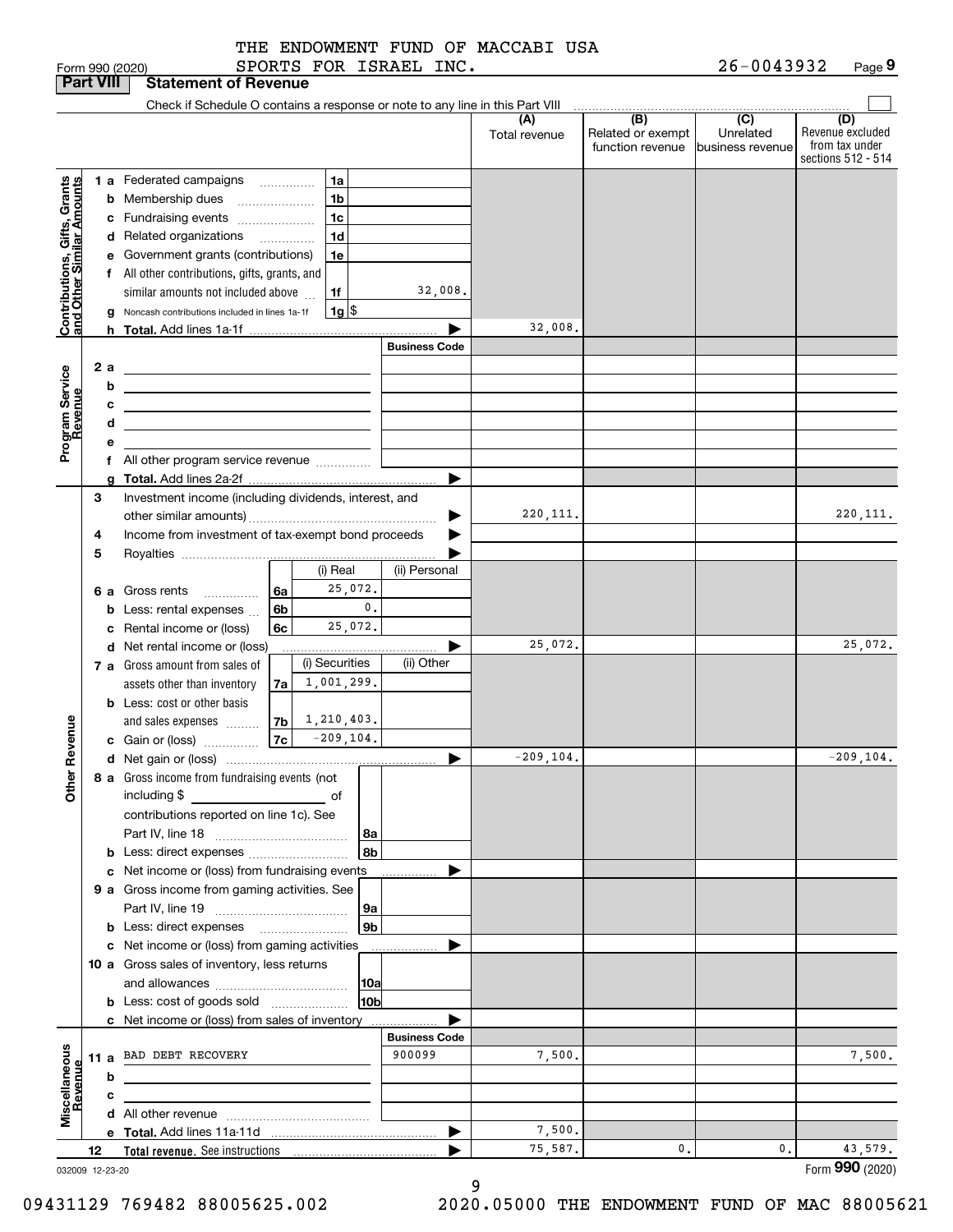#### Form 990 (2020) SPORTS FOR ISRAEL INC. 2 6-0 0 4 3 9 3 2 Page **Part IX Statement of Functional Expenses** THE ENDOWMENT FUND OF MACCABI USA

26-0043932 Page 10

Check here  $\bullet$  if following SOP 98-2 (ASC 958-720) **Total functional expenses.**  Add lines 1 through 24e **Joint costs.** Complete this line only if the organization **(A)**<br>Total expenses **(B) (C) (D) 1234567891011abcdefg12131415161718192021222324abcde2526***Section 501(c)(3) and 501(c)(4) organizations must complete all columns. All other organizations must complete column (A).* Grants and other assistance to domestic organizations and domestic governments. See Part IV, line 21 Compensation not included above to disqualified persons (as defined under section 4958(f)(1)) and persons described in section 4958(c)(3)(B)  $\quad \ldots \ldots \ldots$ Pension plan accruals and contributions (include section 401(k) and 403(b) employer contributions) Professional fundraising services. See Part IV, line 17 Other. (If line 11g amount exceeds 10% of line 25, column (A) amount, list line 11g expenses on Sch O.) Other expenses. Itemize expenses not covered above (List miscellaneous expenses on line 24e. If line 24e amount exceeds 10% of line 25, column (A) amount, list line 24e expenses on Schedule O.) reported in column (B) joint costs from a combined educational campaign and fundraising solicitation. Check if Schedule O contains a response or note to any line in this Part IX (C) (C) (C) (C) (C) (C) Program service expensesManagement and general expenses Fundraising expensesGrants and other assistance to domestic individuals. See Part IV, line 22 ...................... Grants and other assistance to foreign organizations, foreign governments, and foreign individuals. See Part IV, lines 15 and 16  $\ldots$ Benefits paid to or for members ..................... Compensation of current officers, directors, trustees, and key employees  $\ldots$   $\ldots$   $\ldots$   $\ldots$   $\ldots$   $\ldots$ Other salaries and wages ~~~~~~~~~~ Other employee benefits ~~~~~~~~~~ Payroll taxes ~~~~~~~~~~~~~~~~ Fees for services (nonemployees): Management ~~~~~~~~~~~~~~~~ Legal ~~~~~~~~~~~~~~~~~~~~Accounting ~~~~~~~~~~~~~~~~~ Lobbying ~~~~~~~~~~~~~~~~~~ lnvestment management fees ....................... Advertising and promotion \_\_\_\_\_\_\_\_\_\_\_\_\_\_\_\_\_\_\_ Office expenses ~~~~~~~~~~~~~~~ Information technology ~~~~~~~~~~~ Royalties ~~~~~~~~~~~~~~~~~~ Occupancy ~~~~~~~~~~~~~~~~~ Travel ……………………………………………… Payments of travel or entertainment expenses for any federal, state, or local public officials ... Conferences, conventions, and meetings Interest ……………………………………………… Payments to affiliates ~~~~~~~~~~~~ Depreciation, depletion, and amortization  $\,\,\ldots\,\,$ InsuranceAll other expenses Check here  $\blacktriangleright$ *Do not include amounts reported on lines 6b, 7b, 8b, 9b, and 10b of Part VIII.*  $\mathcal{L}^{\text{max}}$ 457,117. 15,600. 14,655. 55. 4,580. 3,122. 598,037. 102,908. 457,117. 102,908. 15,600. 14,655. 55. 4,580. 3,122. 457,117. 140,920. 0. BAD DEBT EXPENSE

10

032010 12-23-20

Form (2020) **990**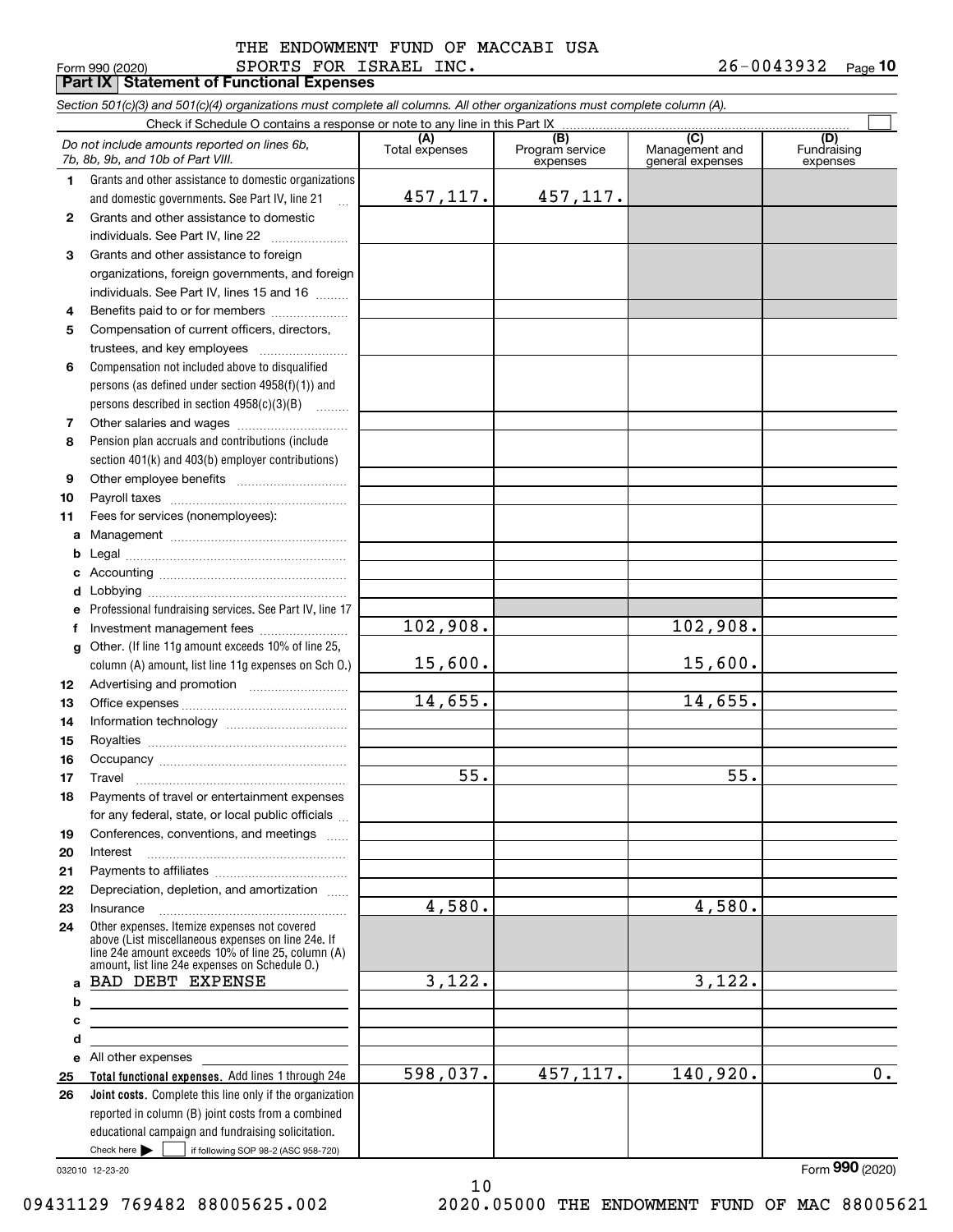|                             | <b>UIIII JJU</b><br>Part X | cucu<br><b>Balance Sheet</b>                                                                                                                                                                                                                                                                                                                                                                                                                                                 |                                |                         |                                  |
|-----------------------------|----------------------------|------------------------------------------------------------------------------------------------------------------------------------------------------------------------------------------------------------------------------------------------------------------------------------------------------------------------------------------------------------------------------------------------------------------------------------------------------------------------------|--------------------------------|-------------------------|----------------------------------|
|                             |                            |                                                                                                                                                                                                                                                                                                                                                                                                                                                                              |                                |                         |                                  |
|                             |                            |                                                                                                                                                                                                                                                                                                                                                                                                                                                                              | (A)<br>Beginning of year       |                         | (B)<br>End of year               |
|                             | 1                          | Cash - non-interest-bearing                                                                                                                                                                                                                                                                                                                                                                                                                                                  | 185, 303.                      | $\mathbf{1}$            | $\overline{204}$ , 892.          |
|                             | 2                          |                                                                                                                                                                                                                                                                                                                                                                                                                                                                              |                                | $\mathbf{2}$            |                                  |
|                             | 3                          |                                                                                                                                                                                                                                                                                                                                                                                                                                                                              | $\overline{264, 405}$ .        | $\mathbf{3}$            |                                  |
|                             | 4                          |                                                                                                                                                                                                                                                                                                                                                                                                                                                                              | 0.                             | 4                       | $\frac{14,421}{21,950}$          |
|                             | 5                          | Loans and other receivables from any current or former officer, director,                                                                                                                                                                                                                                                                                                                                                                                                    |                                |                         |                                  |
|                             |                            | trustee, key employee, creator or founder, substantial contributor, or 35%                                                                                                                                                                                                                                                                                                                                                                                                   |                                |                         |                                  |
|                             |                            | controlled entity or family member of any of these persons                                                                                                                                                                                                                                                                                                                                                                                                                   |                                | 5                       |                                  |
|                             | 6                          | Loans and other receivables from other disqualified persons (as defined                                                                                                                                                                                                                                                                                                                                                                                                      |                                |                         |                                  |
|                             |                            | under section $4958(f)(1)$ , and persons described in section $4958(c)(3)(B)$<br>$\ldots$                                                                                                                                                                                                                                                                                                                                                                                    |                                | 6                       |                                  |
|                             | 7                          |                                                                                                                                                                                                                                                                                                                                                                                                                                                                              |                                | $\overline{\mathbf{r}}$ |                                  |
| Assets                      | 8                          |                                                                                                                                                                                                                                                                                                                                                                                                                                                                              |                                | 8                       |                                  |
|                             | 9                          | Prepaid expenses and deferred charges                                                                                                                                                                                                                                                                                                                                                                                                                                        |                                | 9                       |                                  |
|                             |                            | <b>10a</b> Land, buildings, and equipment: cost or other                                                                                                                                                                                                                                                                                                                                                                                                                     |                                |                         |                                  |
|                             |                            | basis. Complete Part VI of Schedule D  10a                                                                                                                                                                                                                                                                                                                                                                                                                                   |                                |                         |                                  |
|                             |                            | 10b<br><b>b</b> Less: accumulated depreciation                                                                                                                                                                                                                                                                                                                                                                                                                               |                                | <u>10c</u>              |                                  |
|                             | 11                         |                                                                                                                                                                                                                                                                                                                                                                                                                                                                              | 12,790,798.                    | 11                      | 15, 595, 261.                    |
|                             | 12                         |                                                                                                                                                                                                                                                                                                                                                                                                                                                                              |                                | 12                      |                                  |
|                             | 13                         | Investments - program-related. See Part IV, line 11                                                                                                                                                                                                                                                                                                                                                                                                                          |                                | 13                      |                                  |
|                             | 14                         |                                                                                                                                                                                                                                                                                                                                                                                                                                                                              |                                | 14                      |                                  |
|                             | 15                         |                                                                                                                                                                                                                                                                                                                                                                                                                                                                              | $\overline{539}, 300.$         | 15                      | $\overline{539,300}$ .           |
|                             | 16                         |                                                                                                                                                                                                                                                                                                                                                                                                                                                                              | 13,779,806.                    | 16                      | 16, 375, 824.                    |
|                             | 17                         |                                                                                                                                                                                                                                                                                                                                                                                                                                                                              | 5,000.                         | 17                      | 6, 240.                          |
|                             | 18                         |                                                                                                                                                                                                                                                                                                                                                                                                                                                                              |                                | 18                      |                                  |
|                             | 19                         | Deferred revenue manual contracts and contracts are all the manual contracts and contracts are all the contracts of the contracts of the contracts of the contracts of the contracts of the contracts of the contracts of the                                                                                                                                                                                                                                                |                                | 19                      |                                  |
|                             | 20                         | Tax-exempt bond liabilities<br>$\begin{minipage}{0.5\textwidth} \begin{tabular}{ l l l } \hline & \multicolumn{1}{ l l } \hline & \multicolumn{1}{ l } \multicolumn{1}{ l } \multicolumn{1}{ l } \multicolumn{1}{ l } \multicolumn{1}{ l } \multicolumn{1}{ l } \multicolumn{1}{ l } \multicolumn{1}{ l } \multicolumn{1}{ l } \multicolumn{1}{ l } \multicolumn{1}{ l } \multicolumn{1}{ l } \multicolumn{1}{ l } \multicolumn{1}{ l } \multicolumn{1}{ l } \multicolumn{1$ |                                | 20                      |                                  |
|                             | 21                         | Escrow or custodial account liability. Complete Part IV of Schedule D<br>.                                                                                                                                                                                                                                                                                                                                                                                                   |                                | 21                      |                                  |
|                             | 22                         | Loans and other payables to any current or former officer, director,                                                                                                                                                                                                                                                                                                                                                                                                         |                                |                         |                                  |
|                             |                            | trustee, key employee, creator or founder, substantial contributor, or 35%                                                                                                                                                                                                                                                                                                                                                                                                   |                                |                         |                                  |
| Liabilities                 |                            | controlled entity or family member of any of these persons                                                                                                                                                                                                                                                                                                                                                                                                                   |                                | 22                      |                                  |
|                             | 23                         | Secured mortgages and notes payable to unrelated third parties<br>.                                                                                                                                                                                                                                                                                                                                                                                                          |                                | 23                      |                                  |
|                             | 24                         |                                                                                                                                                                                                                                                                                                                                                                                                                                                                              |                                | 24                      |                                  |
|                             | 25                         | Other liabilities (including federal income tax, payables to related third                                                                                                                                                                                                                                                                                                                                                                                                   |                                |                         |                                  |
|                             |                            | parties, and other liabilities not included on lines 17-24). Complete Part X                                                                                                                                                                                                                                                                                                                                                                                                 |                                |                         |                                  |
|                             |                            | of Schedule D                                                                                                                                                                                                                                                                                                                                                                                                                                                                | <u>15,105.</u>                 | 25                      | <u>28,836.</u>                   |
|                             | 26                         | Total liabilities. Add lines 17 through 25                                                                                                                                                                                                                                                                                                                                                                                                                                   | 20, 105.                       | 26                      | 35,076.                          |
|                             |                            | Organizations that follow FASB ASC 958, check here $\blacktriangleright \boxed{X}$                                                                                                                                                                                                                                                                                                                                                                                           |                                |                         |                                  |
|                             |                            | and complete lines 27, 28, 32, and 33.                                                                                                                                                                                                                                                                                                                                                                                                                                       |                                |                         |                                  |
|                             | 27                         | Net assets without donor restrictions                                                                                                                                                                                                                                                                                                                                                                                                                                        | $\frac{1,444,160}{12,315,541}$ | 27                      | $\frac{1,769,879.}{14,570,869.}$ |
|                             | 28                         |                                                                                                                                                                                                                                                                                                                                                                                                                                                                              |                                | 28                      |                                  |
|                             |                            | Organizations that do not follow FASB ASC 958, check here $\blacktriangleright$                                                                                                                                                                                                                                                                                                                                                                                              |                                |                         |                                  |
|                             |                            | and complete lines 29 through 33.                                                                                                                                                                                                                                                                                                                                                                                                                                            |                                |                         |                                  |
|                             | 29                         |                                                                                                                                                                                                                                                                                                                                                                                                                                                                              |                                | 29                      |                                  |
|                             | 30                         | Paid-in or capital surplus, or land, building, or equipment fund                                                                                                                                                                                                                                                                                                                                                                                                             |                                | 30                      |                                  |
|                             | 31                         | Retained earnings, endowment, accumulated income, or other funds<br>.                                                                                                                                                                                                                                                                                                                                                                                                        |                                | 31                      |                                  |
| Net Assets or Fund Balances | 32                         | Total net assets or fund balances                                                                                                                                                                                                                                                                                                                                                                                                                                            | 13,759,701.                    | 32                      | 16, 340, 748.                    |
|                             | 33                         |                                                                                                                                                                                                                                                                                                                                                                                                                                                                              | 13,779,806.                    | 33                      | 16,375,824.                      |

Form (2020) **990**

032011 12-23-20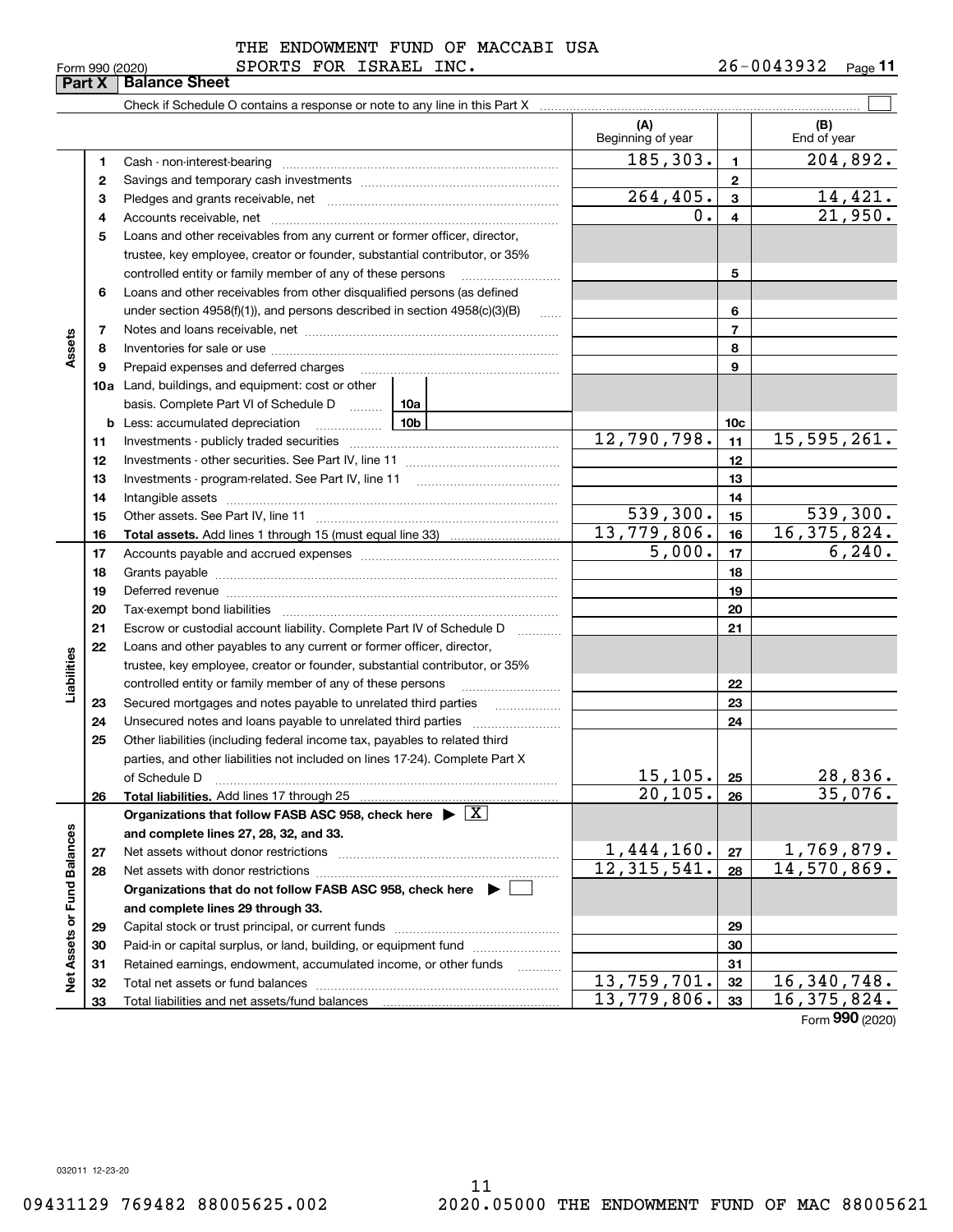|    | THE ENDOWMENT FUND OF MACCABI USA                                                                                               |                |                |                  |                  |
|----|---------------------------------------------------------------------------------------------------------------------------------|----------------|----------------|------------------|------------------|
|    | SPORTS FOR ISRAEL INC.<br>Form 990 (2020)                                                                                       |                | 26-0043932     |                  | Page $12$        |
|    | <b>Reconciliation of Net Assets</b><br>Part XI                                                                                  |                |                |                  |                  |
|    |                                                                                                                                 |                |                |                  |                  |
|    |                                                                                                                                 |                |                |                  |                  |
| 1  | Total revenue (must equal Part VIII, column (A), line 12)                                                                       | $\mathbf{1}$   |                | 75,587.          |                  |
| 2  | Total expenses (must equal Part IX, column (A), line 25)                                                                        | $\overline{2}$ | 598,037.       |                  |                  |
| 3  | Revenue less expenses. Subtract line 2 from line 1                                                                              | 3              | $-522, 450.$   |                  |                  |
| 4  |                                                                                                                                 | $\overline{4}$ | 13,759,701.    |                  |                  |
| 5  |                                                                                                                                 | 5              | 3, 103, 497.   |                  |                  |
| 6  |                                                                                                                                 | 6              |                |                  |                  |
| 7  | Investment expenses www.communication.com/www.communication.com/www.communication.com/www.communication.com/ww                  | $\overline{7}$ |                |                  |                  |
| 8  | Prior period adjustments                                                                                                        | 8              |                |                  |                  |
| 9  | Other changes in net assets or fund balances (explain on Schedule O)                                                            | $\mathbf{q}$   |                |                  | $\overline{0}$ . |
| 10 | Net assets or fund balances at end of year. Combine lines 3 through 9 (must equal Part X, line 32,                              |                |                |                  |                  |
|    | column (B))                                                                                                                     | 10             | 16,340,748.    |                  |                  |
|    | Part XII Financial Statements and Reporting                                                                                     |                |                |                  |                  |
|    |                                                                                                                                 |                |                |                  |                  |
|    |                                                                                                                                 |                |                | <b>Yes</b>       | <b>No</b>        |
| 1  | $ X $ Accrual<br>Accounting method used to prepare the Form 990: <u>[16</u> ] Cash<br>Other                                     |                |                |                  |                  |
|    | If the organization changed its method of accounting from a prior year or checked "Other," explain in Schedule O.               |                |                |                  |                  |
|    | 2a Were the organization's financial statements compiled or reviewed by an independent accountant?                              |                | 2a             |                  | х                |
|    | If "Yes," check a box below to indicate whether the financial statements for the year were compiled or reviewed on a            |                |                |                  |                  |
|    | separate basis, consolidated basis, or both:                                                                                    |                |                |                  |                  |
|    | Separate basis<br>Consolidated basis<br>Both consolidated and separate basis                                                    |                |                |                  |                  |
|    | <b>b</b> Were the organization's financial statements audited by an independent accountant?                                     |                | 2 <sub>b</sub> | Χ                |                  |
|    | If "Yes," check a box below to indicate whether the financial statements for the year were audited on a separate basis,         |                |                |                  |                  |
|    | consolidated basis, or both:                                                                                                    |                |                |                  |                  |
|    | $ \mathbf{X} $ Separate basis<br>Consolidated basis<br>Both consolidated and separate basis                                     |                |                |                  |                  |
|    | c If "Yes" to line 2a or 2b, does the organization have a committee that assumes responsibility for oversight of the audit,     |                |                |                  |                  |
|    |                                                                                                                                 |                | 2c             |                  | х                |
|    | If the organization changed either its oversight process or selection process during the tax year, explain on Schedule O.       |                |                |                  |                  |
|    | 3a As a result of a federal award, was the organization required to undergo an audit or audits as set forth in the Single Audit |                |                |                  |                  |
|    |                                                                                                                                 |                | 3a             |                  | x                |
|    | b If "Yes," did the organization undergo the required audit or audits? If the organization did not undergo the required audit   |                |                |                  |                  |
|    |                                                                                                                                 |                | 3b             | $000 \text{ cm}$ |                  |

Form (2020) **990**

032012 12-23-20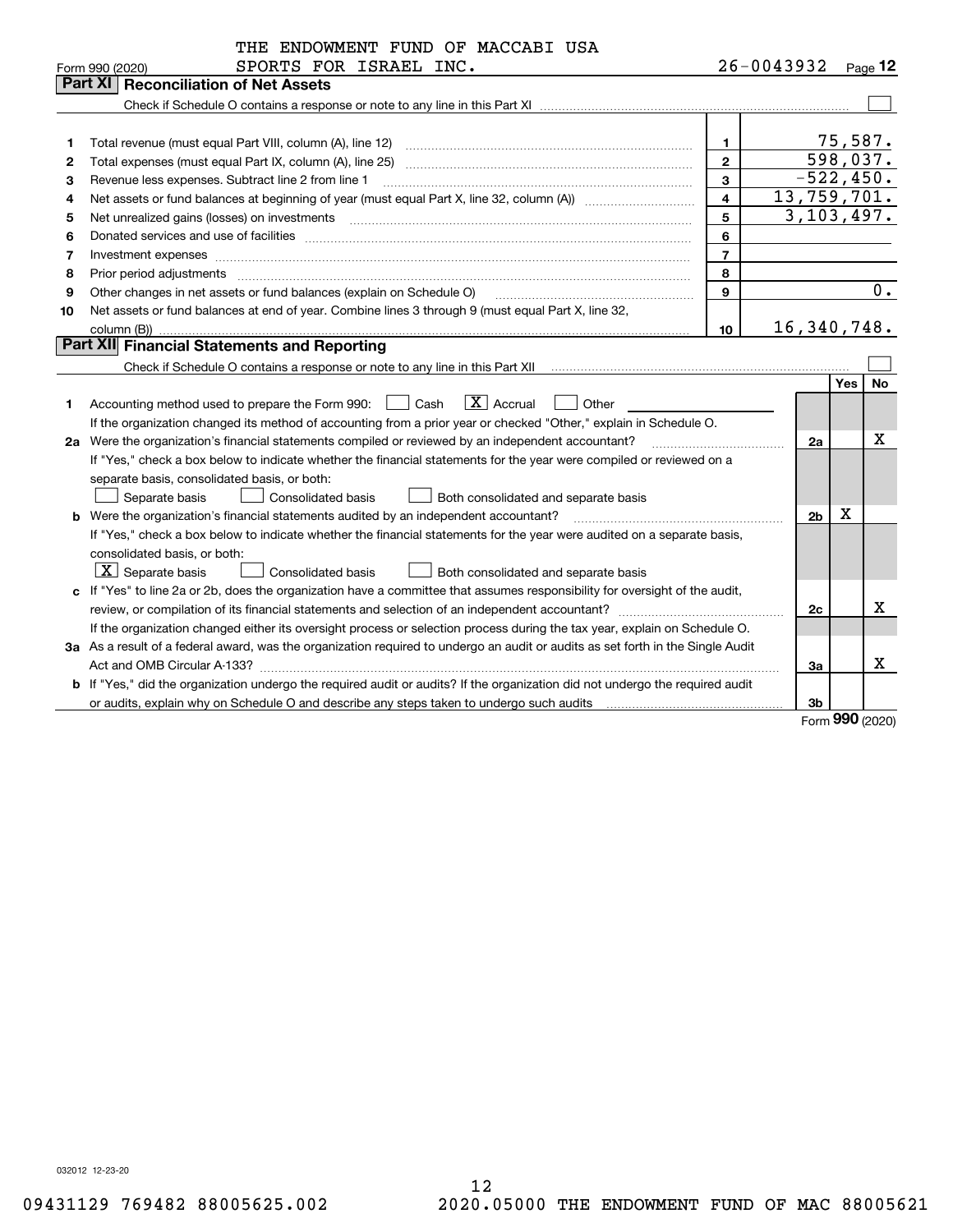| <b>SCHEDULE A</b><br>(Form 990 or 990-EZ)<br>Department of the Treasury<br>Internal Revenue Service                                                                                                                                                  | <b>Public Charity Status and Public Support</b><br>Complete if the organization is a section 501(c)(3) organization or a section<br>4947(a)(1) nonexempt charitable trust.<br>Attach to Form 990 or Form 990-EZ.<br>$\blacktriangleright$ Go to www.irs.gov/Form990 for instructions and the latest information. | OMB No. 1545-0047<br>Open to Public<br>Inspection      |                             |                                 |                            |          |                                       |
|------------------------------------------------------------------------------------------------------------------------------------------------------------------------------------------------------------------------------------------------------|------------------------------------------------------------------------------------------------------------------------------------------------------------------------------------------------------------------------------------------------------------------------------------------------------------------|--------------------------------------------------------|-----------------------------|---------------------------------|----------------------------|----------|---------------------------------------|
| Name of the organization                                                                                                                                                                                                                             |                                                                                                                                                                                                                                                                                                                  | THE ENDOWMENT FUND OF MACCABI USA                      |                             |                                 |                            |          | <b>Employer identification number</b> |
|                                                                                                                                                                                                                                                      | SPORTS FOR ISRAEL INC.                                                                                                                                                                                                                                                                                           |                                                        |                             |                                 |                            |          | 26-0043932                            |
| Part I<br>Reason for Public Charity Status. (All organizations must complete this part.) See instructions.                                                                                                                                           |                                                                                                                                                                                                                                                                                                                  |                                                        |                             |                                 |                            |          |                                       |
| The organization is not a private foundation because it is: (For lines 1 through 12, check only one box.)                                                                                                                                            |                                                                                                                                                                                                                                                                                                                  |                                                        |                             |                                 |                            |          |                                       |
| 1<br>A church, convention of churches, or association of churches described in section 170(b)(1)(A)(i).<br>2<br>A school described in section 170(b)(1)(A)(ii). (Attach Schedule E (Form 990 or 990-EZ).)                                            |                                                                                                                                                                                                                                                                                                                  |                                                        |                             |                                 |                            |          |                                       |
| 3<br>A hospital or a cooperative hospital service organization described in section 170(b)(1)(A)(iii).                                                                                                                                               |                                                                                                                                                                                                                                                                                                                  |                                                        |                             |                                 |                            |          |                                       |
| A medical research organization operated in conjunction with a hospital described in section 170(b)(1)(A)(iii). Enter the hospital's name,<br>4                                                                                                      |                                                                                                                                                                                                                                                                                                                  |                                                        |                             |                                 |                            |          |                                       |
| city, and state:                                                                                                                                                                                                                                     |                                                                                                                                                                                                                                                                                                                  |                                                        |                             |                                 |                            |          |                                       |
| An organization operated for the benefit of a college or university owned or operated by a governmental unit described in<br>5                                                                                                                       |                                                                                                                                                                                                                                                                                                                  |                                                        |                             |                                 |                            |          |                                       |
| section 170(b)(1)(A)(iv). (Complete Part II.)                                                                                                                                                                                                        |                                                                                                                                                                                                                                                                                                                  |                                                        |                             |                                 |                            |          |                                       |
| 6<br>A federal, state, or local government or governmental unit described in section 170(b)(1)(A)(v).                                                                                                                                                |                                                                                                                                                                                                                                                                                                                  |                                                        |                             |                                 |                            |          |                                       |
| 7<br>An organization that normally receives a substantial part of its support from a governmental unit or from the general public described in<br>section 170(b)(1)(A)(vi). (Complete Part II.)                                                      |                                                                                                                                                                                                                                                                                                                  |                                                        |                             |                                 |                            |          |                                       |
| 8<br>A community trust described in section 170(b)(1)(A)(vi). (Complete Part II.)                                                                                                                                                                    |                                                                                                                                                                                                                                                                                                                  |                                                        |                             |                                 |                            |          |                                       |
| 9<br>An agricultural research organization described in section 170(b)(1)(A)(ix) operated in conjunction with a land-grant college                                                                                                                   |                                                                                                                                                                                                                                                                                                                  |                                                        |                             |                                 |                            |          |                                       |
| or university or a non-land-grant college of agriculture (see instructions). Enter the name, city, and state of the college or                                                                                                                       |                                                                                                                                                                                                                                                                                                                  |                                                        |                             |                                 |                            |          |                                       |
| university:                                                                                                                                                                                                                                          |                                                                                                                                                                                                                                                                                                                  |                                                        |                             |                                 |                            |          |                                       |
| 10<br>An organization that normally receives (1) more than 33 1/3% of its support from contributions, membership fees, and gross receipts from                                                                                                       |                                                                                                                                                                                                                                                                                                                  |                                                        |                             |                                 |                            |          |                                       |
| activities related to its exempt functions, subject to certain exceptions; and (2) no more than 33 1/3% of its support from gross investment                                                                                                         |                                                                                                                                                                                                                                                                                                                  |                                                        |                             |                                 |                            |          |                                       |
| income and unrelated business taxable income (less section 511 tax) from businesses acquired by the organization after June 30, 1975.<br>See section 509(a)(2). (Complete Part III.)                                                                 |                                                                                                                                                                                                                                                                                                                  |                                                        |                             |                                 |                            |          |                                       |
| 11<br>An organization organized and operated exclusively to test for public safety. See section 509(a)(4).                                                                                                                                           |                                                                                                                                                                                                                                                                                                                  |                                                        |                             |                                 |                            |          |                                       |
| $\sqrt{\mathbf{X}}$<br>12 <sub>2</sub><br>An organization organized and operated exclusively for the benefit of, to perform the functions of, or to carry out the purposes of one or                                                                 |                                                                                                                                                                                                                                                                                                                  |                                                        |                             |                                 |                            |          |                                       |
| more publicly supported organizations described in section 509(a)(1) or section 509(a)(2). See section 509(a)(3). Check the box in                                                                                                                   |                                                                                                                                                                                                                                                                                                                  |                                                        |                             |                                 |                            |          |                                       |
| lines 12a through 12d that describes the type of supporting organization and complete lines 12e, 12f, and 12g.                                                                                                                                       |                                                                                                                                                                                                                                                                                                                  |                                                        |                             |                                 |                            |          |                                       |
| $\lfloor x \rfloor$<br>Type I. A supporting organization operated, supervised, or controlled by its supported organization(s), typically by giving<br>a                                                                                              |                                                                                                                                                                                                                                                                                                                  |                                                        |                             |                                 |                            |          |                                       |
| the supported organization(s) the power to regularly appoint or elect a majority of the directors or trustees of the supporting                                                                                                                      |                                                                                                                                                                                                                                                                                                                  |                                                        |                             |                                 |                            |          |                                       |
| organization. You must complete Part IV, Sections A and B.                                                                                                                                                                                           |                                                                                                                                                                                                                                                                                                                  |                                                        |                             |                                 |                            |          |                                       |
| Type II. A supporting organization supervised or controlled in connection with its supported organization(s), by having<br>b<br>control or management of the supporting organization vested in the same persons that control or manage the supported |                                                                                                                                                                                                                                                                                                                  |                                                        |                             |                                 |                            |          |                                       |
| organization(s). You must complete Part IV, Sections A and C.                                                                                                                                                                                        |                                                                                                                                                                                                                                                                                                                  |                                                        |                             |                                 |                            |          |                                       |
| Type III functionally integrated. A supporting organization operated in connection with, and functionally integrated with,                                                                                                                           |                                                                                                                                                                                                                                                                                                                  |                                                        |                             |                                 |                            |          |                                       |
| its supported organization(s) (see instructions). You must complete Part IV, Sections A, D, and E.                                                                                                                                                   |                                                                                                                                                                                                                                                                                                                  |                                                        |                             |                                 |                            |          |                                       |
| Type III non-functionally integrated. A supporting organization operated in connection with its supported organization(s)<br>d                                                                                                                       |                                                                                                                                                                                                                                                                                                                  |                                                        |                             |                                 |                            |          |                                       |
| that is not functionally integrated. The organization generally must satisfy a distribution requirement and an attentiveness                                                                                                                         |                                                                                                                                                                                                                                                                                                                  |                                                        |                             |                                 |                            |          |                                       |
| requirement (see instructions). You must complete Part IV, Sections A and D, and Part V.                                                                                                                                                             |                                                                                                                                                                                                                                                                                                                  |                                                        |                             |                                 |                            |          |                                       |
| Check this box if the organization received a written determination from the IRS that it is a Type I, Type II, Type III<br>е<br>functionally integrated, or Type III non-functionally integrated supporting organization.                            |                                                                                                                                                                                                                                                                                                                  |                                                        |                             |                                 |                            |          |                                       |
| f Enter the number of supported organizations                                                                                                                                                                                                        |                                                                                                                                                                                                                                                                                                                  |                                                        |                             |                                 |                            |          | 1                                     |
| g Provide the following information about the supported organization(s).                                                                                                                                                                             |                                                                                                                                                                                                                                                                                                                  |                                                        |                             |                                 |                            |          |                                       |
| (i) Name of supported                                                                                                                                                                                                                                | (ii) EIN                                                                                                                                                                                                                                                                                                         | (iii) Type of organization<br>(described on lines 1-10 | in your governing document? | (iv) Is the organization listed | (v) Amount of monetary     |          | (vi) Amount of other                  |
| organization                                                                                                                                                                                                                                         |                                                                                                                                                                                                                                                                                                                  | above (see instructions))                              | Yes                         | No                              | support (see instructions) |          | support (see instructions)            |
|                                                                                                                                                                                                                                                      |                                                                                                                                                                                                                                                                                                                  |                                                        |                             |                                 |                            |          |                                       |
| MACCABI USA, INC.                                                                                                                                                                                                                                    | 13-1810938                                                                                                                                                                                                                                                                                                       | 7                                                      | х                           |                                 |                            | 457,117. |                                       |
|                                                                                                                                                                                                                                                      |                                                                                                                                                                                                                                                                                                                  |                                                        |                             |                                 |                            |          |                                       |
|                                                                                                                                                                                                                                                      |                                                                                                                                                                                                                                                                                                                  |                                                        |                             |                                 |                            |          |                                       |
|                                                                                                                                                                                                                                                      |                                                                                                                                                                                                                                                                                                                  |                                                        |                             |                                 |                            |          |                                       |
|                                                                                                                                                                                                                                                      |                                                                                                                                                                                                                                                                                                                  |                                                        |                             |                                 |                            |          |                                       |
|                                                                                                                                                                                                                                                      |                                                                                                                                                                                                                                                                                                                  |                                                        |                             |                                 |                            |          |                                       |
|                                                                                                                                                                                                                                                      |                                                                                                                                                                                                                                                                                                                  |                                                        |                             |                                 |                            |          |                                       |
| Total                                                                                                                                                                                                                                                |                                                                                                                                                                                                                                                                                                                  |                                                        |                             |                                 |                            | 457,117. | $0$ .                                 |
| LHA For Paperwork Reduction Act Notice, see the Instructions for Form 990 or 990-EZ. 032021 01-25-21                                                                                                                                                 |                                                                                                                                                                                                                                                                                                                  |                                                        |                             |                                 |                            |          | Schedule A (Form 990 or 990-EZ) 2020  |
|                                                                                                                                                                                                                                                      |                                                                                                                                                                                                                                                                                                                  | 13                                                     |                             |                                 |                            |          |                                       |

<sup>2020.05000</sup> THE ENDOWMENT FUND OF MAC 88005621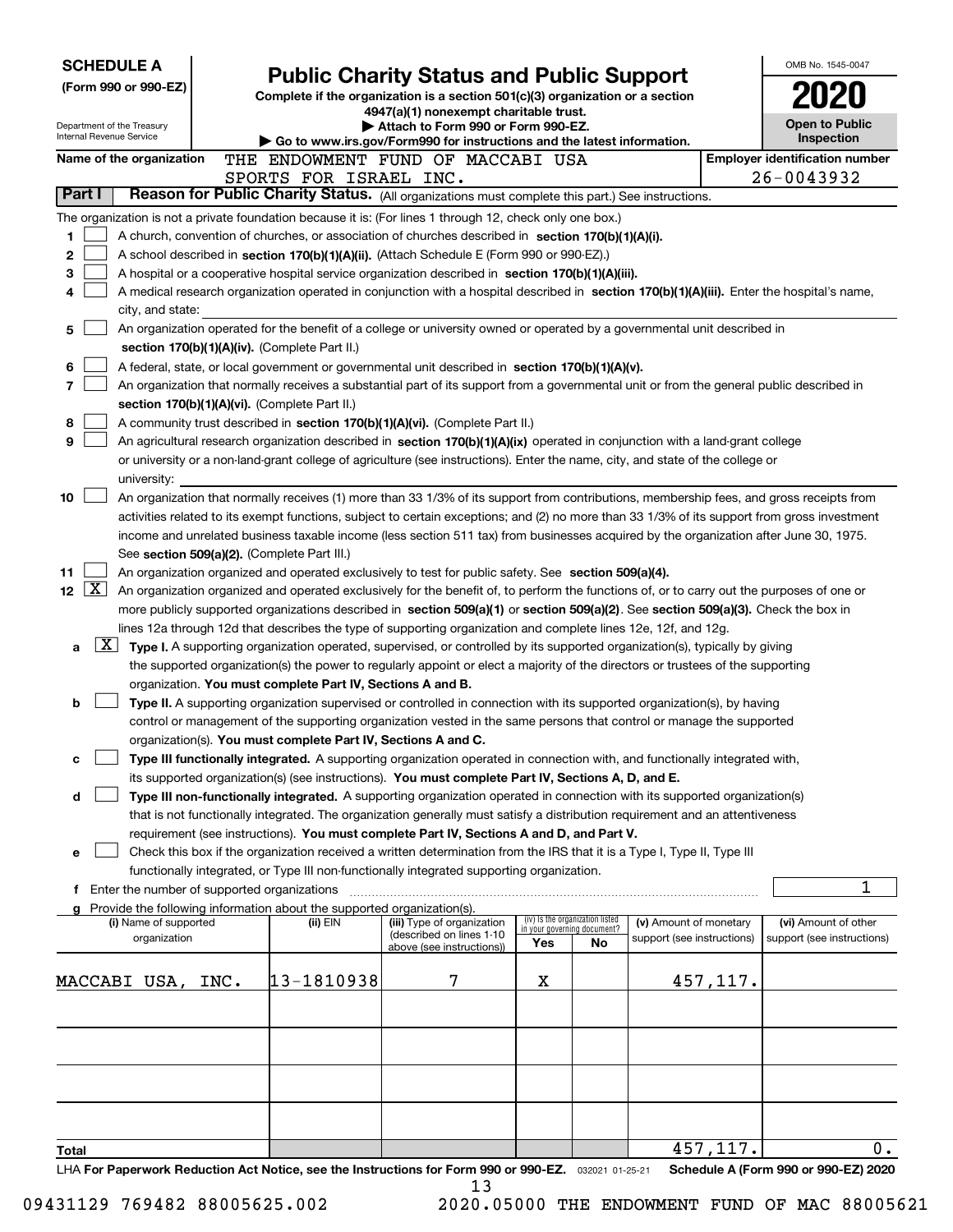**Calendar year (or fiscal year beginning in)**  | **(a)** 2016 **(b)** 2017 **(c)** 2018 **(d)** 2019 **(e)** 2020 **(f)** Total **1**Gifts, grants, contributions, and Schedule A (Form 990 or 990-EZ) 2020 Page SPORTS FOR ISRAEL INC. 26-0043932 (Complete only if you checked the box on line 5, 7, or 8 of Part I or if the organization failed to qualify under Part III. If the organization fails to qualify under the tests listed below, please complete Part III.) (a) 2016 membership fees received. (Do not **Part II** Support Schedule for Organizations Described in Sections 170(b)(1)(A)(iv) and 170(b)(1)(A)(vi) **Section A. Public Support**

|              | include any "unusual grants.")                                    |          |          |            |            |          |           |
|--------------|-------------------------------------------------------------------|----------|----------|------------|------------|----------|-----------|
| $\mathbf{2}$ | Tax revenues levied for the organ-                                |          |          |            |            |          |           |
|              | ization's benefit and either paid to                              |          |          |            |            |          |           |
|              | or expended on its behalf                                         |          |          |            |            |          |           |
| 3            | The value of services or facilities                               |          |          |            |            |          |           |
|              | furnished by a governmental unit to                               |          |          |            |            |          |           |
|              | the organization without charge                                   |          |          |            |            |          |           |
| 4            | Total. Add lines 1 through 3                                      |          |          |            |            |          |           |
| 5.           | The portion of total contributions                                |          |          |            |            |          |           |
|              | by each person (other than a                                      |          |          |            |            |          |           |
|              | governmental unit or publicly                                     |          |          |            |            |          |           |
|              | supported organization) included                                  |          |          |            |            |          |           |
|              | on line 1 that exceeds 2% of the                                  |          |          |            |            |          |           |
|              | amount shown on line 11,                                          |          |          |            |            |          |           |
|              | column (f)                                                        |          |          |            |            |          |           |
|              | 6 Public support. Subtract line 5 from line 4.                    |          |          |            |            |          |           |
|              | <b>Section B. Total Support</b>                                   |          |          |            |            |          |           |
|              | Calendar year (or fiscal year beginning in) $\blacktriangleright$ | (a) 2016 | (b) 2017 | $(c)$ 2018 | $(d)$ 2019 | (e) 2020 | (f) Total |
|              | <b>7</b> Amounts from line 4                                      |          |          |            |            |          |           |
|              | <b>8</b> Gross income from interest                               |          |          |            |            |          |           |

|     | Amounts from line 4                                                                                                                             |  |  |                                      |                                |               |
|-----|-------------------------------------------------------------------------------------------------------------------------------------------------|--|--|--------------------------------------|--------------------------------|---------------|
|     | Gross income from interest.                                                                                                                     |  |  |                                      |                                |               |
|     | dividends, payments received on                                                                                                                 |  |  |                                      |                                |               |
|     | securities loans, rents, royalties,                                                                                                             |  |  |                                      |                                |               |
|     | and income from similar sources                                                                                                                 |  |  |                                      |                                |               |
| 9   | Net income from unrelated business                                                                                                              |  |  |                                      |                                |               |
|     | activities, whether or not the                                                                                                                  |  |  |                                      |                                |               |
|     | business is regularly carried on                                                                                                                |  |  |                                      |                                |               |
| 10. | Other income. Do not include gain                                                                                                               |  |  |                                      |                                |               |
|     | or loss from the sale of capital                                                                                                                |  |  |                                      |                                |               |
|     | assets (Explain in Part VI.)                                                                                                                    |  |  |                                      |                                |               |
|     | <b>11 Total support.</b> Add lines 7 through 10                                                                                                 |  |  |                                      |                                |               |
| 12  | Gross receipts from related activities, etc. (see instructions)                                                                                 |  |  | 12                                   |                                |               |
|     | 13 First 5 years. If the Form 990 is for the organization's first, second, third, fourth, or fifth tax year as a section 501(c)(3)              |  |  |                                      |                                |               |
|     | organization, check this box and stop here manufactured and and the content of the state of the content of the                                  |  |  |                                      |                                |               |
|     | <b>Section C. Computation of Public Support Percentage</b>                                                                                      |  |  |                                      |                                |               |
|     |                                                                                                                                                 |  |  |                                      |                                | %             |
| 15  |                                                                                                                                                 |  |  | 15                                   |                                | $\frac{0}{0}$ |
|     | 16a 33 1/3% support test - 2020. If the organization did not check the box on line 13, and line 14 is 33 1/3% or more, check this box and       |  |  |                                      |                                |               |
|     |                                                                                                                                                 |  |  |                                      | $\blacktriangleright$ $\sqcup$ |               |
|     | <b>b 33 1/3% support test - 2019.</b> If the organization did not check a box on line 13 or 16a, and line 15 is 33 1/3% or more, check this box |  |  |                                      |                                |               |
|     | and stop here. The organization qualifies as a publicly supported organization                                                                  |  |  |                                      | $\blacktriangleright$ $\vdash$ |               |
|     | 17a 10% -facts-and-circumstances test - 2020. If the organization did not check a box on line 13, 16a, or 16b, and line 14 is 10% or more,      |  |  |                                      |                                |               |
|     | and if the organization meets the facts-and-circumstances test, check this box and stop here. Explain in Part VI how the organization           |  |  |                                      |                                |               |
|     | meets the facts-and-circumstances test. The organization qualifies as a publicly supported organization                                         |  |  |                                      |                                |               |
|     | <b>b 10% -facts-and-circumstances test - 2019.</b> If the organization did not check a box on line 13, 16a, 16b, or 17a, and line 15 is 10% or  |  |  |                                      |                                |               |
|     | more, and if the organization meets the facts-and-circumstances test, check this box and stop here. Explain in Part VI how the                  |  |  |                                      |                                |               |
|     | organization meets the facts-and-circumstances test. The organization qualifies as a publicly supported organization                            |  |  |                                      |                                |               |
|     | 18 Private foundation. If the organization did not check a box on line 13, 16a, 16b, 17a, or 17b, check this box and see instructions           |  |  |                                      |                                |               |
|     |                                                                                                                                                 |  |  | Schodule A (Ferm 000 or 000 FZ) 2020 |                                |               |

**Schedule A (Form 990 or 990-EZ) 2020**

032022 01-25-21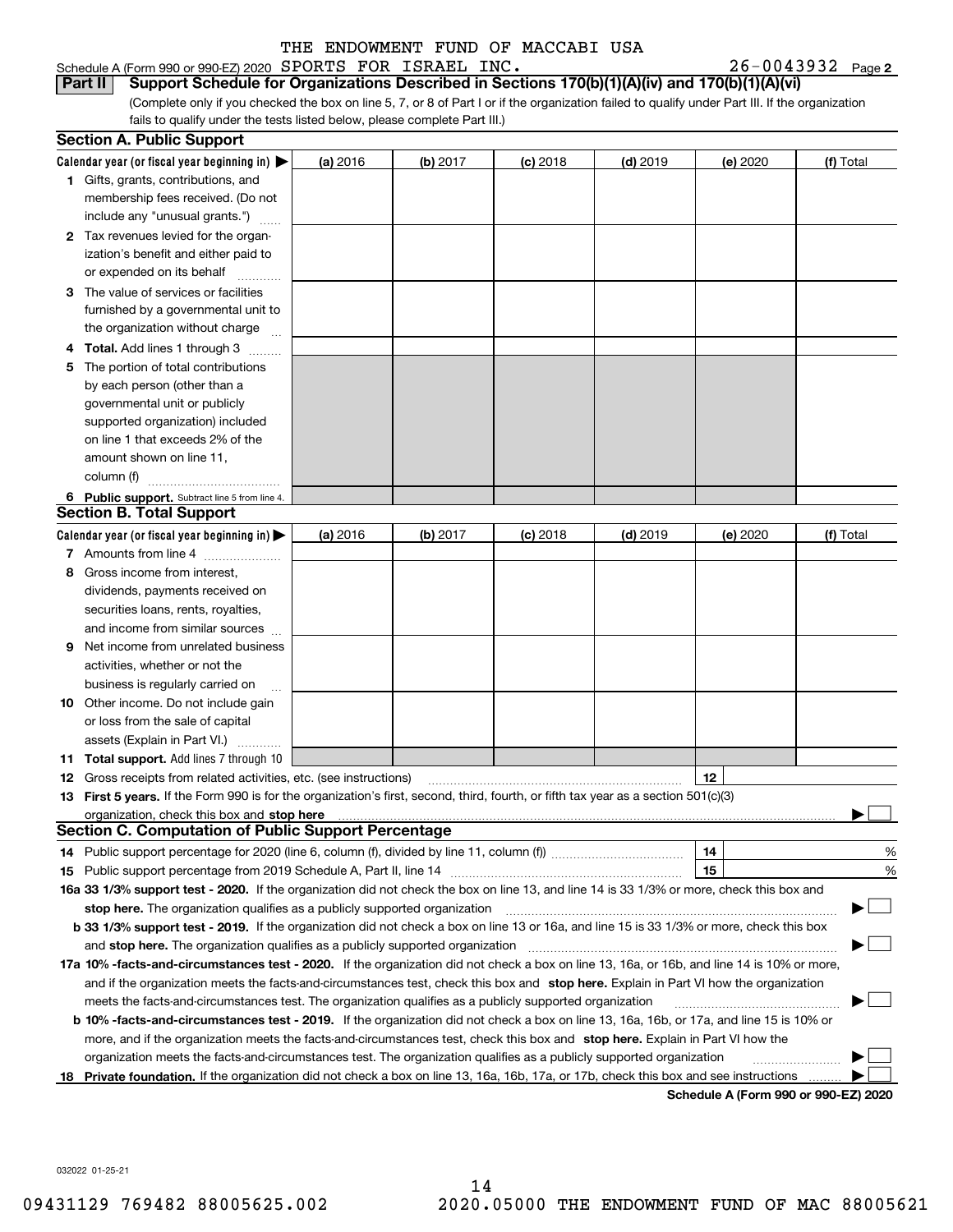Schedule A (Form 990 or 990-EZ) 2020 Page SPORTS FOR ISRAEL INC. 26-0043932

**Part III Support Schedule for Organizations Described in Section 509(a)(2)** 

(Complete only if you checked the box on line 10 of Part I or if the organization failed to qualify under Part II. If the organization fails to qualify under the tests listed below, please complete Part II.)

| <b>Section A. Public Support</b>                                                                                                                                                         |          |          |            |            |          |                                      |
|------------------------------------------------------------------------------------------------------------------------------------------------------------------------------------------|----------|----------|------------|------------|----------|--------------------------------------|
| Calendar year (or fiscal year beginning in) $\blacktriangleright$                                                                                                                        | (a) 2016 | (b) 2017 | $(c)$ 2018 | $(d)$ 2019 | (e) 2020 | (f) Total                            |
| 1 Gifts, grants, contributions, and                                                                                                                                                      |          |          |            |            |          |                                      |
| membership fees received. (Do not                                                                                                                                                        |          |          |            |            |          |                                      |
| include any "unusual grants.")                                                                                                                                                           |          |          |            |            |          |                                      |
| 2 Gross receipts from admissions,<br>merchandise sold or services per-<br>formed, or facilities furnished in<br>any activity that is related to the<br>organization's tax-exempt purpose |          |          |            |            |          |                                      |
| 3 Gross receipts from activities that<br>are not an unrelated trade or bus-                                                                                                              |          |          |            |            |          |                                      |
| iness under section 513                                                                                                                                                                  |          |          |            |            |          |                                      |
| 4 Tax revenues levied for the organ-<br>ization's benefit and either paid to<br>or expended on its behalf<br>.                                                                           |          |          |            |            |          |                                      |
| 5 The value of services or facilities<br>furnished by a governmental unit to<br>the organization without charge                                                                          |          |          |            |            |          |                                      |
| <b>6 Total.</b> Add lines 1 through 5                                                                                                                                                    |          |          |            |            |          |                                      |
| 7a Amounts included on lines 1, 2, and<br>3 received from disqualified persons                                                                                                           |          |          |            |            |          |                                      |
| <b>b</b> Amounts included on lines 2 and 3 received<br>from other than disqualified persons that<br>exceed the greater of \$5,000 or 1% of the<br>amount on line 13 for the year         |          |          |            |            |          |                                      |
| c Add lines 7a and 7b                                                                                                                                                                    |          |          |            |            |          |                                      |
| 8 Public support. (Subtract line 7c from line 6.)<br><b>Section B. Total Support</b>                                                                                                     |          |          |            |            |          |                                      |
| Calendar year (or fiscal year beginning in) $\blacktriangleright$                                                                                                                        | (a) 2016 | (b) 2017 | $(c)$ 2018 | $(d)$ 2019 | (e) 2020 | (f) Total                            |
| 9 Amounts from line 6                                                                                                                                                                    |          |          |            |            |          |                                      |
| 10a Gross income from interest,<br>dividends, payments received on<br>securities loans, rents, royalties,<br>and income from similar sources                                             |          |          |            |            |          |                                      |
| <b>b</b> Unrelated business taxable income<br>(less section 511 taxes) from businesses<br>acquired after June 30, 1975<br>1.1.1.1.1.1.1.1.1.1                                            |          |          |            |            |          |                                      |
| c Add lines 10a and 10b                                                                                                                                                                  |          |          |            |            |          |                                      |
| <b>11</b> Net income from unrelated business<br>activities not included in line 10b.<br>whether or not the business is<br>regularly carried on                                           |          |          |            |            |          |                                      |
| <b>12</b> Other income. Do not include gain<br>or loss from the sale of capital<br>assets (Explain in Part VI.)                                                                          |          |          |            |            |          |                                      |
| <b>13</b> Total support. (Add lines 9, 10c, 11, and 12.)                                                                                                                                 |          |          |            |            |          |                                      |
| 14 First 5 years. If the Form 990 is for the organization's first, second, third, fourth, or fifth tax year as a section 501(c)(3) organization,                                         |          |          |            |            |          |                                      |
| check this box and stop here <b>contained the contained and an interventional contained and stop here</b> contained an                                                                   |          |          |            |            |          |                                      |
| <b>Section C. Computation of Public Support Percentage</b>                                                                                                                               |          |          |            |            |          |                                      |
|                                                                                                                                                                                          |          |          |            |            | 15       | %                                    |
| 16 Public support percentage from 2019 Schedule A, Part III, line 15                                                                                                                     |          |          |            |            | 16       | %                                    |
| <b>Section D. Computation of Investment Income Percentage</b>                                                                                                                            |          |          |            |            |          |                                      |
| 17 Investment income percentage for 2020 (line 10c, column (f), divided by line 13, column (f))                                                                                          |          |          |            |            | 17       | %                                    |
| 18 Investment income percentage from 2019 Schedule A, Part III, line 17                                                                                                                  |          |          |            |            | 18       | %                                    |
| 19a 33 1/3% support tests - 2020. If the organization did not check the box on line 14, and line 15 is more than 33 1/3%, and line 17 is not                                             |          |          |            |            |          |                                      |
| more than 33 1/3%, check this box and stop here. The organization qualifies as a publicly supported organization                                                                         |          |          |            |            |          |                                      |
| b 33 1/3% support tests - 2019. If the organization did not check a box on line 14 or line 19a, and line 16 is more than 33 1/3%, and                                                    |          |          |            |            |          |                                      |
| line 18 is not more than 33 1/3%, check this box and stop here. The organization qualifies as a publicly supported organization                                                          |          |          |            |            |          |                                      |
| 20 Private foundation. If the organization did not check a box on line 14, 19a, or 19b, check this box and see instructions                                                              |          |          |            |            |          | .                                    |
| 032023 01-25-21                                                                                                                                                                          |          | 15       |            |            |          | Schedule A (Form 990 or 990-EZ) 2020 |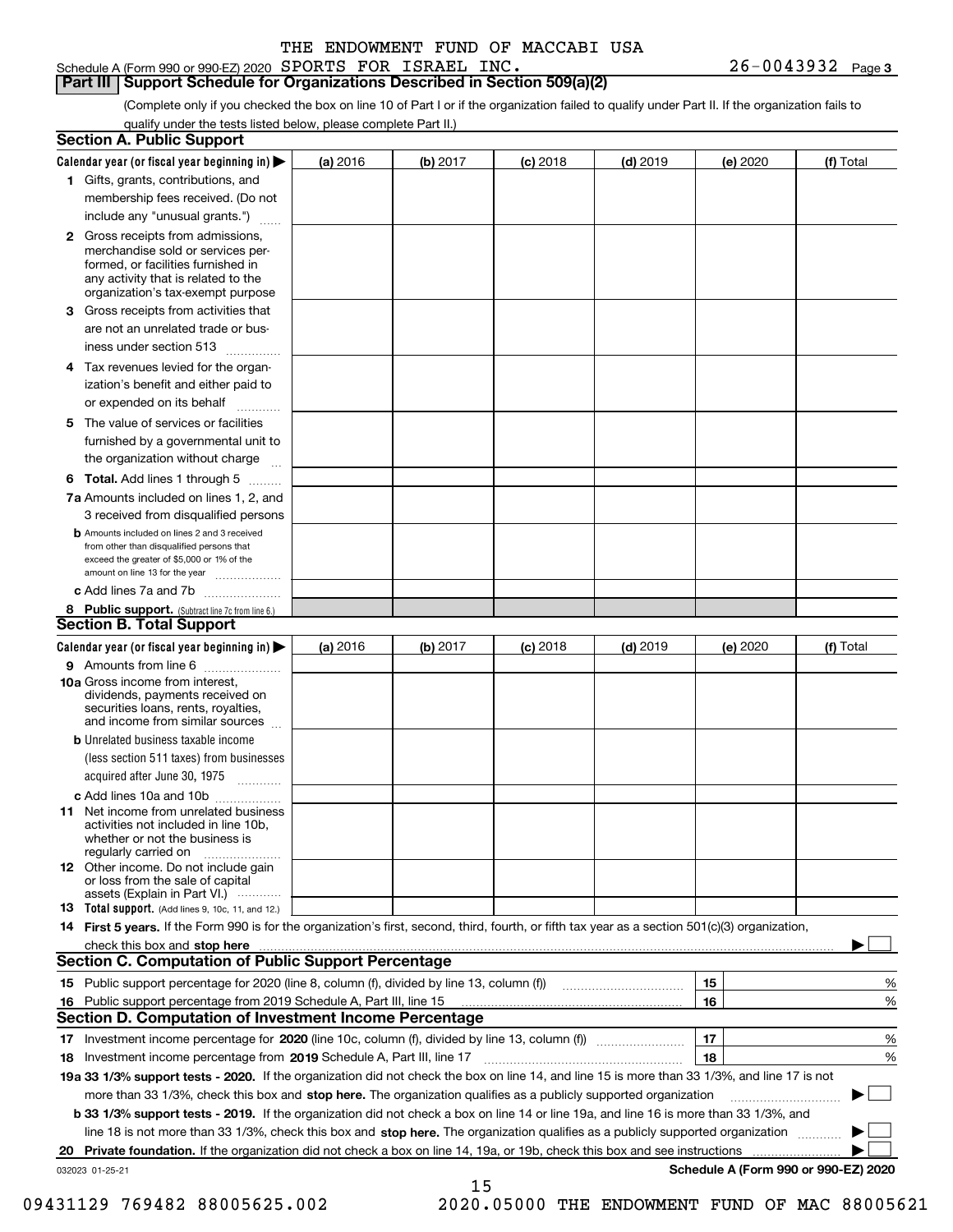**1**

**2**

**3a**

**3b**

**3c**

**4a**

**4b**

**4c**

**5a**

**5b5c**

**6**

**7**

**8**

**9a**

**9b**

**9c**

**10a**

**10b**

**Yes**

X

**No**

X

X

X

X

X

X

X

X

X

X

X

# **Part IV Supporting Organizations**

(Complete only if you checked a box in line 12 on Part I. If you checked box 12a, Part I, complete Sections A and B. If you checked box 12b, Part I, complete Sections A and C. If you checked box 12c, Part I, complete Sections A, D, and E. If you checked box 12d, Part I, complete Sections A and D, and complete Part V.)

### **Section A. All Supporting Organizations**

- **1** Are all of the organization's supported organizations listed by name in the organization's governing documents? If "No," describe in **Part VI** how the supported organizations are designated. If designated by *class or purpose, describe the designation. If historic and continuing relationship, explain.*
- **2** Did the organization have any supported organization that does not have an IRS determination of status under section 509(a)(1) or (2)? If "Yes," explain in Part VI how the organization determined that the supported *organization was described in section 509(a)(1) or (2).*
- **3a** Did the organization have a supported organization described in section 501(c)(4), (5), or (6)? If "Yes," answer *lines 3b and 3c below.*
- **b** Did the organization confirm that each supported organization qualified under section 501(c)(4), (5), or (6) and satisfied the public support tests under section 509(a)(2)? If "Yes," describe in **Part VI** when and how the *organization made the determination.*
- **c**Did the organization ensure that all support to such organizations was used exclusively for section 170(c)(2)(B) purposes? If "Yes," explain in **Part VI** what controls the organization put in place to ensure such use.
- **4a***If* Was any supported organization not organized in the United States ("foreign supported organization")? *"Yes," and if you checked box 12a or 12b in Part I, answer lines 4b and 4c below.*
- **b** Did the organization have ultimate control and discretion in deciding whether to make grants to the foreign supported organization? If "Yes," describe in **Part VI** how the organization had such control and discretion *despite being controlled or supervised by or in connection with its supported organizations.*
- **c** Did the organization support any foreign supported organization that does not have an IRS determination under sections 501(c)(3) and 509(a)(1) or (2)? If "Yes," explain in **Part VI** what controls the organization used *to ensure that all support to the foreign supported organization was used exclusively for section 170(c)(2)(B) purposes.*
- **5a** Did the organization add, substitute, or remove any supported organizations during the tax year? If "Yes," answer lines 5b and 5c below (if applicable). Also, provide detail in **Part VI,** including (i) the names and EIN *numbers of the supported organizations added, substituted, or removed; (ii) the reasons for each such action; (iii) the authority under the organization's organizing document authorizing such action; and (iv) how the action was accomplished (such as by amendment to the organizing document).*
- **b** Type I or Type II only. Was any added or substituted supported organization part of a class already designated in the organization's organizing document?
- **cSubstitutions only.**  Was the substitution the result of an event beyond the organization's control?
- **6** Did the organization provide support (whether in the form of grants or the provision of services or facilities) to **Part VI.** *If "Yes," provide detail in* support or benefit one or more of the filing organization's supported organizations? anyone other than (i) its supported organizations, (ii) individuals that are part of the charitable class benefited by one or more of its supported organizations, or (iii) other supporting organizations that also
- **7**Did the organization provide a grant, loan, compensation, or other similar payment to a substantial contributor *If "Yes," complete Part I of Schedule L (Form 990 or 990-EZ).* regard to a substantial contributor? (as defined in section 4958(c)(3)(C)), a family member of a substantial contributor, or a 35% controlled entity with
- **8** Did the organization make a loan to a disqualified person (as defined in section 4958) not described in line 7? *If "Yes," complete Part I of Schedule L (Form 990 or 990-EZ).*
- **9a** Was the organization controlled directly or indirectly at any time during the tax year by one or more in section 509(a)(1) or (2))? If "Yes," *provide detail in* <code>Part VI.</code> disqualified persons, as defined in section 4946 (other than foundation managers and organizations described
- **b**the supporting organization had an interest? If "Yes," provide detail in P**art VI**. Did one or more disqualified persons (as defined in line 9a) hold a controlling interest in any entity in which
- **c**Did a disqualified person (as defined in line 9a) have an ownership interest in, or derive any personal benefit from, assets in which the supporting organization also had an interest? If "Yes," provide detail in P**art VI.**
- **10a** Was the organization subject to the excess business holdings rules of section 4943 because of section supporting organizations)? If "Yes," answer line 10b below. 4943(f) (regarding certain Type II supporting organizations, and all Type III non-functionally integrated
- **b** Did the organization have any excess business holdings in the tax year? (Use Schedule C, Form 4720, to *determine whether the organization had excess business holdings.)*

16

032024 01-25-21

**Schedule A (Form 990 or 990-EZ) 2020**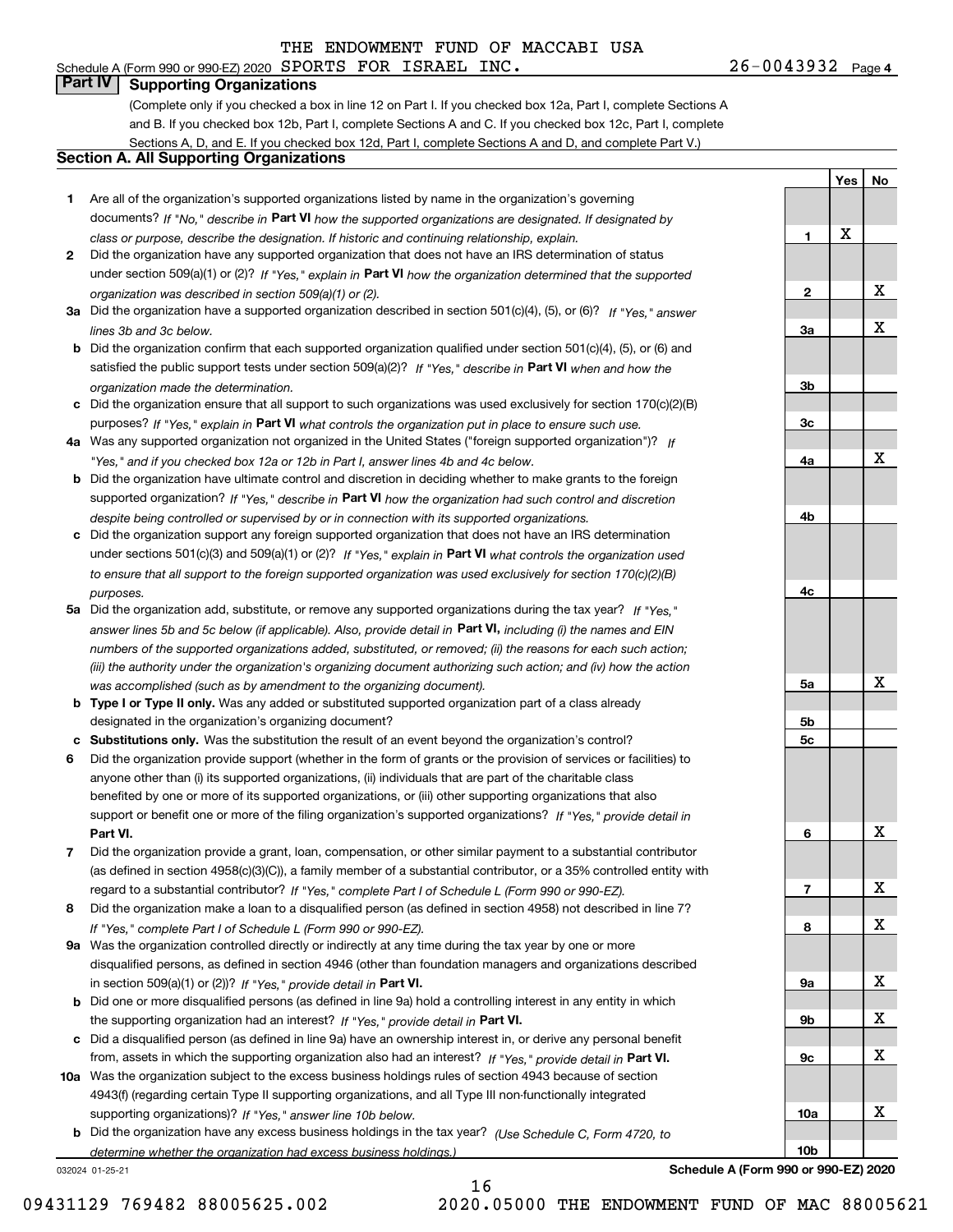**Yes No 11** Has the organization accepted a gift or contribution from any of the following persons? **a**A person who directly or indirectly controls, either alone or together with persons described in lines 11b and **b** A family member of a person described in line 11a above? **c** A 35% controlled entity of a person described in line 11a or 11b above? If "Yes" to line 11a, 11b, or 11c, provide **11a11bPart VI. 11c Yes No 12** Did the organization operate for the benefit of any supported organization other than the supported directors, or trustees at all times during the tax year? If "No," describe in **Part VI** how the supported organization(s) **12Part VI**  *how providing such benefit carried out the purposes of the supported organization(s) that operated,* **Yes No 1** Were a majority of the organization's directors or trustees during the tax year also a majority of the directors or trustees of each of the organization's supported organization(s)? If "No," describe in **Part VI** how control **1Yes No 1** Did the organization provide to each of its supported organizations, by the last day of the fifth month of the **2** Were any of the organization's officers, directors, or trustees either (i) appointed or elected by the supported **3123**organization(s) or (ii) serving on the governing body of a supported organization? If "No," explain in **Part VI** how income or assets at all times during the tax year? If "Yes," describe in **Part VI** the role the organization's **12Answer lines 2a and 2b below. Yes No** Activities Test. Check the box next to the method that the organization used to satisfy the Integral Part Test during the year (see instructions). **abclinupy** The organization satisfied the Activities Test. Complete line 2 below. The organization is the parent of each of its supported organizations. *Complete* line 3 *below.* The organization supported a governmental entity. *Describe in* Part **VI** *how you supported a governmental entity (see instruction<u>s).</u>* **a** Did substantially all of the organization's activities during the tax year directly further the exempt purposes of **b** Did the activities described in line 2a, above, constitute activities that, but for the organization's involvement, the supported organization(s) to which the organization was responsive? If "Yes," then in **Part VI identify those supported organizations and explain**  *how these activities directly furthered their exempt purposes,* **2a 2bPart VI**  *the reasons for the organization's position that its supported organization(s) would have engaged in detail in effectively operated, supervised, or controlled the organization's activities. If the organization had more than one supported organization, describe how the powers to appoint and/or remove officers, directors, or trustees were allocated among the supported organizations and what conditions or restrictions, if any, applied to such powers during the tax year. If "Yes," explain in* organization(s) that operated, supervised, or controlled the supporting organization? *supervised, or controlled the supporting organization. or management of the supporting organization was vested in the same persons that controlled or managed the supported organization(s). the organization maintained a close and continuous working relationship with the supported organization(s). supported organizations played in this regard. how the organization was responsive to those supported organizations, and how the organization determined that these activities constituted substantially all of its activities.* one or more of the organization's supported organization(s) would have been engaged in? If "Yes," e*xplain in these activities but for the organization's involvement.* Schedule A (Form 990 or 990-EZ) 2020 Page SPORTS FOR ISRAEL INC. 26-0043932 11c below, the governing body of a supported organization? Did the governing body, members of the governing body, officers acting in their official capacity, or membership of one or more supported organizations have the power to regularly appoint or elect at least a majority of the organization's officers, organization's tax year, (i) a written notice describing the type and amount of support provided during the prior tax year, (ii) a copy of the Form 990 that was most recently filed as of the date of notification, and (iii) copies of the organization's governing documents in effect on the date of notification, to the extent not previously provided? By reason of the relationship described in line 2, above, did the organization's supported organizations have a significant voice in the organization's investment policies and in directing the use of the organization's **Part IV Supporting Organizations** *(continued)* **Section B. Type I Supporting Organizations Section C. Type II Supporting Organizations Section D. All Type III Supporting Organizations Section E. Type III Functionally Integrated Supporting Organizations**  $\mathcal{L}^{\text{max}}$  $\mathcal{L}^{\text{max}}$ X X X X X

**3**Parent of Supported Organizations. Answer lines 3a and 3b below.

**a** Did the organization have the power to regularly appoint or elect a majority of the officers, directors, or trustees of each of the supported organizations? If "Yes" or "No" provide details in **Part VI.** 

**b** Did the organization exercise a substantial degree of direction over the policies, programs, and activities of each of its supported organizations? If "Yes," describe in Part VI the role played by the organization in this regard.

032025 01-25-21

**Schedule A (Form 990 or 990-EZ) 2020**

**3a**

**3b**

17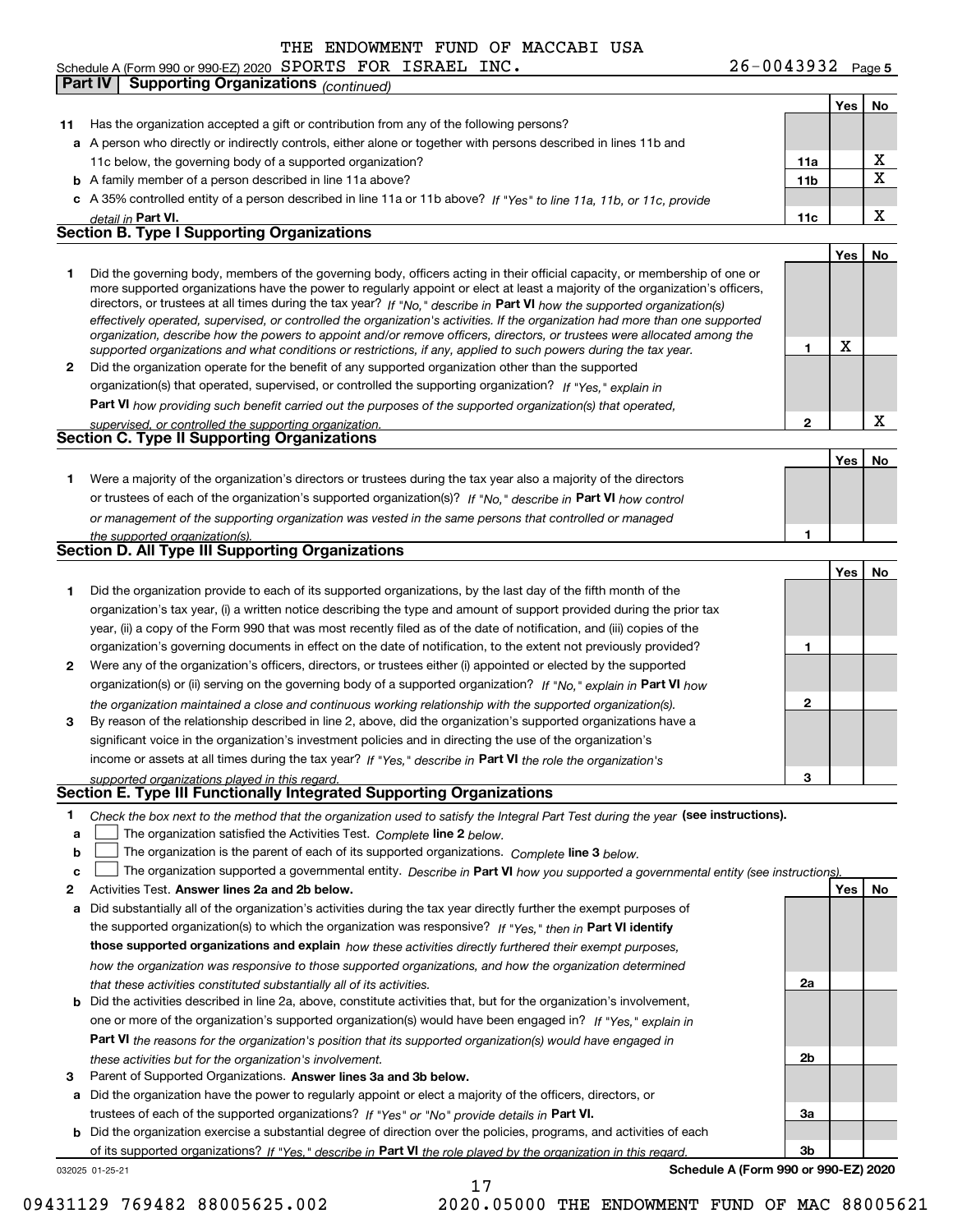#### **1Part VI** Check here if the organization satisfied the Integral Part Test as a qualifying trust on Nov. 20, 1970 ( explain in Part **VI**). See instructions. **Section A - Adjusted Net Income 123** Other gross income (see instructions) **456** Portion of operating expenses paid or incurred for production or **7** Other expenses (see instructions) **8** Adjusted Net Income (subtract lines 5, 6, and 7 from line 4) **8 8 1234567Section B - Minimum Asset Amount 1**Aggregate fair market value of all non-exempt-use assets (see **2**Acquisition indebtedness applicable to non-exempt-use assets **3** Subtract line 2 from line 1d. **4**Cash deemed held for exempt use. Enter 0.015 of line 3 (for greater amount, **5** Net value of non-exempt-use assets (subtract line 4 from line 3) **678a** Average monthly value of securities **b** Average monthly cash balances **c**Fair market value of other non-exempt-use assets **dTotal**  (add lines 1a, 1b, and 1c) **eDiscount** claimed for blockage or other factors **1a1b1c1d2345678**(explain in detail in Part VI): **Minimum Asset Amount**  (add line 7 to line 6) **Section C - Distributable Amount 12**Enter 0.85 of line 1. **3456123456Distributable Amount.** Subtract line 5 from line 4, unless subject to Schedule A (Form 990 or 990-EZ) 2020 Page SPORTS FOR ISRAEL INC. 26-0043932 All other Type III non-functionally integrated supporting organizations must complete Sections A through E. (B) Current Year (optional)(A) Prior Year Net short-term capital gain Recoveries of prior-year distributions Add lines 1 through 3. Depreciation and depletion collection of gross income or for management, conservation, or maintenance of property held for production of income (see instructions) (B) Current Year (optional)(A) Prior Year instructions for short tax year or assets held for part of year): see instructions). Multiply line 5 by 0.035. Recoveries of prior-year distributions Current Year Adjusted net income for prior year (from Section A, line 8, column A) Minimum asset amount for prior year (from Section B, line 8, column A) Enter greater of line 2 or line 3. Income tax imposed in prior year emergency temporary reduction (see instructions). **Part V** Type III Non-Functionally Integrated 509(a)(3) Supporting Organizations  $\mathcal{L}^{\text{max}}$

**7**Check here if the current year is the organization's first as a non-functionally integrated Type III supporting organization (see instructions). $\mathcal{L}^{\text{max}}$ 

**Schedule A (Form 990 or 990-EZ) 2020**

032026 01-25-21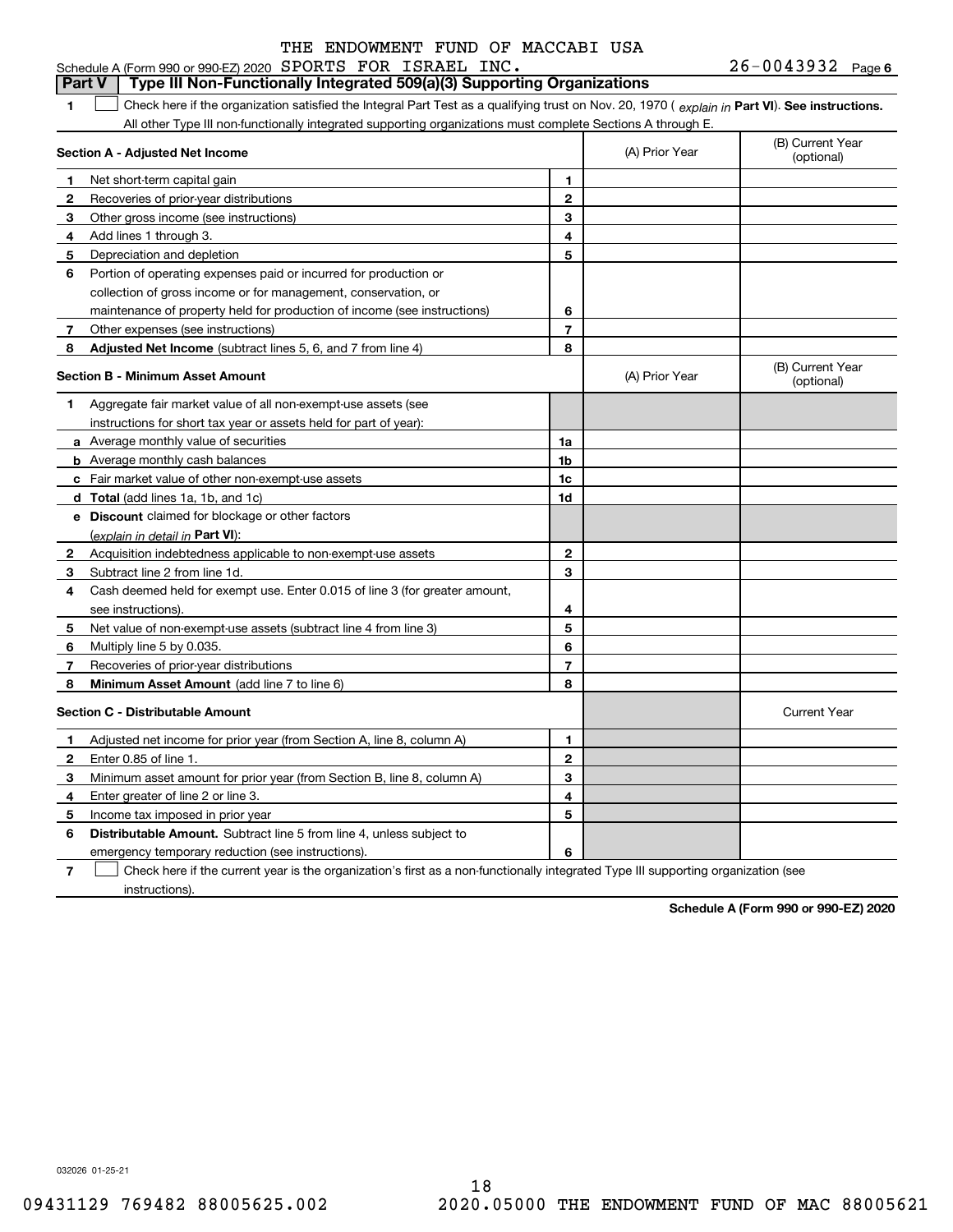|               | Schedule A (Form 990 or 990-EZ) 2020 SPORTS FOR ISRAEL INC.<br>Type III Non-Functionally Integrated 509(a)(3) Supporting Organizations                        |                             |                                       |        | $26 - 0043932$ Page 7                   |  |
|---------------|---------------------------------------------------------------------------------------------------------------------------------------------------------------|-----------------------------|---------------------------------------|--------|-----------------------------------------|--|
| <b>Part V</b> |                                                                                                                                                               |                             | (continued)                           |        |                                         |  |
|               | <b>Section D - Distributions</b>                                                                                                                              |                             |                                       |        | <b>Current Year</b>                     |  |
| 1             | Amounts paid to supported organizations to accomplish exempt purposes                                                                                         |                             |                                       | 1      |                                         |  |
| 2             | Amounts paid to perform activity that directly furthers exempt purposes of supported                                                                          |                             |                                       |        |                                         |  |
|               | organizations, in excess of income from activity                                                                                                              |                             | 2                                     |        |                                         |  |
| 3             | Administrative expenses paid to accomplish exempt purposes of supported organizations                                                                         |                             |                                       | 3      |                                         |  |
| 4             | Amounts paid to acquire exempt-use assets                                                                                                                     |                             |                                       | 4<br>5 |                                         |  |
| 5<br>6        | Qualified set-aside amounts (prior IRS approval required - <i>provide details in</i> Part VI)<br>Other distributions (describe in Part VI). See instructions. |                             |                                       | 6      |                                         |  |
| 7             | Total annual distributions. Add lines 1 through 6.                                                                                                            |                             |                                       | 7      |                                         |  |
| 8             | Distributions to attentive supported organizations to which the organization is responsive                                                                    |                             |                                       |        |                                         |  |
|               | (provide details in Part VI). See instructions.                                                                                                               |                             |                                       | 8      |                                         |  |
| 9             | Distributable amount for 2020 from Section C, line 6                                                                                                          |                             |                                       | 9      |                                         |  |
| 10            | Line 8 amount divided by line 9 amount                                                                                                                        |                             |                                       | 10     |                                         |  |
|               |                                                                                                                                                               | (i)                         | (ii)                                  |        | (iii)                                   |  |
|               | <b>Section E - Distribution Allocations</b> (see instructions)                                                                                                | <b>Excess Distributions</b> | <b>Underdistributions</b><br>Pre-2020 |        | <b>Distributable</b><br>Amount for 2020 |  |
| 1             | Distributable amount for 2020 from Section C, line 6                                                                                                          |                             |                                       |        |                                         |  |
| 2             | Underdistributions, if any, for years prior to 2020 (reason-                                                                                                  |                             |                                       |        |                                         |  |
|               | able cause required $\cdot$ explain in Part VI). See instructions.                                                                                            |                             |                                       |        |                                         |  |
| 3             | Excess distributions carryover, if any, to 2020                                                                                                               |                             |                                       |        |                                         |  |
|               | <b>a</b> From 2015                                                                                                                                            |                             |                                       |        |                                         |  |
|               | $b$ From 2016                                                                                                                                                 |                             |                                       |        |                                         |  |
|               | c From 2017                                                                                                                                                   |                             |                                       |        |                                         |  |
|               | <b>d</b> From 2018                                                                                                                                            |                             |                                       |        |                                         |  |
|               | e From 2019                                                                                                                                                   |                             |                                       |        |                                         |  |
|               | f Total of lines 3a through 3e                                                                                                                                |                             |                                       |        |                                         |  |
|               | g Applied to underdistributions of prior years                                                                                                                |                             |                                       |        |                                         |  |
|               | <b>h</b> Applied to 2020 distributable amount                                                                                                                 |                             |                                       |        |                                         |  |
|               | i Carryover from 2015 not applied (see instructions)                                                                                                          |                             |                                       |        |                                         |  |
|               | Remainder. Subtract lines 3g, 3h, and 3i from line 3f.                                                                                                        |                             |                                       |        |                                         |  |
| 4             | Distributions for 2020 from Section D.                                                                                                                        |                             |                                       |        |                                         |  |
|               | \$<br>line $7:$                                                                                                                                               |                             |                                       |        |                                         |  |
|               | a Applied to underdistributions of prior years                                                                                                                |                             |                                       |        |                                         |  |
|               | <b>b</b> Applied to 2020 distributable amount                                                                                                                 |                             |                                       |        |                                         |  |
|               | <b>c</b> Remainder. Subtract lines 4a and 4b from line 4.                                                                                                     |                             |                                       |        |                                         |  |
|               | Remaining underdistributions for years prior to 2020, if                                                                                                      |                             |                                       |        |                                         |  |
|               | any. Subtract lines 3g and 4a from line 2. For result greater                                                                                                 |                             |                                       |        |                                         |  |
|               | than zero, explain in Part VI. See instructions.                                                                                                              |                             |                                       |        |                                         |  |
| 6             | Remaining underdistributions for 2020. Subtract lines 3h                                                                                                      |                             |                                       |        |                                         |  |
|               | and 4b from line 1. For result greater than zero, explain in                                                                                                  |                             |                                       |        |                                         |  |
|               | Part VI. See instructions.                                                                                                                                    |                             |                                       |        |                                         |  |
| 7             | Excess distributions carryover to 2021. Add lines 3j                                                                                                          |                             |                                       |        |                                         |  |
|               | and 4c.                                                                                                                                                       |                             |                                       |        |                                         |  |
| 8             | Breakdown of line 7:                                                                                                                                          |                             |                                       |        |                                         |  |
|               | a Excess from 2016                                                                                                                                            |                             |                                       |        |                                         |  |
|               | <b>b</b> Excess from 2017                                                                                                                                     |                             |                                       |        |                                         |  |
|               | c Excess from 2018                                                                                                                                            |                             |                                       |        |                                         |  |
|               | d Excess from 2019                                                                                                                                            |                             |                                       |        |                                         |  |
|               | e Excess from 2020                                                                                                                                            |                             |                                       |        |                                         |  |

**Schedule A (Form 990 or 990-EZ) 2020**

032027 01-25-21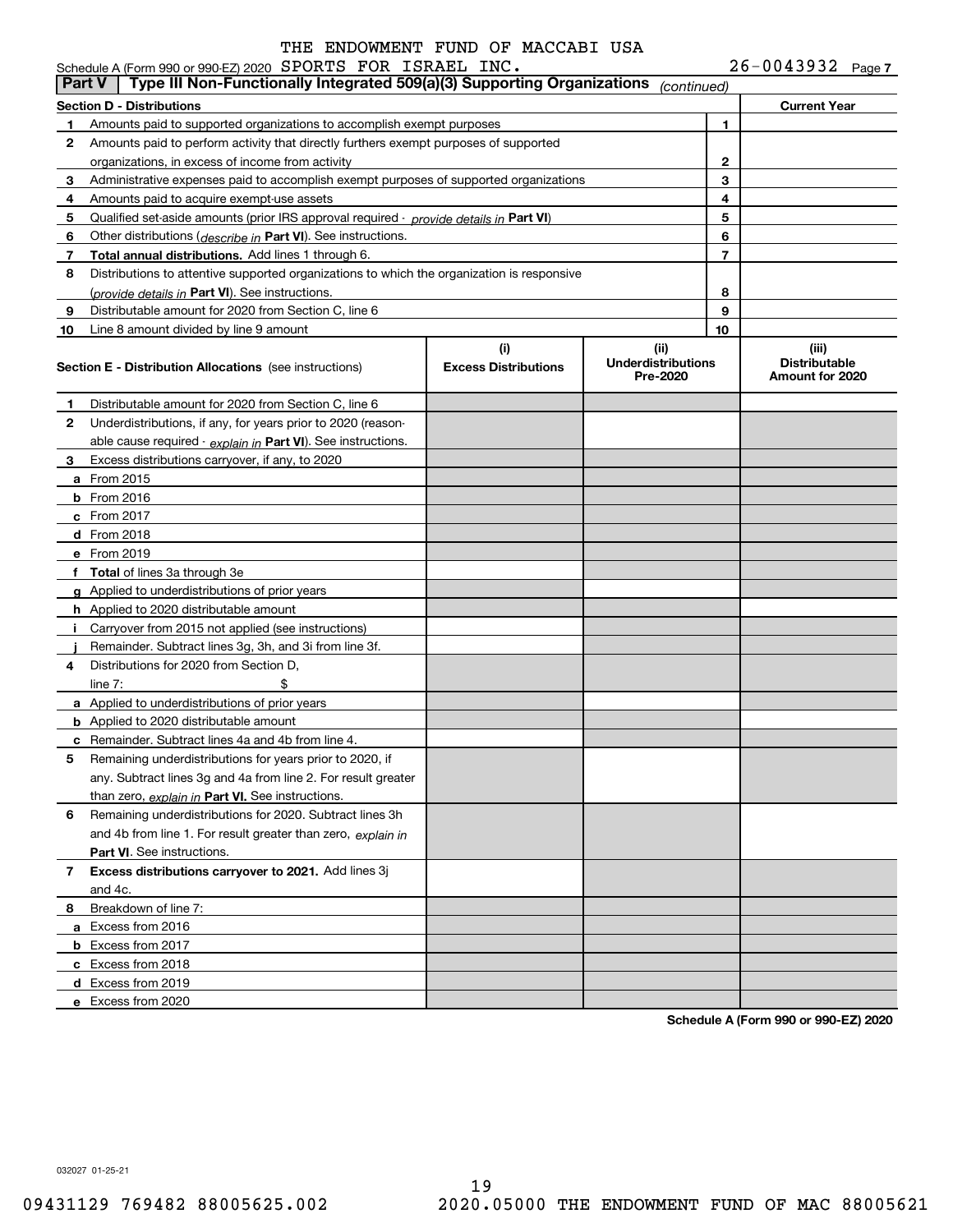|                                                             |  |  | THE ENDOWMENT FUND OF MACCABI USA |                       |                                                                                                                                                                                                                                                                                                                                                                                                                                                                                                                                                                      |
|-------------------------------------------------------------|--|--|-----------------------------------|-----------------------|----------------------------------------------------------------------------------------------------------------------------------------------------------------------------------------------------------------------------------------------------------------------------------------------------------------------------------------------------------------------------------------------------------------------------------------------------------------------------------------------------------------------------------------------------------------------|
| Schedule A (Form 990 or 990-EZ) 2020 SPORTS FOR ISRAEL INC. |  |  |                                   | $26 - 0043932$ Page 8 |                                                                                                                                                                                                                                                                                                                                                                                                                                                                                                                                                                      |
|                                                             |  |  |                                   |                       |                                                                                                                                                                                                                                                                                                                                                                                                                                                                                                                                                                      |
| (See instructions.)                                         |  |  |                                   |                       |                                                                                                                                                                                                                                                                                                                                                                                                                                                                                                                                                                      |
|                                                             |  |  |                                   |                       |                                                                                                                                                                                                                                                                                                                                                                                                                                                                                                                                                                      |
|                                                             |  |  |                                   |                       |                                                                                                                                                                                                                                                                                                                                                                                                                                                                                                                                                                      |
|                                                             |  |  |                                   |                       |                                                                                                                                                                                                                                                                                                                                                                                                                                                                                                                                                                      |
|                                                             |  |  |                                   |                       |                                                                                                                                                                                                                                                                                                                                                                                                                                                                                                                                                                      |
|                                                             |  |  |                                   |                       |                                                                                                                                                                                                                                                                                                                                                                                                                                                                                                                                                                      |
|                                                             |  |  |                                   |                       |                                                                                                                                                                                                                                                                                                                                                                                                                                                                                                                                                                      |
|                                                             |  |  |                                   |                       |                                                                                                                                                                                                                                                                                                                                                                                                                                                                                                                                                                      |
|                                                             |  |  |                                   |                       |                                                                                                                                                                                                                                                                                                                                                                                                                                                                                                                                                                      |
|                                                             |  |  |                                   |                       |                                                                                                                                                                                                                                                                                                                                                                                                                                                                                                                                                                      |
|                                                             |  |  |                                   |                       |                                                                                                                                                                                                                                                                                                                                                                                                                                                                                                                                                                      |
|                                                             |  |  |                                   |                       |                                                                                                                                                                                                                                                                                                                                                                                                                                                                                                                                                                      |
|                                                             |  |  |                                   |                       |                                                                                                                                                                                                                                                                                                                                                                                                                                                                                                                                                                      |
|                                                             |  |  |                                   |                       |                                                                                                                                                                                                                                                                                                                                                                                                                                                                                                                                                                      |
|                                                             |  |  |                                   |                       |                                                                                                                                                                                                                                                                                                                                                                                                                                                                                                                                                                      |
|                                                             |  |  |                                   |                       |                                                                                                                                                                                                                                                                                                                                                                                                                                                                                                                                                                      |
|                                                             |  |  |                                   |                       |                                                                                                                                                                                                                                                                                                                                                                                                                                                                                                                                                                      |
|                                                             |  |  |                                   |                       |                                                                                                                                                                                                                                                                                                                                                                                                                                                                                                                                                                      |
|                                                             |  |  |                                   |                       |                                                                                                                                                                                                                                                                                                                                                                                                                                                                                                                                                                      |
|                                                             |  |  |                                   |                       |                                                                                                                                                                                                                                                                                                                                                                                                                                                                                                                                                                      |
|                                                             |  |  |                                   |                       |                                                                                                                                                                                                                                                                                                                                                                                                                                                                                                                                                                      |
|                                                             |  |  |                                   |                       |                                                                                                                                                                                                                                                                                                                                                                                                                                                                                                                                                                      |
|                                                             |  |  |                                   |                       |                                                                                                                                                                                                                                                                                                                                                                                                                                                                                                                                                                      |
|                                                             |  |  |                                   |                       |                                                                                                                                                                                                                                                                                                                                                                                                                                                                                                                                                                      |
|                                                             |  |  |                                   |                       |                                                                                                                                                                                                                                                                                                                                                                                                                                                                                                                                                                      |
|                                                             |  |  |                                   |                       |                                                                                                                                                                                                                                                                                                                                                                                                                                                                                                                                                                      |
|                                                             |  |  |                                   |                       |                                                                                                                                                                                                                                                                                                                                                                                                                                                                                                                                                                      |
|                                                             |  |  |                                   |                       |                                                                                                                                                                                                                                                                                                                                                                                                                                                                                                                                                                      |
|                                                             |  |  |                                   |                       |                                                                                                                                                                                                                                                                                                                                                                                                                                                                                                                                                                      |
|                                                             |  |  |                                   |                       |                                                                                                                                                                                                                                                                                                                                                                                                                                                                                                                                                                      |
|                                                             |  |  |                                   |                       |                                                                                                                                                                                                                                                                                                                                                                                                                                                                                                                                                                      |
|                                                             |  |  |                                   |                       |                                                                                                                                                                                                                                                                                                                                                                                                                                                                                                                                                                      |
|                                                             |  |  |                                   |                       |                                                                                                                                                                                                                                                                                                                                                                                                                                                                                                                                                                      |
|                                                             |  |  |                                   |                       |                                                                                                                                                                                                                                                                                                                                                                                                                                                                                                                                                                      |
|                                                             |  |  |                                   |                       |                                                                                                                                                                                                                                                                                                                                                                                                                                                                                                                                                                      |
|                                                             |  |  |                                   |                       |                                                                                                                                                                                                                                                                                                                                                                                                                                                                                                                                                                      |
|                                                             |  |  |                                   |                       |                                                                                                                                                                                                                                                                                                                                                                                                                                                                                                                                                                      |
|                                                             |  |  |                                   |                       |                                                                                                                                                                                                                                                                                                                                                                                                                                                                                                                                                                      |
|                                                             |  |  |                                   |                       |                                                                                                                                                                                                                                                                                                                                                                                                                                                                                                                                                                      |
|                                                             |  |  |                                   |                       |                                                                                                                                                                                                                                                                                                                                                                                                                                                                                                                                                                      |
|                                                             |  |  |                                   |                       |                                                                                                                                                                                                                                                                                                                                                                                                                                                                                                                                                                      |
|                                                             |  |  |                                   |                       |                                                                                                                                                                                                                                                                                                                                                                                                                                                                                                                                                                      |
|                                                             |  |  |                                   |                       |                                                                                                                                                                                                                                                                                                                                                                                                                                                                                                                                                                      |
|                                                             |  |  |                                   |                       |                                                                                                                                                                                                                                                                                                                                                                                                                                                                                                                                                                      |
|                                                             |  |  |                                   |                       |                                                                                                                                                                                                                                                                                                                                                                                                                                                                                                                                                                      |
|                                                             |  |  |                                   |                       |                                                                                                                                                                                                                                                                                                                                                                                                                                                                                                                                                                      |
|                                                             |  |  |                                   |                       | Supplemental Information. Provide the explanations required by Part II, line 10; Part II, line 17a or 17b; Part III, line 12;<br>Part IV, Section A, lines 1, 2, 3b, 3c, 4b, 4c, 5a, 6, 9a, 9b, 9c, 11a, 11b, and 11c; Part IV, Section B, lines 1 and 2; Part IV, Section C,<br>line 1; Part IV, Section D, lines 2 and 3; Part IV, Section E, lines 1c, 2a, 2b, 3a, and 3b; Part V, line 1; Part V, Section B, line 1e; Part V,<br>Section D, lines 5, 6, and 8; and Part V, Section E, lines 2, 5, and 6. Also complete this part for any additional information. |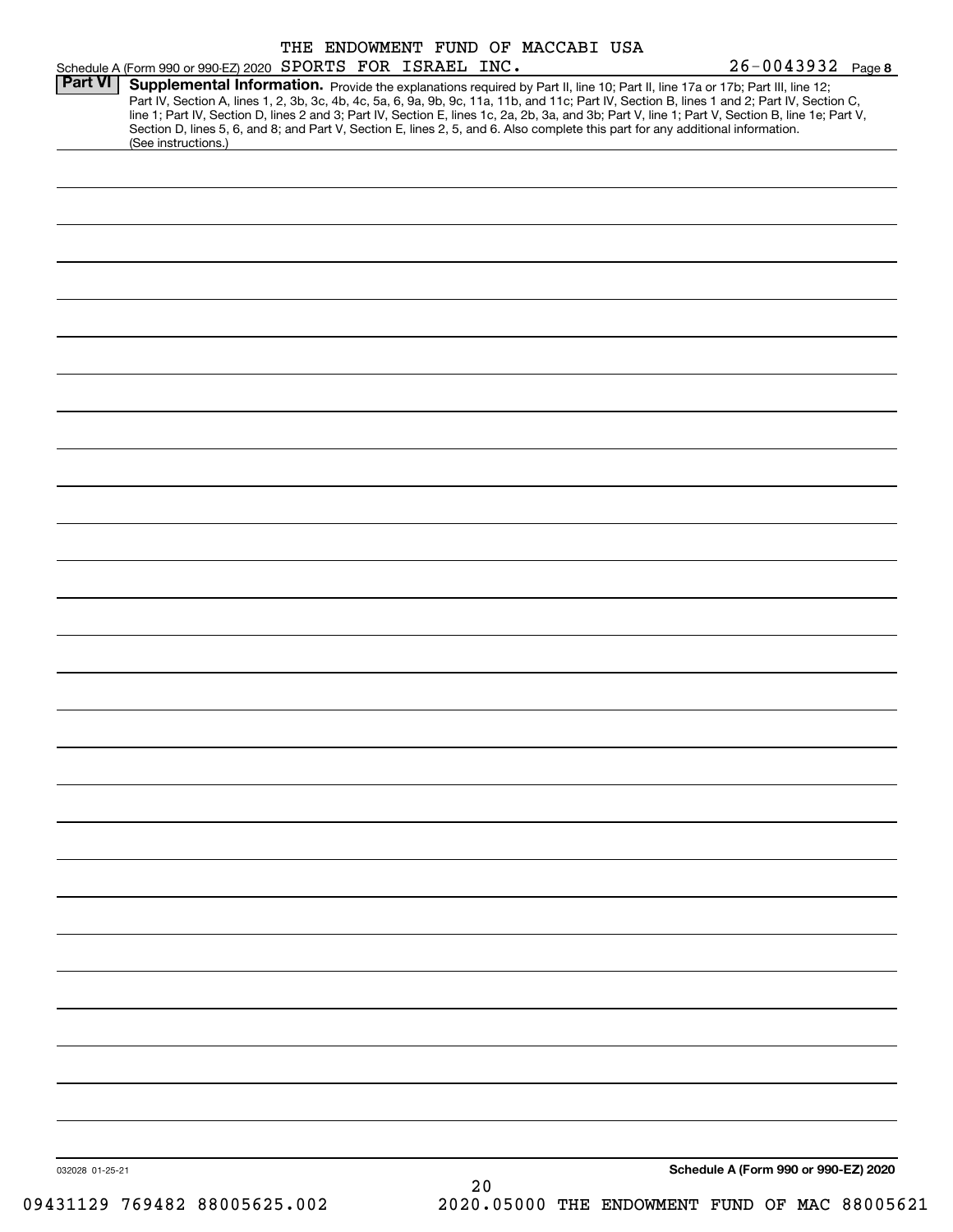Department of the Treasury Internal Revenue Service **(Form 990, 990-EZ, or 990-PF)**

#### Name of the organization

|  |  | ** PUBLIC DISCLOSURE COPY ** |  |  |
|--|--|------------------------------|--|--|
|--|--|------------------------------|--|--|

# **Schedule B Schedule of Contributors**

**| Attach to Form 990, Form 990-EZ, or Form 990-PF. | Go to www.irs.gov/Form990 for the latest information.** OMB No. 1545-0047

**2020**

**Employer identification number**

|  |  |                        | THE ENDOWMENT FUND OF MACCABI USA |  |            |
|--|--|------------------------|-----------------------------------|--|------------|
|  |  | SPORTS FOR ISRAEL INC. |                                   |  | 26-0043932 |

| <b>Organization type (check one):</b> |  |
|---------------------------------------|--|
|---------------------------------------|--|

| Filers of:         | Section:                                                                  |  |  |  |  |  |
|--------------------|---------------------------------------------------------------------------|--|--|--|--|--|
| Form 990 or 990-EZ | $\boxed{\textbf{X}}$ 501(c)( 3) (enter number) organization               |  |  |  |  |  |
|                    | 4947(a)(1) nonexempt charitable trust not treated as a private foundation |  |  |  |  |  |
|                    | 527 political organization                                                |  |  |  |  |  |
| Form 990-PF        | 501(c)(3) exempt private foundation                                       |  |  |  |  |  |
|                    | 4947(a)(1) nonexempt charitable trust treated as a private foundation     |  |  |  |  |  |
|                    | 501(c)(3) taxable private foundation                                      |  |  |  |  |  |

Check if your organization is covered by the **General Rule** or a **Special Rule. Note:**  Only a section 501(c)(7), (8), or (10) organization can check boxes for both the General Rule and a Special Rule. See instructions.

#### **General Rule**

 $\boxed{\textbf{X}}$  For an organization filing Form 990, 990-EZ, or 990-PF that received, during the year, contributions totaling \$5,000 or more (in money or property) from any one contributor. Complete Parts I and II. See instructions for determining a contributor's total contributions.

#### **Special Rules**

 $\mathcal{L}^{\text{max}}$ 

|  | For an organization described in section 501(c)(3) filing Form 990 or 990-EZ that met the 33 1/3% support test of the regulations under               |
|--|-------------------------------------------------------------------------------------------------------------------------------------------------------|
|  | sections 509(a)(1) and 170(b)(1)(A)(vi), that checked Schedule A (Form 990 or 990-EZ), Part II, line 13, 16a, or 16b, and that received from          |
|  | any one contributor, during the year, total contributions of the greater of (1) \$5,000; or (2) 2% of the amount on (i) Form 990, Part VIII, line 1h; |
|  | or (ii) Form 990-EZ, line 1. Complete Parts I and II.                                                                                                 |

For an organization described in section 501(c)(7), (8), or (10) filing Form 990 or 990-EZ that received from any one contributor, during the year, total contributions of more than \$1,000 exclusively for religious, charitable, scientific, literary, or educational purposes, or for the prevention of cruelty to children or animals. Complete Parts I (entering "N/A" in column (b) instead of the contributor name and address), II, and III.  $\mathcal{L}^{\text{max}}$ 

purpose. Don't complete any of the parts unless the **General Rule** applies to this organization because it received *nonexclusively* year, contributions <sub>exclusively</sub> for religious, charitable, etc., purposes, but no such contributions totaled more than \$1,000. If this box is checked, enter here the total contributions that were received during the year for an  $\;$ exclusively religious, charitable, etc., For an organization described in section 501(c)(7), (8), or (10) filing Form 990 or 990-EZ that received from any one contributor, during the religious, charitable, etc., contributions totaling \$5,000 or more during the year  $\Box$ — $\Box$   $\Box$ 

**Caution:**  An organization that isn't covered by the General Rule and/or the Special Rules doesn't file Schedule B (Form 990, 990-EZ, or 990-PF),  **must** but it answer "No" on Part IV, line 2, of its Form 990; or check the box on line H of its Form 990-EZ or on its Form 990-PF, Part I, line 2, to certify that it doesn't meet the filing requirements of Schedule B (Form 990, 990-EZ, or 990-PF).

**For Paperwork Reduction Act Notice, see the instructions for Form 990, 990-EZ, or 990-PF. Schedule B (Form 990, 990-EZ, or 990-PF) (2020)** LHA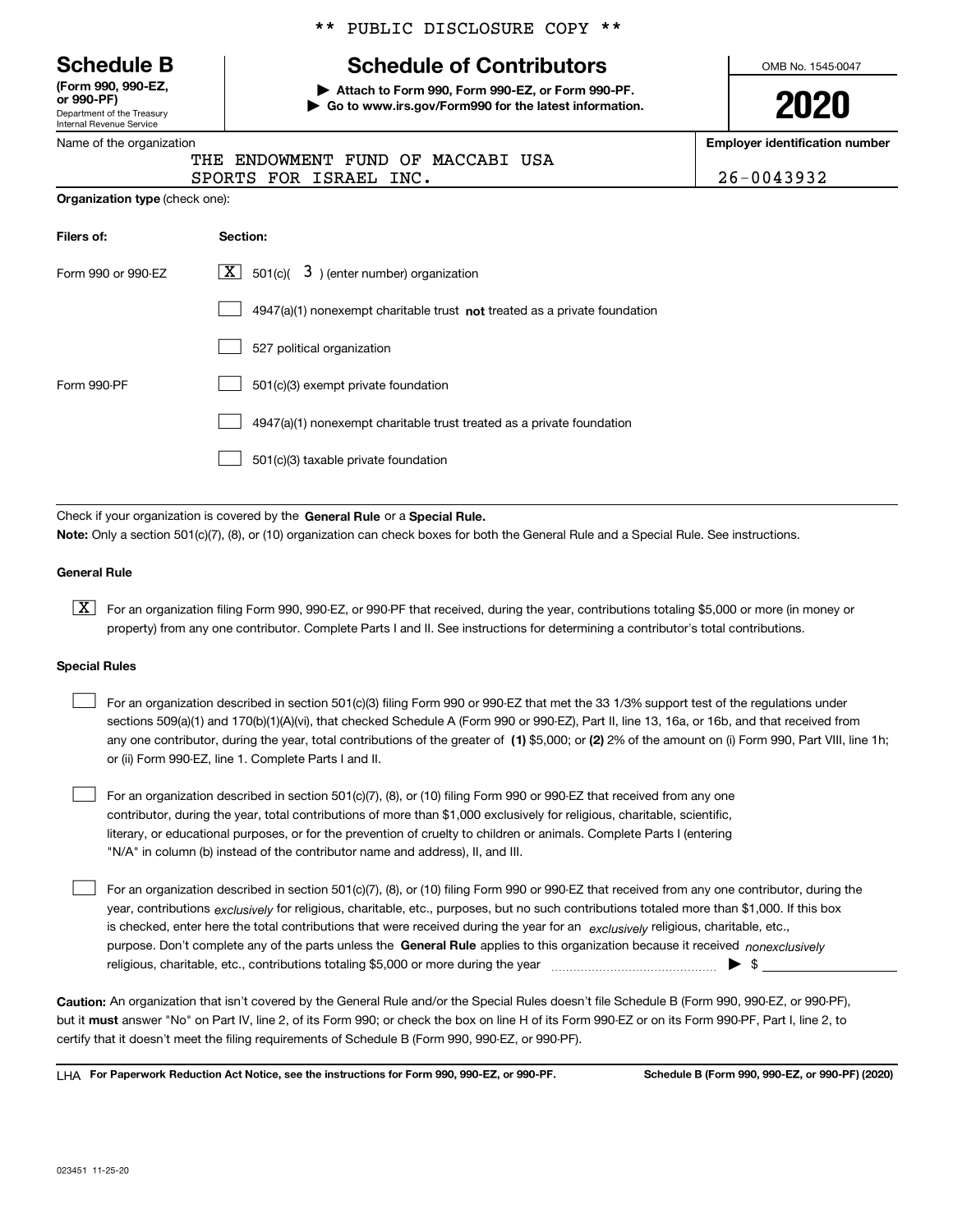### Schedule B (Form 990, 990-EZ, or 990-PF) (2020) **Page 2** Page 2

Name of organization

Chedule B (Form 990, 990-EZ, or 990-PF) (2020)<br> **2Part I 26-0043932**<br> **2PORTS FOR ISRAEL INC.**<br> **2PORTS FOR ISRAEL INC.**<br> **2PORTS FOR ISRAEL INC.** THE ENDOWMENT FUND OF MACCABI USA SPORTS FOR ISRAEL INC. 26-0043932

Contributors (see instructions). Use duplicate copies of Part I if additional space is needed.

| (a)<br>No.             | (b)<br>Name, address, and ZIP + 4 | (c)<br><b>Total contributions</b> | (d)<br>Type of contribution                                                                                                                                 |
|------------------------|-----------------------------------|-----------------------------------|-------------------------------------------------------------------------------------------------------------------------------------------------------------|
| 1                      |                                   | 7,500.<br>$\frac{1}{2}$           | $\overline{\mathbf{X}}$<br>Person<br>Payroll<br>Noncash<br>(Complete Part II for<br>noncash contributions.)                                                 |
| (a)<br>No.             | (b)<br>Name, address, and ZIP + 4 | (c)<br><b>Total contributions</b> | (d)<br>Type of contribution                                                                                                                                 |
| 2                      |                                   | 252,720.<br>$\frac{1}{2}$         | $\overline{\mathbf{X}}$<br>Person<br>Payroll<br>Noncash<br>(Complete Part II for<br>noncash contributions.)                                                 |
| (a)<br>No.             | (b)<br>Name, address, and ZIP + 4 | (c)<br><b>Total contributions</b> | (d)<br>Type of contribution                                                                                                                                 |
|                        |                                   | \$                                | Person<br>Payroll<br>Noncash<br>(Complete Part II for<br>noncash contributions.)                                                                            |
| (a)<br>No.             | (b)<br>Name, address, and ZIP + 4 | (c)<br><b>Total contributions</b> | (d)<br>Type of contribution                                                                                                                                 |
|                        |                                   | $$^{\circ}$                       | Person<br>Payroll<br>Noncash<br>(Complete Part II for<br>noncash contributions.)                                                                            |
| (a)<br>No.             | (b)<br>Name, address, and ZIP + 4 | (c)<br><b>Total contributions</b> | (d)<br>Type of contribution                                                                                                                                 |
|                        |                                   | \$                                | Person<br>Payroll<br>Noncash<br>(Complete Part II for<br>noncash contributions.)                                                                            |
| (a)                    | (b)                               | (c)                               | (d)                                                                                                                                                         |
| No.<br>023452 11-25-20 | Name, address, and ZIP + 4        | <b>Total contributions</b><br>\$  | Type of contribution<br>Person<br>Payroll<br>Noncash<br>(Complete Part II for<br>noncash contributions.)<br>Schedule B (Form 990, 990-EZ, or 990-PF) (2020) |

22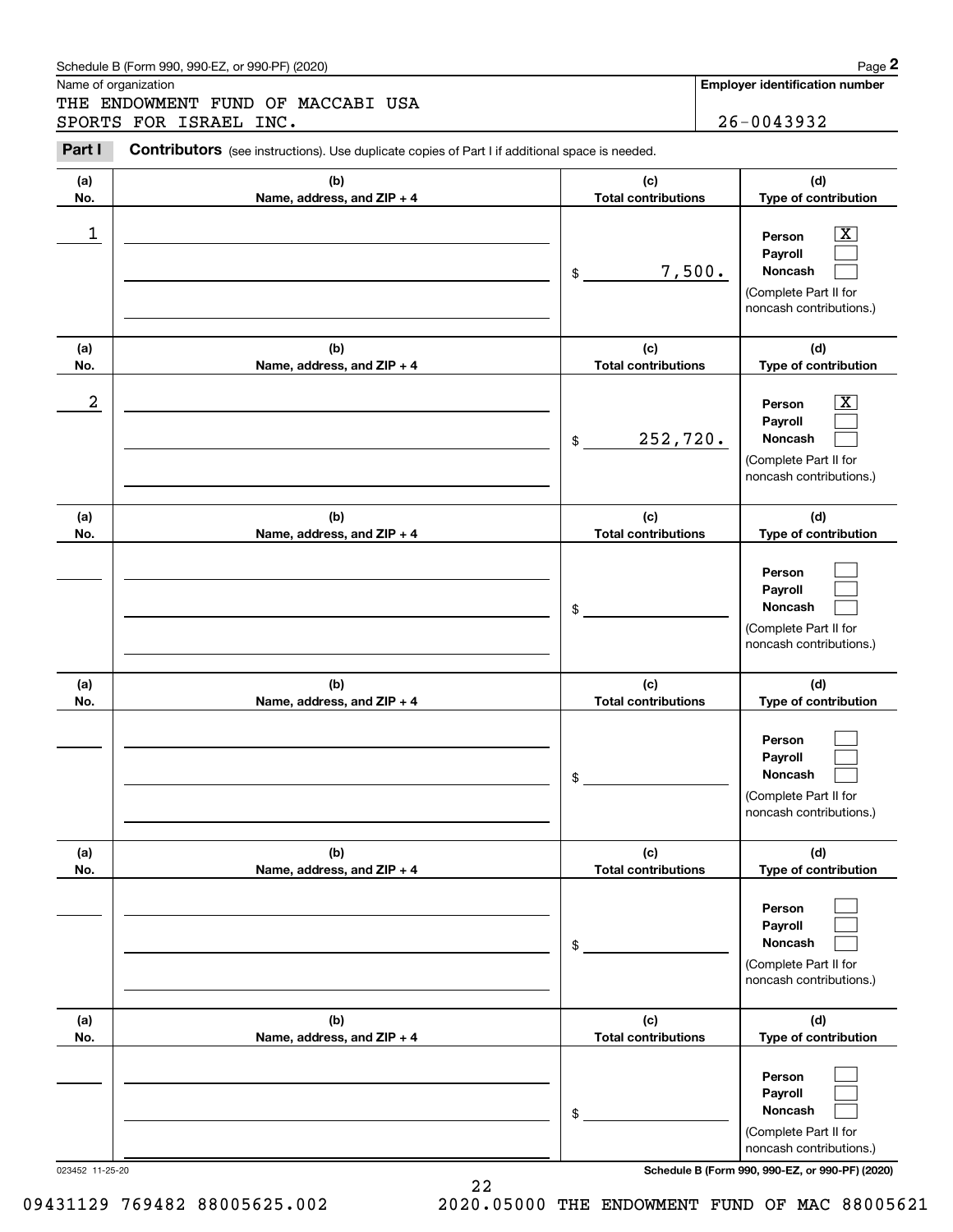| Schedule B (Form 990. 990-EZ. or 990-PF) (2020) |  | Page |  |
|-------------------------------------------------|--|------|--|
|-------------------------------------------------|--|------|--|

Name of organization

THE ENDOWMENT FUND OF MACCABI USA SPORTS FOR ISRAEL INC. 26-0043932

**Employer identification number**

#### **(a)No.fromPart I (c)FMV (or estimate) (b) Description of noncash property given (d) Date received (a)No.fromPart I (c) FMV (or estimate) (b) Description of noncash property given (d) Date received (a)No.fromPart I (c)FMV (or estimate) (b) Description of noncash property given (d) Date received (a) No.fromPart I (c) FMV (or estimate) (b)Description of noncash property given (d)Date received (a) No.fromPart I (c) FMV (or estimate) (b) Description of noncash property given (d) Date received (a) No.fromPart I (c)FMV (or estimate) (b)Description of noncash property given (d)Date received** Chedule B (Form 990, 990-EZ, or 990-PF) (2020)<br>
lame of organization<br> **3PORTS FOR ISRAEL INC.**<br> **3PORTS FOR ISRAEL INC.**<br> **26-0043932**<br> **29-0043932** (See instructions.) \$(See instructions.) \$(See instructions.) \$(See instructions.) \$(See instructions.) \$(See instructions.) \$

23

023453 11-25-20 **Schedule B (Form 990, 990-EZ, or 990-PF) (2020)**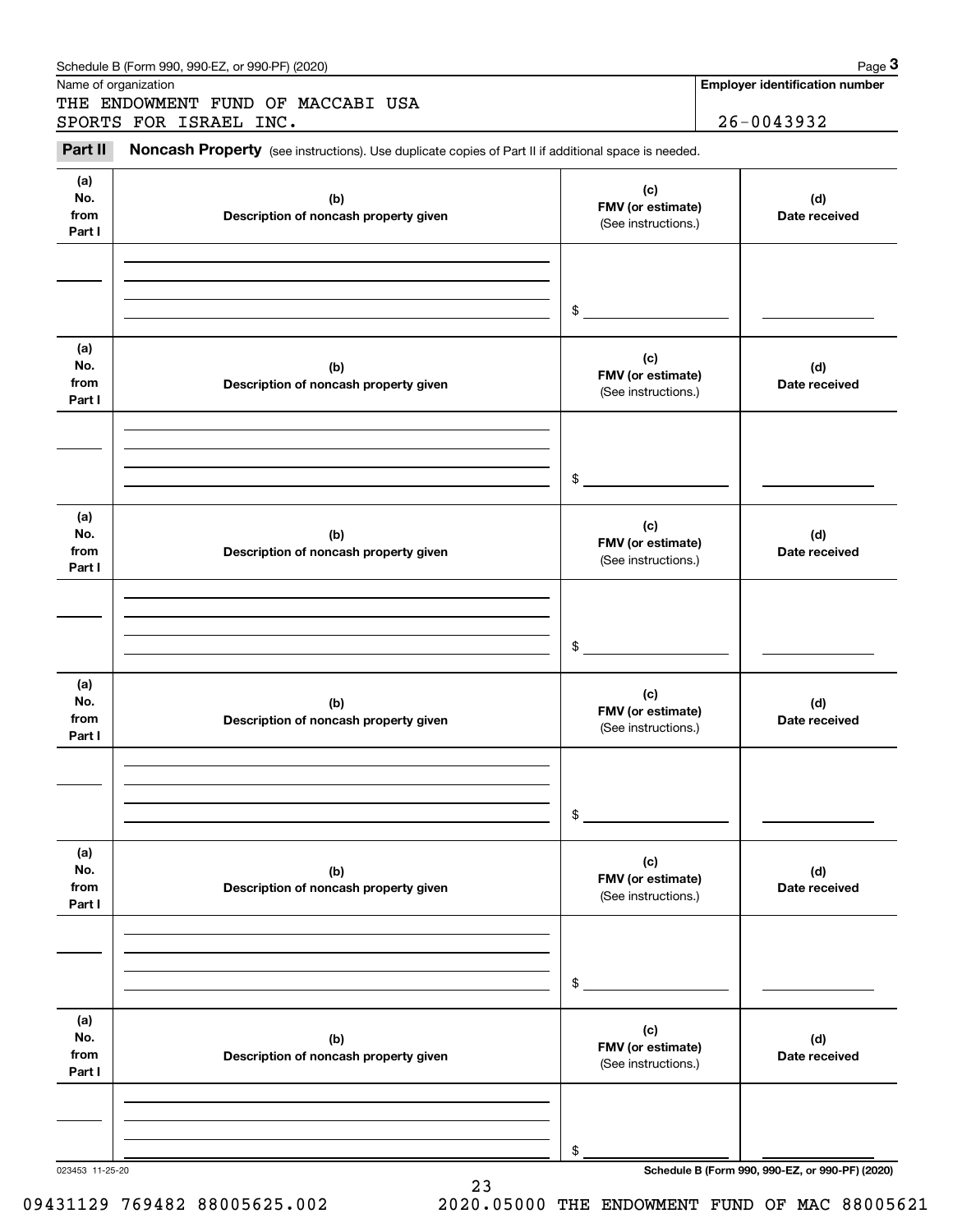|                           | Schedule B (Form 990, 990-EZ, or 990-PF) (2020)                                                                                                                                                                                                                              |                      |  | Page 4                                          |  |  |  |  |  |
|---------------------------|------------------------------------------------------------------------------------------------------------------------------------------------------------------------------------------------------------------------------------------------------------------------------|----------------------|--|-------------------------------------------------|--|--|--|--|--|
|                           | Name of organization                                                                                                                                                                                                                                                         |                      |  | <b>Employer identification number</b>           |  |  |  |  |  |
|                           | THE ENDOWMENT FUND OF MACCABI USA                                                                                                                                                                                                                                            |                      |  |                                                 |  |  |  |  |  |
|                           | SPORTS FOR ISRAEL INC.                                                                                                                                                                                                                                                       |                      |  | 26-0043932                                      |  |  |  |  |  |
| Part III                  | Exclusively religious, charitable, etc., contributions to organizations described in section 501(c)(7), (8), or (10) that total more than \$1,000 for the year<br>from any one contributor. Complete columns (a) through (e) and the following line entry. For organizations |                      |  |                                                 |  |  |  |  |  |
|                           | completing Part III, enter the total of exclusively religious, charitable, etc., contributions of \$1,000 or less for the year. (Enter this info. once.) $\blacktriangleright$ \$                                                                                            |                      |  |                                                 |  |  |  |  |  |
|                           | Use duplicate copies of Part III if additional space is needed.                                                                                                                                                                                                              |                      |  |                                                 |  |  |  |  |  |
| (a) No.<br>from           | (b) Purpose of gift                                                                                                                                                                                                                                                          | (c) Use of gift      |  | (d) Description of how gift is held             |  |  |  |  |  |
| Part I                    |                                                                                                                                                                                                                                                                              |                      |  |                                                 |  |  |  |  |  |
|                           |                                                                                                                                                                                                                                                                              |                      |  |                                                 |  |  |  |  |  |
|                           |                                                                                                                                                                                                                                                                              |                      |  |                                                 |  |  |  |  |  |
|                           |                                                                                                                                                                                                                                                                              |                      |  |                                                 |  |  |  |  |  |
|                           |                                                                                                                                                                                                                                                                              | (e) Transfer of gift |  |                                                 |  |  |  |  |  |
|                           |                                                                                                                                                                                                                                                                              |                      |  |                                                 |  |  |  |  |  |
|                           | Transferee's name, address, and $ZIP + 4$                                                                                                                                                                                                                                    |                      |  | Relationship of transferor to transferee        |  |  |  |  |  |
|                           |                                                                                                                                                                                                                                                                              |                      |  |                                                 |  |  |  |  |  |
|                           |                                                                                                                                                                                                                                                                              |                      |  |                                                 |  |  |  |  |  |
|                           |                                                                                                                                                                                                                                                                              |                      |  |                                                 |  |  |  |  |  |
| (a) No.                   |                                                                                                                                                                                                                                                                              |                      |  |                                                 |  |  |  |  |  |
| from<br>Part I            | (b) Purpose of gift                                                                                                                                                                                                                                                          | (c) Use of gift      |  | (d) Description of how gift is held             |  |  |  |  |  |
|                           |                                                                                                                                                                                                                                                                              |                      |  |                                                 |  |  |  |  |  |
|                           |                                                                                                                                                                                                                                                                              |                      |  |                                                 |  |  |  |  |  |
|                           |                                                                                                                                                                                                                                                                              |                      |  |                                                 |  |  |  |  |  |
|                           | (e) Transfer of gift                                                                                                                                                                                                                                                         |                      |  |                                                 |  |  |  |  |  |
|                           |                                                                                                                                                                                                                                                                              |                      |  |                                                 |  |  |  |  |  |
|                           | Transferee's name, address, and ZIP + 4                                                                                                                                                                                                                                      |                      |  | Relationship of transferor to transferee        |  |  |  |  |  |
|                           |                                                                                                                                                                                                                                                                              |                      |  |                                                 |  |  |  |  |  |
|                           |                                                                                                                                                                                                                                                                              |                      |  |                                                 |  |  |  |  |  |
|                           |                                                                                                                                                                                                                                                                              |                      |  |                                                 |  |  |  |  |  |
| (a) No.                   |                                                                                                                                                                                                                                                                              |                      |  |                                                 |  |  |  |  |  |
| from<br>Part I            | (b) Purpose of gift                                                                                                                                                                                                                                                          | (c) Use of gift      |  | (d) Description of how gift is held             |  |  |  |  |  |
|                           |                                                                                                                                                                                                                                                                              |                      |  |                                                 |  |  |  |  |  |
|                           |                                                                                                                                                                                                                                                                              |                      |  |                                                 |  |  |  |  |  |
|                           |                                                                                                                                                                                                                                                                              |                      |  |                                                 |  |  |  |  |  |
|                           |                                                                                                                                                                                                                                                                              |                      |  |                                                 |  |  |  |  |  |
|                           | (e) Transfer of gift                                                                                                                                                                                                                                                         |                      |  |                                                 |  |  |  |  |  |
|                           | Transferee's name, address, and ZIP + 4                                                                                                                                                                                                                                      |                      |  | Relationship of transferor to transferee        |  |  |  |  |  |
|                           |                                                                                                                                                                                                                                                                              |                      |  |                                                 |  |  |  |  |  |
|                           |                                                                                                                                                                                                                                                                              |                      |  |                                                 |  |  |  |  |  |
|                           |                                                                                                                                                                                                                                                                              |                      |  |                                                 |  |  |  |  |  |
|                           |                                                                                                                                                                                                                                                                              |                      |  |                                                 |  |  |  |  |  |
| (a) No.<br>from<br>Part I | (b) Purpose of gift                                                                                                                                                                                                                                                          | (c) Use of gift      |  | (d) Description of how gift is held             |  |  |  |  |  |
|                           |                                                                                                                                                                                                                                                                              |                      |  |                                                 |  |  |  |  |  |
|                           |                                                                                                                                                                                                                                                                              |                      |  |                                                 |  |  |  |  |  |
|                           |                                                                                                                                                                                                                                                                              |                      |  |                                                 |  |  |  |  |  |
|                           |                                                                                                                                                                                                                                                                              |                      |  |                                                 |  |  |  |  |  |
|                           |                                                                                                                                                                                                                                                                              | (e) Transfer of gift |  |                                                 |  |  |  |  |  |
|                           | Transferee's name, address, and ZIP + 4                                                                                                                                                                                                                                      |                      |  | Relationship of transferor to transferee        |  |  |  |  |  |
|                           |                                                                                                                                                                                                                                                                              |                      |  |                                                 |  |  |  |  |  |
|                           |                                                                                                                                                                                                                                                                              |                      |  |                                                 |  |  |  |  |  |
|                           |                                                                                                                                                                                                                                                                              |                      |  |                                                 |  |  |  |  |  |
|                           |                                                                                                                                                                                                                                                                              |                      |  |                                                 |  |  |  |  |  |
| 023454 11-25-20           |                                                                                                                                                                                                                                                                              | 24                   |  | Schedule B (Form 990, 990-EZ, or 990-PF) (2020) |  |  |  |  |  |
|                           |                                                                                                                                                                                                                                                                              |                      |  |                                                 |  |  |  |  |  |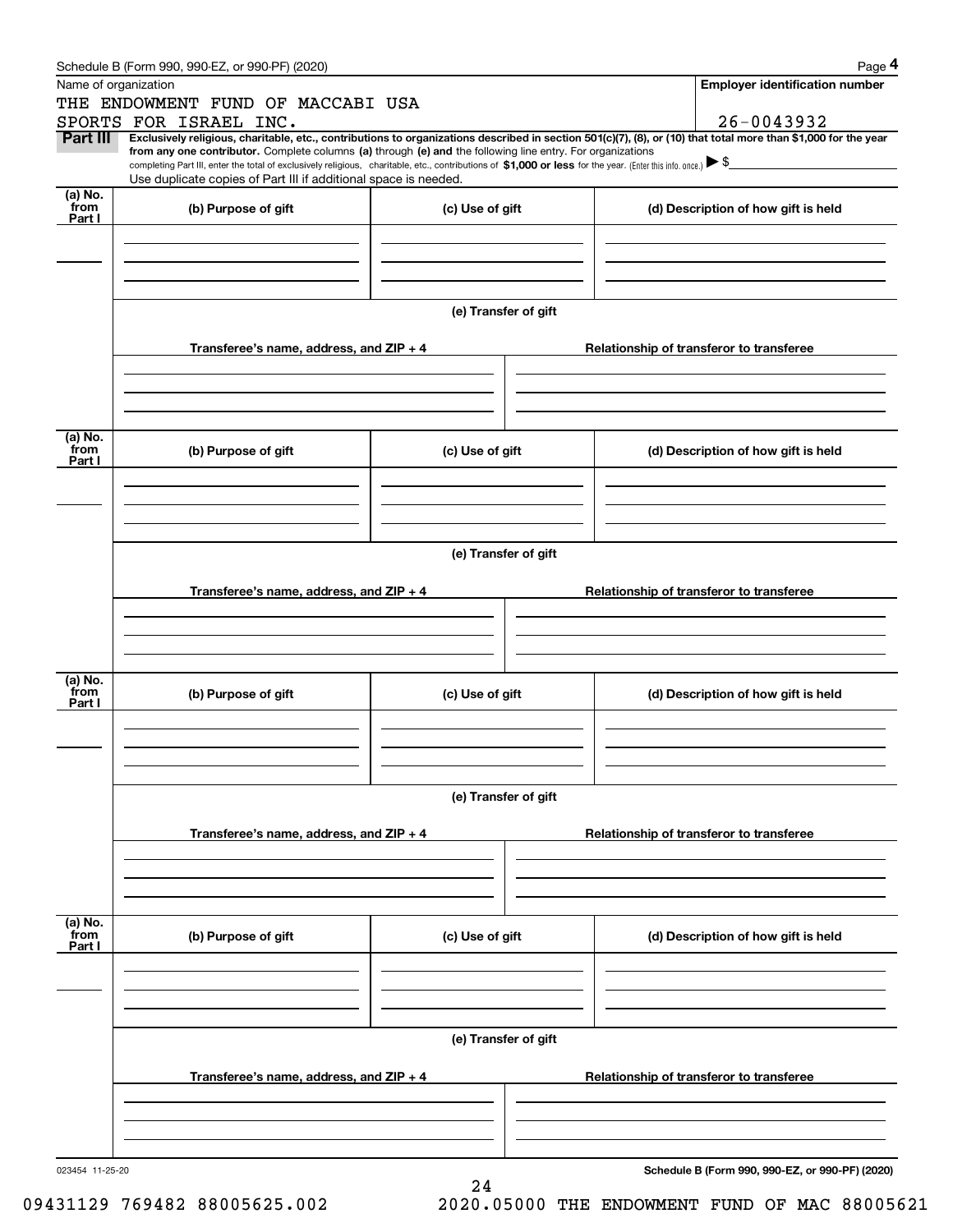|        | <b>Supplemental Financial Statements</b><br><b>SCHEDULE D</b>          |                                                                                                                                                                              |                                                                                                 |                                                     |                                 |  |  |
|--------|------------------------------------------------------------------------|------------------------------------------------------------------------------------------------------------------------------------------------------------------------------|-------------------------------------------------------------------------------------------------|-----------------------------------------------------|---------------------------------|--|--|
|        | Complete if the organization answered "Yes" on Form 990,<br>(Form 990) |                                                                                                                                                                              |                                                                                                 |                                                     |                                 |  |  |
|        | Department of the Treasury                                             |                                                                                                                                                                              | Part IV, line 6, 7, 8, 9, 10, 11a, 11b, 11c, 11d, 11e, 11f, 12a, or 12b.<br>Attach to Form 990. |                                                     | <b>Open to Public</b>           |  |  |
|        | Internal Revenue Service                                               | THE ENDOWMENT FUND OF MACCABI USA                                                                                                                                            | Go to www.irs.gov/Form990 for instructions and the latest information.                          |                                                     | Inspection                      |  |  |
|        | Name of the organization                                               |                                                                                                                                                                              | <b>Employer identification number</b><br>26-0043932                                             |                                                     |                                 |  |  |
| Part I |                                                                        | SPORTS FOR ISRAEL INC.<br>Organizations Maintaining Donor Advised Funds or Other Similar Funds or Accounts. Complete if the                                                  |                                                                                                 |                                                     |                                 |  |  |
|        |                                                                        | organization answered "Yes" on Form 990, Part IV, line 6.                                                                                                                    |                                                                                                 |                                                     |                                 |  |  |
|        |                                                                        |                                                                                                                                                                              | (a) Donor advised funds                                                                         |                                                     | (b) Funds and other accounts    |  |  |
| 1      |                                                                        |                                                                                                                                                                              |                                                                                                 |                                                     |                                 |  |  |
| 2      |                                                                        | Aggregate value of contributions to (during year)                                                                                                                            |                                                                                                 |                                                     |                                 |  |  |
| З      |                                                                        |                                                                                                                                                                              |                                                                                                 |                                                     |                                 |  |  |
| 4      |                                                                        |                                                                                                                                                                              |                                                                                                 |                                                     |                                 |  |  |
| 5      |                                                                        | Did the organization inform all donors and donor advisors in writing that the assets held in donor advised funds                                                             |                                                                                                 |                                                     |                                 |  |  |
|        |                                                                        |                                                                                                                                                                              |                                                                                                 |                                                     | Yes<br>No                       |  |  |
| 6      |                                                                        | Did the organization inform all grantees, donors, and donor advisors in writing that grant funds can be used only                                                            |                                                                                                 |                                                     |                                 |  |  |
|        |                                                                        | for charitable purposes and not for the benefit of the donor or donor advisor, or for any other purpose conferring                                                           |                                                                                                 |                                                     |                                 |  |  |
|        | impermissible private benefit?                                         |                                                                                                                                                                              |                                                                                                 |                                                     | <b>Yes</b><br>No                |  |  |
|        | Part II                                                                | Conservation Easements. Complete if the organization answered "Yes" on Form 990, Part IV, line 7.                                                                            |                                                                                                 |                                                     |                                 |  |  |
| 1      |                                                                        | Purpose(s) of conservation easements held by the organization (check all that apply).                                                                                        |                                                                                                 |                                                     |                                 |  |  |
|        |                                                                        | Preservation of land for public use (for example, recreation or education)                                                                                                   |                                                                                                 | Preservation of a historically important land area  |                                 |  |  |
|        |                                                                        | Protection of natural habitat                                                                                                                                                |                                                                                                 | Preservation of a certified historic structure      |                                 |  |  |
|        |                                                                        | Preservation of open space<br>Complete lines 2a through 2d if the organization held a qualified conservation contribution in the form of a conservation easement on the last |                                                                                                 |                                                     |                                 |  |  |
| 2      | day of the tax year.                                                   |                                                                                                                                                                              |                                                                                                 |                                                     | Held at the End of the Tax Year |  |  |
| а      |                                                                        | Total number of conservation easements                                                                                                                                       |                                                                                                 | 2a                                                  |                                 |  |  |
| b      |                                                                        | Total acreage restricted by conservation easements                                                                                                                           |                                                                                                 | 2 <sub>b</sub>                                      |                                 |  |  |
|        |                                                                        | Number of conservation easements on a certified historic structure included in (a) manufacture included in (a)                                                               |                                                                                                 | 2c                                                  |                                 |  |  |
|        |                                                                        | d Number of conservation easements included in (c) acquired after 7/25/06, and not on a historic structure                                                                   |                                                                                                 |                                                     |                                 |  |  |
|        |                                                                        |                                                                                                                                                                              |                                                                                                 | 2d                                                  |                                 |  |  |
| 3      |                                                                        | Number of conservation easements modified, transferred, released, extinguished, or terminated by the organization during the tax                                             |                                                                                                 |                                                     |                                 |  |  |
|        | $year \triangleright$                                                  |                                                                                                                                                                              |                                                                                                 |                                                     |                                 |  |  |
| 4      |                                                                        | Number of states where property subject to conservation easement is located $\blacktriangleright$                                                                            |                                                                                                 |                                                     |                                 |  |  |
| 5      |                                                                        | Does the organization have a written policy regarding the periodic monitoring, inspection, handling of                                                                       |                                                                                                 |                                                     |                                 |  |  |
|        |                                                                        | violations, and enforcement of the conservation easements it holds?                                                                                                          |                                                                                                 |                                                     | Yes<br><b>No</b>                |  |  |
| 6      |                                                                        | Staff and volunteer hours devoted to monitoring, inspecting, handling of violations, and enforcing conservation easements during the year                                    |                                                                                                 |                                                     |                                 |  |  |
|        |                                                                        |                                                                                                                                                                              |                                                                                                 |                                                     |                                 |  |  |
| 7      |                                                                        | Amount of expenses incurred in monitoring, inspecting, handling of violations, and enforcing conservation easements during the year                                          |                                                                                                 |                                                     |                                 |  |  |
|        | ▶ \$                                                                   |                                                                                                                                                                              |                                                                                                 |                                                     |                                 |  |  |
| 8      |                                                                        | Does each conservation easement reported on line 2(d) above satisfy the requirements of section 170(h)(4)(B)(i)                                                              |                                                                                                 |                                                     | Yes<br>No                       |  |  |
| 9      |                                                                        | In Part XIII, describe how the organization reports conservation easements in its revenue and expense statement and                                                          |                                                                                                 |                                                     |                                 |  |  |
|        |                                                                        | balance sheet, and include, if applicable, the text of the footnote to the organization's financial statements that describes the                                            |                                                                                                 |                                                     |                                 |  |  |
|        |                                                                        | organization's accounting for conservation easements.                                                                                                                        |                                                                                                 |                                                     |                                 |  |  |
|        | Part III                                                               | Organizations Maintaining Collections of Art, Historical Treasures, or Other Similar Assets.                                                                                 |                                                                                                 |                                                     |                                 |  |  |
|        |                                                                        | Complete if the organization answered "Yes" on Form 990, Part IV, line 8.                                                                                                    |                                                                                                 |                                                     |                                 |  |  |
|        |                                                                        | 1a If the organization elected, as permitted under FASB ASC 958, not to report in its revenue statement and balance sheet works                                              |                                                                                                 |                                                     |                                 |  |  |
|        |                                                                        | of art, historical treasures, or other similar assets held for public exhibition, education, or research in furtherance of public                                            |                                                                                                 |                                                     |                                 |  |  |
|        |                                                                        | service, provide in Part XIII the text of the footnote to its financial statements that describes these items.                                                               |                                                                                                 |                                                     |                                 |  |  |
|        |                                                                        | <b>b</b> If the organization elected, as permitted under FASB ASC 958, to report in its revenue statement and balance sheet works of                                         |                                                                                                 |                                                     |                                 |  |  |
|        |                                                                        | art, historical treasures, or other similar assets held for public exhibition, education, or research in furtherance of public service,                                      |                                                                                                 |                                                     |                                 |  |  |
|        |                                                                        | provide the following amounts relating to these items:                                                                                                                       |                                                                                                 |                                                     |                                 |  |  |
|        |                                                                        |                                                                                                                                                                              |                                                                                                 | $\blacktriangleright$ \$                            |                                 |  |  |
|        |                                                                        | (ii) Assets included in Form 990, Part X                                                                                                                                     |                                                                                                 |                                                     | $\bullet$ \$                    |  |  |
| 2      |                                                                        | If the organization received or held works of art, historical treasures, or other similar assets for financial gain, provide                                                 |                                                                                                 |                                                     |                                 |  |  |
|        |                                                                        | the following amounts required to be reported under FASB ASC 958 relating to these items:                                                                                    |                                                                                                 |                                                     |                                 |  |  |
|        |                                                                        | b Assets included in Form 990, Part X [11] Marten and Martin Martin Marten and Martin Martin Martin Martin Mar                                                               |                                                                                                 | $\blacktriangleright$ s<br>$\blacktriangleright$ \$ |                                 |  |  |
|        |                                                                        | LHA For Paperwork Reduction Act Notice, see the Instructions for Form 990.                                                                                                   |                                                                                                 |                                                     | Schedule D (Form 990) 2020      |  |  |
|        | 032051 12-01-20                                                        |                                                                                                                                                                              |                                                                                                 |                                                     |                                 |  |  |
|        |                                                                        |                                                                                                                                                                              | 25                                                                                              |                                                     |                                 |  |  |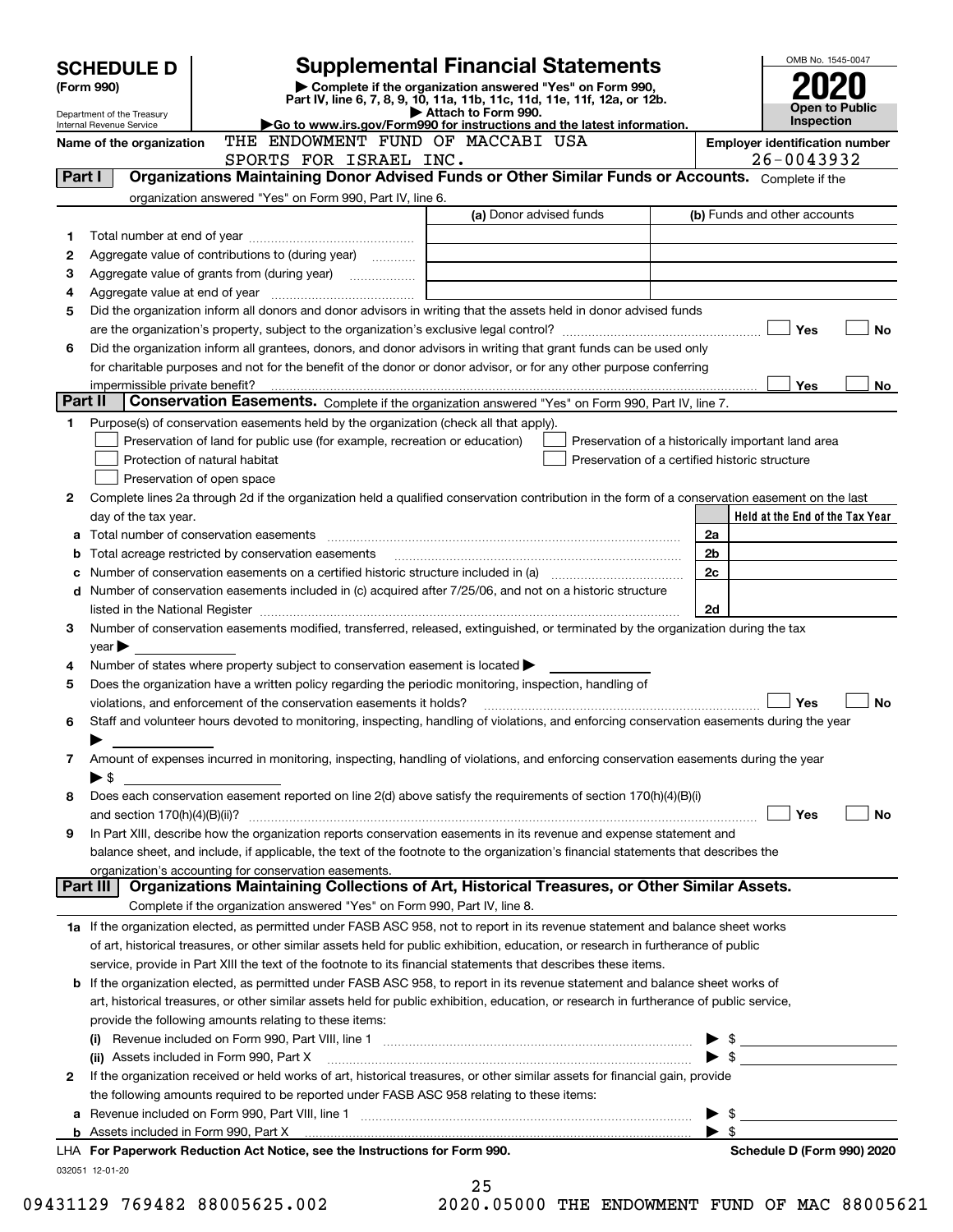|               |                                                                                                                                                                                                                                                                                                                                                      | THE ENDOWMENT FUND OF MACCABI USA            |                               |                                   |                                            |             |                |                            |
|---------------|------------------------------------------------------------------------------------------------------------------------------------------------------------------------------------------------------------------------------------------------------------------------------------------------------------------------------------------------------|----------------------------------------------|-------------------------------|-----------------------------------|--------------------------------------------|-------------|----------------|----------------------------|
|               | Schedule D (Form 990) 2020                                                                                                                                                                                                                                                                                                                           | SPORTS FOR ISRAEL INC.                       |                               |                                   |                                            |             |                | $26 - 0043932$ Page 2      |
| Part III      | Organizations Maintaining Collections of Art, Historical Treasures, or Other Similar Assets (continued)                                                                                                                                                                                                                                              |                                              |                               |                                   |                                            |             |                |                            |
| З             | Using the organization's acquisition, accession, and other records, check any of the following that make significant use of its                                                                                                                                                                                                                      |                                              |                               |                                   |                                            |             |                |                            |
|               | collection items (check all that apply):                                                                                                                                                                                                                                                                                                             |                                              |                               |                                   |                                            |             |                |                            |
| a             | Public exhibition                                                                                                                                                                                                                                                                                                                                    | d                                            |                               | Loan or exchange program          |                                            |             |                |                            |
| b             | Scholarly research                                                                                                                                                                                                                                                                                                                                   | e                                            |                               |                                   |                                            |             |                |                            |
| c             | Preservation for future generations                                                                                                                                                                                                                                                                                                                  |                                              |                               |                                   |                                            |             |                |                            |
| 4             | Provide a description of the organization's collections and explain how they further the organization's exempt purpose in Part XIII.                                                                                                                                                                                                                 |                                              |                               |                                   |                                            |             |                |                            |
| 5             | During the year, did the organization solicit or receive donations of art, historical treasures, or other similar assets                                                                                                                                                                                                                             |                                              |                               |                                   |                                            |             |                |                            |
|               | to be sold to raise funds rather than to be maintained as part of the organization's collection?                                                                                                                                                                                                                                                     |                                              |                               |                                   |                                            |             | Yes            | No                         |
|               | <b>Part IV</b><br>Escrow and Custodial Arrangements. Complete if the organization answered "Yes" on Form 990, Part IV, line 9, or                                                                                                                                                                                                                    |                                              |                               |                                   |                                            |             |                |                            |
|               | reported an amount on Form 990, Part X, line 21.                                                                                                                                                                                                                                                                                                     |                                              |                               |                                   |                                            |             |                |                            |
|               | 1a Is the organization an agent, trustee, custodian or other intermediary for contributions or other assets not included                                                                                                                                                                                                                             |                                              |                               |                                   |                                            |             |                |                            |
|               |                                                                                                                                                                                                                                                                                                                                                      |                                              |                               |                                   |                                            |             | Yes            | No                         |
|               | b If "Yes," explain the arrangement in Part XIII and complete the following table:                                                                                                                                                                                                                                                                   |                                              |                               |                                   |                                            |             |                |                            |
|               |                                                                                                                                                                                                                                                                                                                                                      |                                              |                               |                                   |                                            |             | Amount         |                            |
|               | c Beginning balance measurements and the contract of the contract of the contract of the contract of the contract of the contract of the contract of the contract of the contract of the contract of the contract of the contr                                                                                                                       |                                              |                               |                                   | 1c                                         |             |                |                            |
|               |                                                                                                                                                                                                                                                                                                                                                      |                                              |                               |                                   | 1d                                         |             |                |                            |
|               | e Distributions during the year manufactured and continuum and contact the year manufactured and contact the year manufactured and contact the year manufactured and contact the year manufactured and contact the year manufa                                                                                                                       |                                              |                               |                                   | 1e                                         |             |                |                            |
|               |                                                                                                                                                                                                                                                                                                                                                      |                                              |                               |                                   | 1f                                         |             |                |                            |
|               | Ending balance manufactured and contract the contract of the contract of the contract of the contract of the contract of the contract of the contract of the contract of the contract of the contract of the contract of the c<br>2a Did the organization include an amount on Form 990, Part X, line 21, for escrow or custodial account liability? |                                              |                               |                                   |                                            |             | Yes            | No                         |
|               | <b>b</b> If "Yes," explain the arrangement in Part XIII. Check here if the explanation has been provided on Part XIII                                                                                                                                                                                                                                |                                              |                               |                                   |                                            |             |                |                            |
| <b>Part V</b> | Endowment Funds. Complete if the organization answered "Yes" on Form 990, Part IV, line 10.                                                                                                                                                                                                                                                          |                                              |                               |                                   |                                            |             |                |                            |
|               |                                                                                                                                                                                                                                                                                                                                                      |                                              |                               |                                   |                                            |             |                |                            |
|               |                                                                                                                                                                                                                                                                                                                                                      | (a) Current year<br>13, 371, 210.            | (b) Prior year<br>11,001,963. | (c) Two years back<br>11,799,897. | (d) Three years back   (e) Four years back | 10,527,047. |                | 10,655,389.                |
| 1a            | Beginning of year balance                                                                                                                                                                                                                                                                                                                            |                                              |                               |                                   |                                            |             |                |                            |
|               |                                                                                                                                                                                                                                                                                                                                                      | 257,484.<br>265,000.<br>300,000.<br>312,514. |                               |                                   |                                            |             |                | 80,872.                    |
|               | Net investment earnings, gains, and losses                                                                                                                                                                                                                                                                                                           | 3, 114, 506.                                 | 2,611,907.                    | $-534,002$ .                      |                                            | 2,348,746.  |                | 160,733.                   |
|               |                                                                                                                                                                                                                                                                                                                                                      | 460,239.                                     | 419,961.                      | 468,822.                          |                                            | 1,297,706.  |                | 284,501.                   |
|               | e Other expenditures for facilities                                                                                                                                                                                                                                                                                                                  |                                              |                               |                                   |                                            |             |                |                            |
|               | and programs                                                                                                                                                                                                                                                                                                                                         | 8,935.                                       |                               |                                   |                                            |             |                |                            |
|               | Administrative expenses                                                                                                                                                                                                                                                                                                                              | 102,908.                                     | 87,699.                       | 95,110.                           |                                            | 90,704.     |                | 85,446.                    |
|               | End of year balance                                                                                                                                                                                                                                                                                                                                  | 16, 171, 118.                                | 13, 371, 210.                 | 11,001,963.                       |                                            | 11,799,897. |                | 10,527,047.                |
| 2             | Provide the estimated percentage of the current year end balance (line 1g, column (a)) held as:                                                                                                                                                                                                                                                      |                                              |                               |                                   |                                            |             |                |                            |
| a             | Board designated or quasi-endowment                                                                                                                                                                                                                                                                                                                  | 9.8957                                       | %                             |                                   |                                            |             |                |                            |
|               | Permanent endowment > 27.4280                                                                                                                                                                                                                                                                                                                        | %                                            |                               |                                   |                                            |             |                |                            |
|               | c Term endowment $\triangleright$ 62.6762                                                                                                                                                                                                                                                                                                            | %                                            |                               |                                   |                                            |             |                |                            |
|               | The percentages on lines 2a, 2b, and 2c should equal 100%.                                                                                                                                                                                                                                                                                           |                                              |                               |                                   |                                            |             |                |                            |
|               | 3a Are there endowment funds not in the possession of the organization that are held and administered for the organization                                                                                                                                                                                                                           |                                              |                               |                                   |                                            |             |                |                            |
|               | by:                                                                                                                                                                                                                                                                                                                                                  |                                              |                               |                                   |                                            |             |                | Yes<br>No                  |
|               | (i)                                                                                                                                                                                                                                                                                                                                                  |                                              |                               |                                   |                                            |             | 3a(i)          | X                          |
|               |                                                                                                                                                                                                                                                                                                                                                      |                                              |                               |                                   |                                            |             | 3a(ii)         | $\mathbf X$                |
|               |                                                                                                                                                                                                                                                                                                                                                      |                                              |                               |                                   |                                            |             | 3b             |                            |
|               | Describe in Part XIII the intended uses of the organization's endowment funds.                                                                                                                                                                                                                                                                       |                                              |                               |                                   |                                            |             |                |                            |
|               | Land, Buildings, and Equipment.<br><b>Part VI</b>                                                                                                                                                                                                                                                                                                    |                                              |                               |                                   |                                            |             |                |                            |
|               |                                                                                                                                                                                                                                                                                                                                                      |                                              |                               |                                   |                                            |             |                |                            |
|               | Complete if the organization answered "Yes" on Form 990, Part IV, line 11a. See Form 990, Part X, line 10.                                                                                                                                                                                                                                           |                                              |                               |                                   |                                            |             |                |                            |
|               | Description of property                                                                                                                                                                                                                                                                                                                              | (a) Cost or other                            |                               | (b) Cost or other                 | (c) Accumulated                            |             | (d) Book value |                            |
|               |                                                                                                                                                                                                                                                                                                                                                      | basis (investment)                           |                               | basis (other)                     | depreciation                               |             |                |                            |
|               |                                                                                                                                                                                                                                                                                                                                                      |                                              |                               |                                   |                                            |             |                |                            |
|               |                                                                                                                                                                                                                                                                                                                                                      |                                              |                               |                                   |                                            |             |                |                            |
|               |                                                                                                                                                                                                                                                                                                                                                      |                                              |                               |                                   |                                            |             |                |                            |
|               |                                                                                                                                                                                                                                                                                                                                                      |                                              |                               |                                   |                                            |             |                |                            |
|               |                                                                                                                                                                                                                                                                                                                                                      |                                              |                               |                                   |                                            |             |                |                            |
|               |                                                                                                                                                                                                                                                                                                                                                      |                                              |                               |                                   |                                            |             |                | 0.                         |
|               |                                                                                                                                                                                                                                                                                                                                                      |                                              |                               |                                   |                                            |             |                | Schedule D (Form 990) 2020 |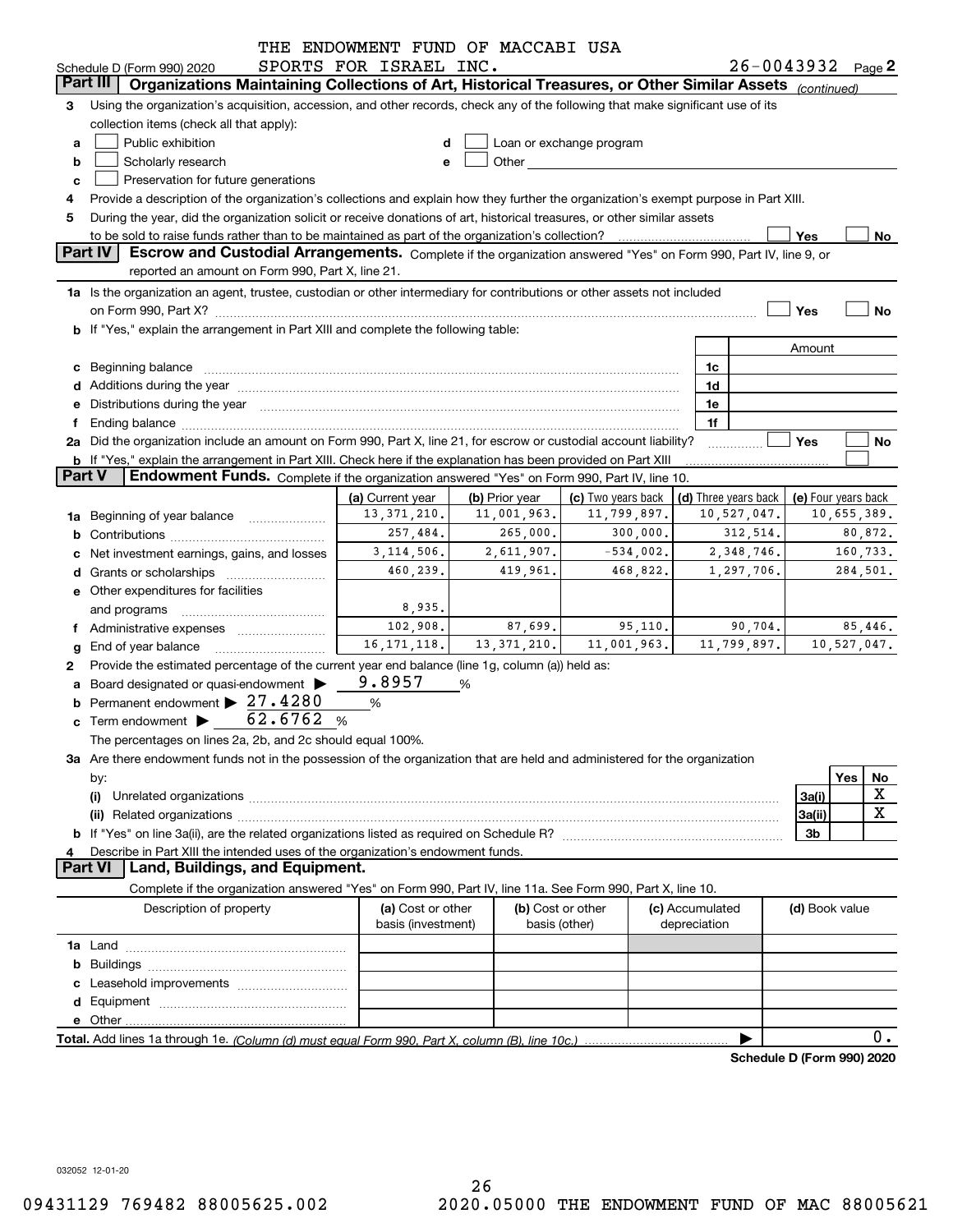|  |  |                        | THE ENDOWMENT FUND OF MACCABI USA |  |
|--|--|------------------------|-----------------------------------|--|
|  |  | SPORTS FOR ISRAEL INC. |                                   |  |

#### (a) Description of security or category (including name of security)  $\vert$  (b) Book value  $\vert$  (c) Total. (Col. (b) must equal Form 990, Part X, col. (B) line 12.) Total. (Col. (b) must equal Form 990, Part X, col. (B) line 13.) **(1)** Financial derivatives ~~~~~~~~~~~~~~~**(2)** Closely held equity interests **(3)** Other (a) Description of investment **b (b)** Book value **(1)(2) (3)(4) (5) (6)(7)(8)(9)(a) (b)**  Description**(1)(2) (3)(4)(5) (6)(7) (8)(9)Total.**  *(Column (b) must equal Form 990, Part X, col. (B) line 15.)* Schedule D (Form 990) 2020 S<code>PORTS FOR ISRAEL INC</code> .  $26-0043932$   $_{{\sf Page}}$ Complete if the organization answered "Yes" on Form 990, Part IV, line 11b. See Form 990, Part X, line 12.  $(b)$  Book value  $\vert$  (c) Method of valuation: Cost or end-of-year market value (A)(B)(C)(D)(E)(F)(G)(H)Complete if the organization answered "Yes" on Form 990, Part IV, line 11c. See Form 990, Part X, line 13. (c) Method of valuation: Cost or end-of-year market value Complete if the organization answered "Yes" on Form 990, Part IV, line 11d. See Form 990, Part X, line 15. (b) Book value  $\blacktriangleright$ Complete if the organization answered "Yes" on Form 990, Part IV, line 11e or 11f. See Form 990, Part X, line 25. **Schedule D (Form 990) 2020 SPORTS FO<br><b>Part VII Investments - Other Securities. Part VIII Investments - Program Related. Part IX Other Assets. Part X Other Liabilities.** SPORTS FOR ISRAEL INC.

| (a) Description of liability   | (b) Book value |
|--------------------------------|----------------|
| Federal income taxes           |                |
| DUE FROM/TO MACCABI USA<br>(2) | 28,836.        |
| $\qquad \qquad (3)$            |                |
| (4)                            |                |
| (5)                            |                |
| (6)                            |                |
| (7)                            |                |
| (8)                            |                |
| (9)                            |                |
|                                | 28, 8<br>36.   |

**2.**Liability for uncertain tax positions. In Part XIII, provide the text of the footnote to the organization's financial statements that reports the organization's liability for uncertain tax positions under FASB ASC 740. Check here if the text of the footnote has been provided in Part XIII  $\boxed{\text{X}}$ 

**Schedule D (Form 990) 2020**

032053 12-01-20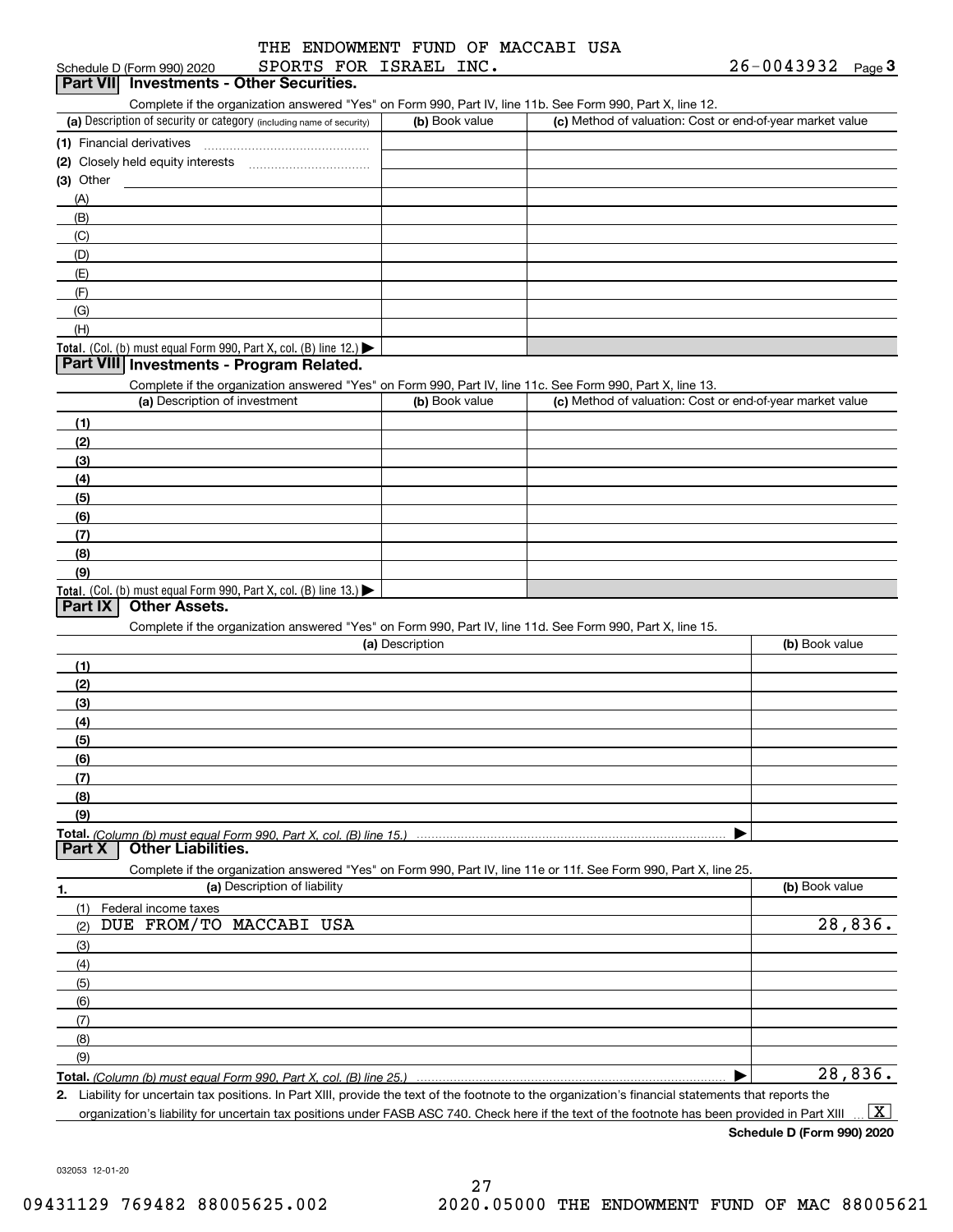|              | THE ENDOWMENT FUND OF MACCABI USA                                                                                          |                |                   |                |                               |
|--------------|----------------------------------------------------------------------------------------------------------------------------|----------------|-------------------|----------------|-------------------------------|
|              | SPORTS FOR ISRAEL INC.<br>Schedule D (Form 990) 2020                                                                       |                |                   |                | $26 - 0043932$ Page 4         |
|              | Reconciliation of Revenue per Audited Financial Statements With Revenue per Return.<br><b>Part XI</b>                      |                |                   |                |                               |
|              | Complete if the organization answered "Yes" on Form 990, Part IV, line 12a.                                                |                |                   |                |                               |
| 1            | Total revenue, gains, and other support per audited financial statements                                                   |                |                   | $\blacksquare$ | 3,076,178.                    |
| 2            | Amounts included on line 1 but not on Form 990, Part VIII, line 12:                                                        |                |                   |                |                               |
| a            |                                                                                                                            | 2a             | <u>3,103,497.</u> |                |                               |
| b            |                                                                                                                            | 2 <sub>b</sub> |                   |                |                               |
| с            |                                                                                                                            | 2 <sub>c</sub> |                   |                |                               |
| d            |                                                                                                                            | 2d             |                   |                |                               |
|              | e Add lines 2a through 2d                                                                                                  |                |                   | 2e             | $\frac{3,103,497.}{-27,319.}$ |
| 3            |                                                                                                                            |                |                   | 3              |                               |
| 4            | Amounts included on Form 990, Part VIII, line 12, but not on line 1:                                                       |                |                   |                |                               |
| a            |                                                                                                                            | 4a             | 102,906.          |                |                               |
| b            | Other (Describe in Part XIII.) <b>Construction Contract Construction</b> Chemistry Chemistry Chemistry Chemistry Chemistry | 4 <sub>b</sub> |                   |                |                               |
|              | Add lines 4a and 4b                                                                                                        |                |                   | 4c             | 102,906.                      |
| 5            |                                                                                                                            |                |                   |                | 75,587.                       |
|              | Part XII   Reconciliation of Expenses per Audited Financial Statements With Expenses per Return.                           |                |                   |                |                               |
|              | Complete if the organization answered "Yes" on Form 990, Part IV, line 12a.                                                |                |                   |                |                               |
| 1            |                                                                                                                            |                |                   | $\blacksquare$ | 495,131.                      |
| $\mathbf{2}$ | Amounts included on line 1 but not on Form 990, Part IX, line 25:                                                          |                |                   |                |                               |
| a            |                                                                                                                            | 2a             |                   |                |                               |
| b            |                                                                                                                            | 2 <sub>b</sub> |                   |                |                               |
| c            |                                                                                                                            | 2c             |                   |                |                               |
| d            |                                                                                                                            | 2d             |                   |                |                               |
| e            |                                                                                                                            |                |                   | <b>2e</b>      | 0.                            |
| 3            |                                                                                                                            |                |                   | 3              | 495, 131.                     |
| 4            | Amounts included on Form 990, Part IX, line 25, but not on line 1:                                                         |                |                   |                |                               |
| a            |                                                                                                                            | 4a             | 102,906.          |                |                               |
| b            | Other (Describe in Part XIII.)                                                                                             | 4 <sub>h</sub> |                   |                |                               |
|              | c Add lines 4a and 4b                                                                                                      |                |                   | 4c             | 102,906.                      |
| 5            |                                                                                                                            |                |                   | 5              | 598,037.                      |
|              | Part XIII Supplemental Information.                                                                                        |                |                   |                |                               |

Provide the descriptions required for Part II, lines 3, 5, and 9; Part III, lines 1a and 4; Part IV, lines 1b and 2b; Part V, line 4; Part X, line 2; Part XI, lines 2d and 4b; and Part XII, lines 2d and 4b. Also complete this part to provide any additional information.

PART X, LINE 2:

| FRIEDMAN LLP AUDITOR MET WITH MANAGEMENT TO DISCUSS ANY TAX POSITIONS     |
|---------------------------------------------------------------------------|
| TAKEN BY THE ORGANIZATION WHICH COULD JEOPARDIZE ITS TAX EXEMPT STATUS.   |
| SOME EXAMPLES WOULD BE POSITIONS TAKEN RELATED TO UBIT OR LOBBYING.<br>IT |
| WAS ASSERTED BY THE AFOREMENTIONED THAT NO KNOWN TAX POSITIONS WERE TAKEN |
| WHICH COULD JEOPARDIZE ORGANIZATION'S TAX EXEMPT STATUS. ADDITIONALLY,    |
| THERE ARE NO IRS EXAMINATIONS IN PROCESS AND NO NOTICES WERE RECEIVED BY  |
| THE IRS. NOTE THAT AUDITOR ALSO INOUIRED IF MANAGEMENT IS AWARE OF ANY    |
| ACTIVITIES THAT WOULD JEOPARDIZE THE THE TAX EXEMPT STATUS.<br>NONE NOTED |
| PER INQUIRY OF CLIENT.                                                    |

28

PART V, LINE 4:

032054 12-01-20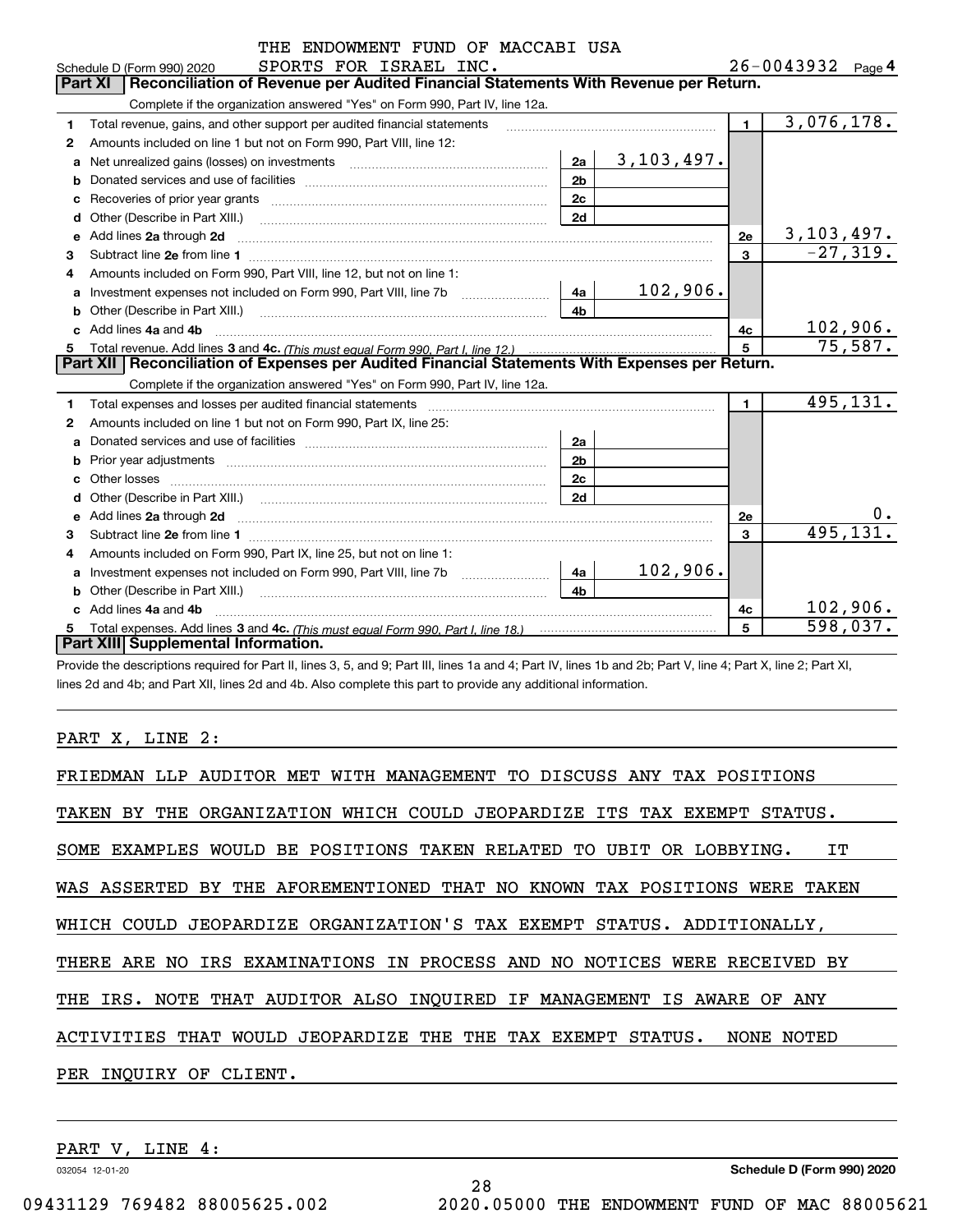QUALIFIED, CHARITABLE ORGANIZATIONS.

DURING 2014 THE ORGANIZATION FOLLOWED THE INCOME ONLY POLICY UNDER PA STATE LAW. FOR 2015 AND FORWARD THE ORGANIZATION ADOPTED INVESTMENT AND SPENDING POLICIES FOR ENDOWMENT ASSETS UNDER THE PERCENTAGE OF PORTFOLIO REPORTING METHOD THAT ATTEMPTS TO PROVIDE A PREDICTABLE STREAM OF FUNDING TO PROGRAM SERVICES SUPPORTED BY ITS ENDOWMENT WHILE SEEKING TO MAINTAIN THE PURCHASING POWER OF THE ENDOWMENT ASSETS.

**Schedule D (Form 990) 2020**

032055 12-01-20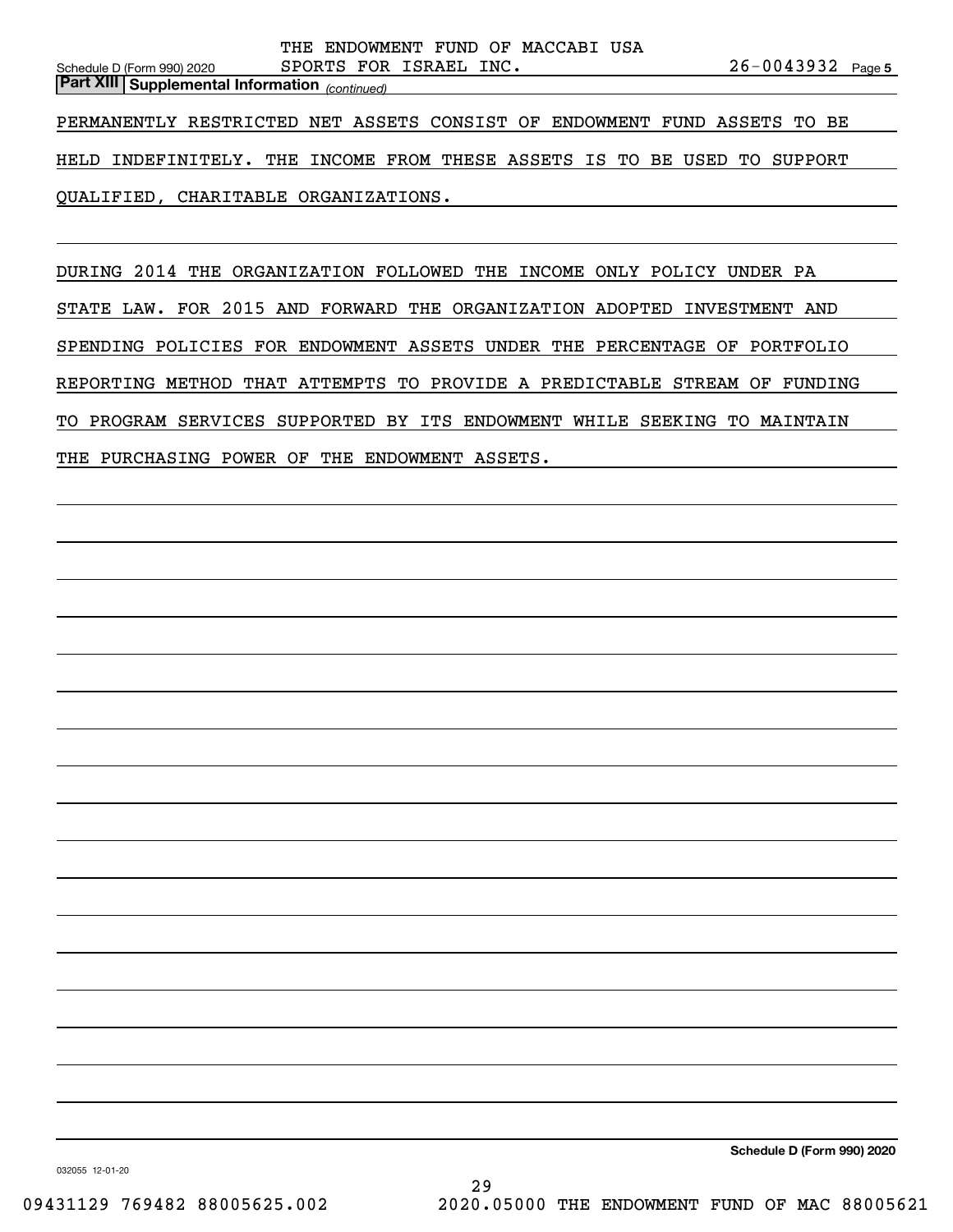| <b>SCHEDULE I</b>                                                                                                                                                                                                                                                                                                         |                        | <b>Grants and Other Assistance to Organizations,</b>                                                                                  |                                                                              |                                         |                                                                |                                          | OMB No. 1545-0047                                   |
|---------------------------------------------------------------------------------------------------------------------------------------------------------------------------------------------------------------------------------------------------------------------------------------------------------------------------|------------------------|---------------------------------------------------------------------------------------------------------------------------------------|------------------------------------------------------------------------------|-----------------------------------------|----------------------------------------------------------------|------------------------------------------|-----------------------------------------------------|
| (Form 990)                                                                                                                                                                                                                                                                                                                |                        | Governments, and Individuals in the United States<br>Complete if the organization answered "Yes" on Form 990, Part IV, line 21 or 22. |                                                                              |                                         |                                                                |                                          |                                                     |
| Department of the Treasury<br>Internal Revenue Service                                                                                                                                                                                                                                                                    |                        |                                                                                                                                       | Attach to Form 990.<br>Go to www.irs.gov/Form990 for the latest information. |                                         |                                                                |                                          | <b>Open to Public</b><br>Inspection                 |
| Name of the organization<br>SPORTS FOR ISRAEL INC.                                                                                                                                                                                                                                                                        |                        | THE ENDOWMENT FUND OF MACCABI USA                                                                                                     |                                                                              |                                         |                                                                |                                          | <b>Employer identification number</b><br>26-0043932 |
| Part I<br><b>General Information on Grants and Assistance</b>                                                                                                                                                                                                                                                             |                        |                                                                                                                                       |                                                                              |                                         |                                                                |                                          |                                                     |
| Does the organization maintain records to substantiate the amount of the grants or assistance, the grantees' eligibility for the grants or assistance, and the selection<br>$\mathbf{1}$<br>Describe in Part IV the organization's procedures for monitoring the use of grant funds in the United States.<br>$\mathbf{2}$ |                        |                                                                                                                                       |                                                                              |                                         |                                                                |                                          | $X$ No<br>Yes                                       |
| Part II<br>Grants and Other Assistance to Domestic Organizations and Domestic Governments. Complete if the organization answered "Yes" on Form 990, Part IV, line 21, for any                                                                                                                                             |                        |                                                                                                                                       |                                                                              |                                         |                                                                |                                          |                                                     |
| recipient that received more than \$5,000. Part II can be duplicated if additional space is needed.                                                                                                                                                                                                                       |                        |                                                                                                                                       |                                                                              |                                         |                                                                |                                          |                                                     |
| 1 (a) Name and address of organization<br>or government                                                                                                                                                                                                                                                                   | $(b)$ EIN              | (c) IRC section<br>(if applicable)                                                                                                    | (d) Amount of<br>cash grant                                                  | (e) Amount of<br>non-cash<br>assistance | (f) Method of<br>valuation (book,<br>FMV, appraisal,<br>other) | (g) Description of<br>noncash assistance | (h) Purpose of grant<br>or assistance               |
| MACCABI USA, INC.<br>1511 WALNUT STREET, SUITE 401<br>PHILADELPHIA, PA 19102                                                                                                                                                                                                                                              | 13-1810938 501 (C) (3) |                                                                                                                                       | 457,117.                                                                     | 0.                                      |                                                                |                                          | PROGRAMS OF THE<br><b>ORGANIZATION</b>              |
|                                                                                                                                                                                                                                                                                                                           |                        |                                                                                                                                       |                                                                              |                                         |                                                                |                                          |                                                     |
|                                                                                                                                                                                                                                                                                                                           |                        |                                                                                                                                       |                                                                              |                                         |                                                                |                                          |                                                     |
|                                                                                                                                                                                                                                                                                                                           |                        |                                                                                                                                       |                                                                              |                                         |                                                                |                                          |                                                     |
|                                                                                                                                                                                                                                                                                                                           |                        |                                                                                                                                       |                                                                              |                                         |                                                                |                                          |                                                     |
|                                                                                                                                                                                                                                                                                                                           |                        |                                                                                                                                       |                                                                              |                                         |                                                                |                                          |                                                     |
| Enter total number of section 501(c)(3) and government organizations listed in the line 1 table [1] table [1] table [1] table [1] table [1] table [1] table [1] table [1] table [1] table [1] table [1] table [1] table [1] ta<br>$\mathbf{2}$<br>3                                                                       |                        |                                                                                                                                       |                                                                              |                                         |                                                                |                                          | ▶                                                   |
| LITA  Pro Processo de Protection Art Nother and the Instrumental Arc Processo AOO                                                                                                                                                                                                                                         |                        |                                                                                                                                       |                                                                              |                                         |                                                                |                                          | 1.1070001000                                        |

**For Paperwork Reduction Act Notice, see the Instructions for Form 990. Schedule I (Form 990) 2020** LHA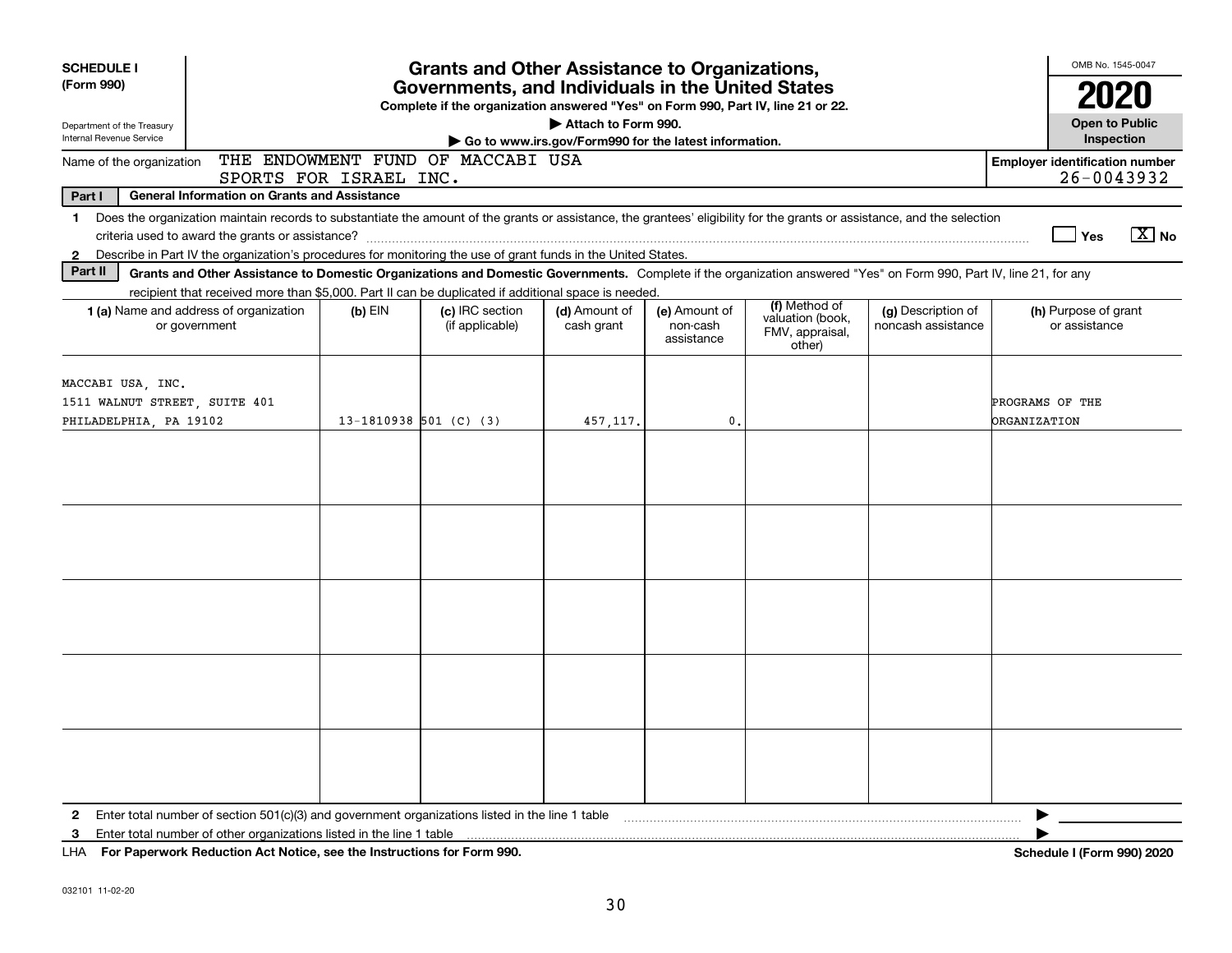**Part III | Grants and Other Assistance to Domestic Individuals. Complete if the organization answered "Yes" on Form 990, Part IV, line 22.** Part III can be duplicated if additional space is needed.

| (a) Type of grant or assistance | (b) Number of<br>recipients | (c) Amount of<br>cash grant | (d) Amount of non-<br>cash assistance | (e) Method of valuation<br>(book, FMV, appraisal, other) | (f) Description of noncash assistance |
|---------------------------------|-----------------------------|-----------------------------|---------------------------------------|----------------------------------------------------------|---------------------------------------|
|                                 |                             |                             |                                       |                                                          |                                       |
|                                 |                             |                             |                                       |                                                          |                                       |
|                                 |                             |                             |                                       |                                                          |                                       |
|                                 |                             |                             |                                       |                                                          |                                       |
|                                 |                             |                             |                                       |                                                          |                                       |
|                                 |                             |                             |                                       |                                                          |                                       |
|                                 |                             |                             |                                       |                                                          |                                       |
|                                 |                             |                             |                                       |                                                          |                                       |
|                                 |                             |                             |                                       |                                                          |                                       |
|                                 |                             |                             |                                       |                                                          |                                       |

Part IV | Supplemental Information. Provide the information required in Part I, line 2; Part III, column (b); and any other additional information.

Schedule I (Form 990) 2020 Page SPORTS FOR ISRAEL INC. 26-0043932

**2**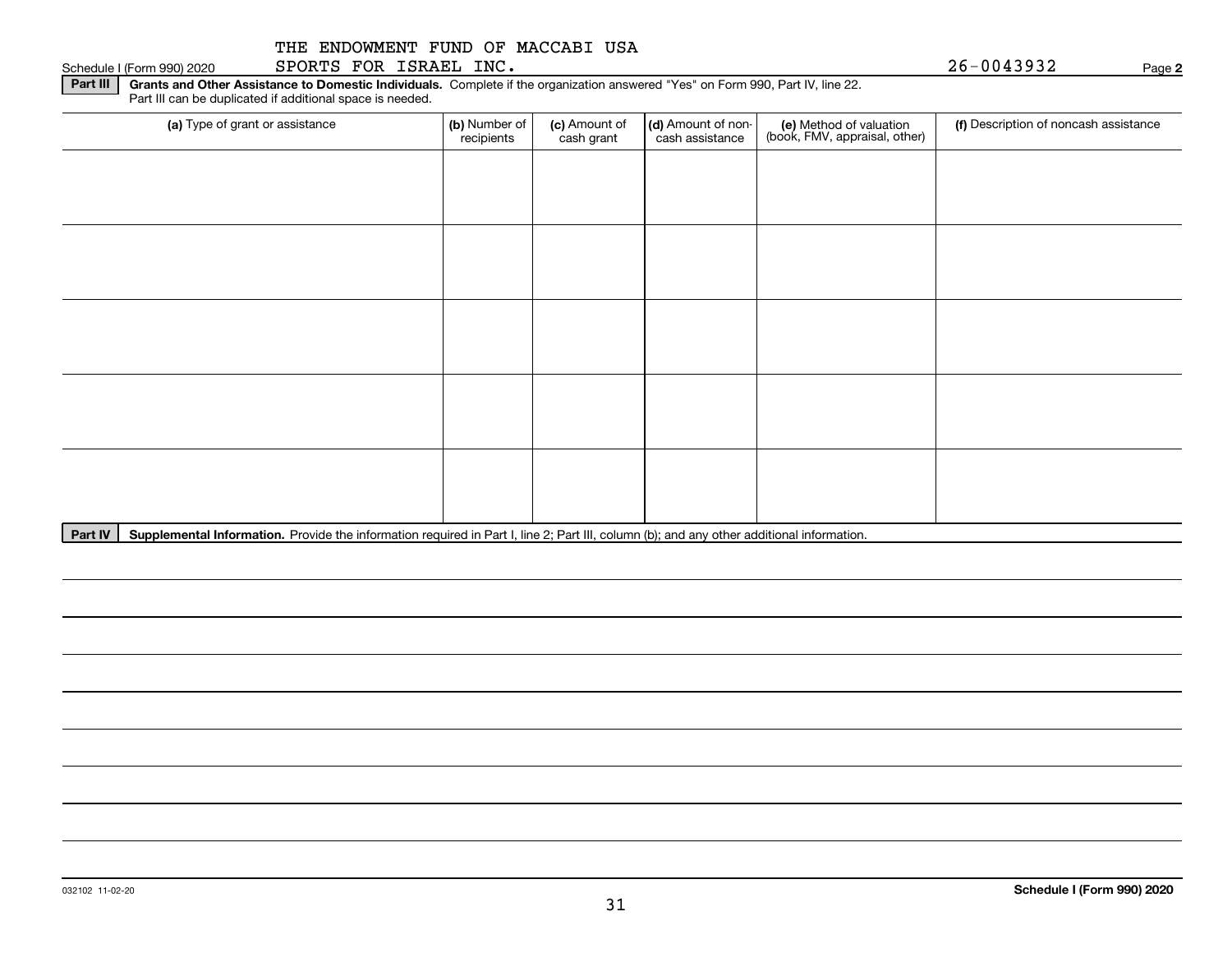**(Form 990 or 990-EZ)**

Department of the Treasury Internal Revenue Service Name of the organization

**SCHEDULE O Supplemental Information to Form 990 or 990-EZ**

**Complete to provide information for responses to specific questions on Form 990 or 990-EZ or to provide any additional information. | Attach to Form 990 or 990-EZ. | Go to www.irs.gov/Form990 for the latest information.**



**Employer identification number** SPORTS FOR ISRAEL INC. 26-0043932

FORM 990, PART VI, SECTION B, LINE 11B:

A COPY OF THE FORM 990 IS E-MAILED TO BOARD PRIOR TO FILING.

THE ENDOWMENT FUND OF MACCABI USA

FORM 990, PART VI, SECTION B, LINE 12C:

CONFLICT OF INTEREST POLICY IS DISTRIBUTED TO BOARD ANNUALLY AND REVIEWED

ANNUALLY.

FORM 990, PART VI, SECTION C, LINE 19:

FORM 990 AND GOVERNING DOCUMENTS ARE POSTED ON ORGANIZATION'S WEBSITE.

CONFLICT OF INTEREST POLICY IS AVAILABLE FOR REVIEW UPON REQUEST.

032211 11-20-20 LHA For Paperwork Reduction Act Notice, see the Instructions for Form 990 or 990-EZ. Schedule O (Form 990 or 990-EZ) 2020

32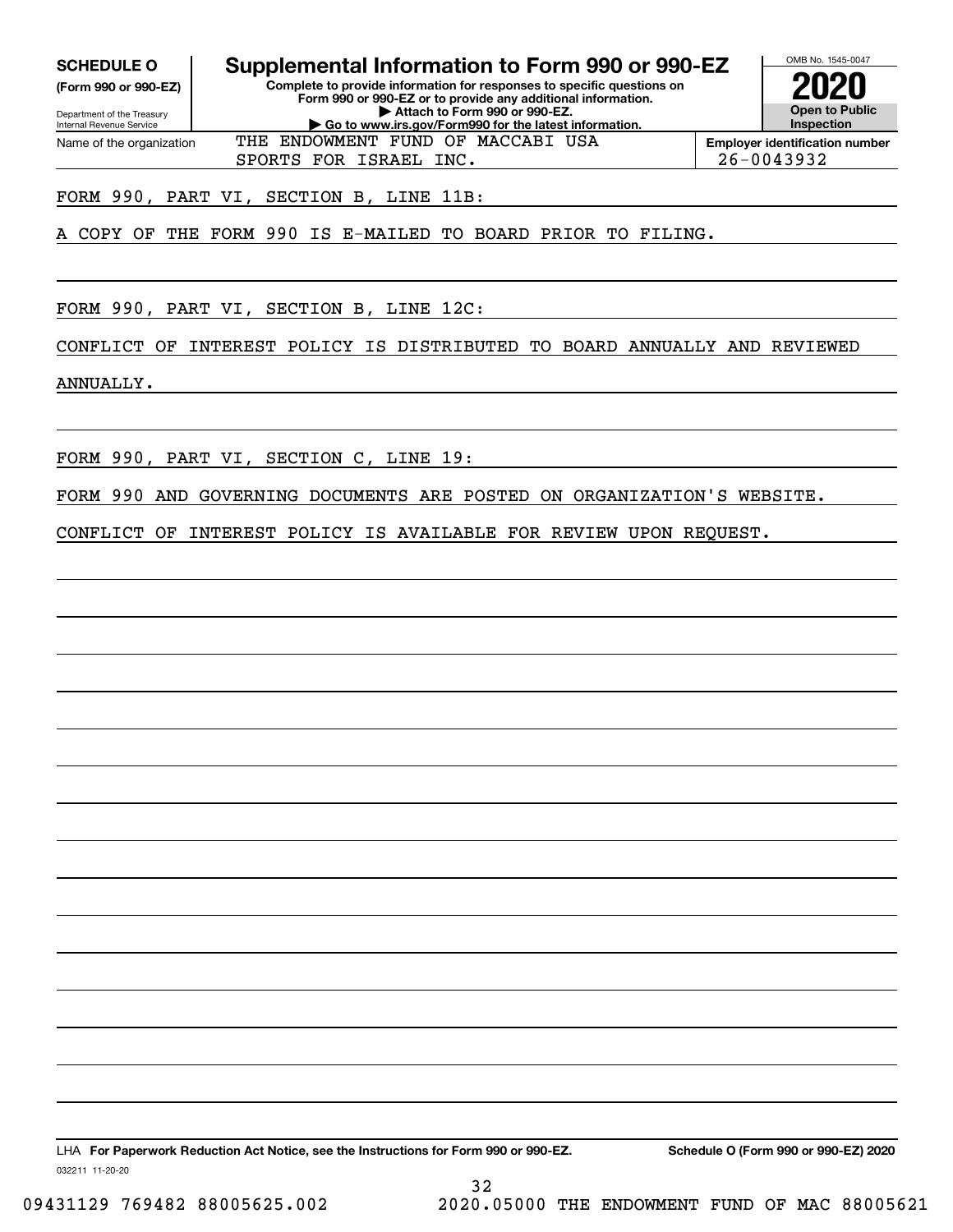|                                                                                  | <b>Related Organizations and Unrelated Partnerships</b><br>Attach to Form 990.<br>Go to www.irs.gov/Form990 for instructions and the latest information.   |                                                   |                                                       |                                                                                                                                                |                                                                                                                |                           |                    |                                                                                                                                                                                                                                                                                                                                         |  |  |
|----------------------------------------------------------------------------------|------------------------------------------------------------------------------------------------------------------------------------------------------------|---------------------------------------------------|-------------------------------------------------------|------------------------------------------------------------------------------------------------------------------------------------------------|----------------------------------------------------------------------------------------------------------------|---------------------------|--------------------|-----------------------------------------------------------------------------------------------------------------------------------------------------------------------------------------------------------------------------------------------------------------------------------------------------------------------------------------|--|--|
| Part I<br>(a)<br>Name, address, and EIN (if applicable)<br>of disregarded entity |                                                                                                                                                            | (c)<br>foreign country)                           | (d)                                                   |                                                                                                                                                |                                                                                                                |                           | (f)                |                                                                                                                                                                                                                                                                                                                                         |  |  |
|                                                                                  |                                                                                                                                                            |                                                   |                                                       |                                                                                                                                                |                                                                                                                |                           |                    |                                                                                                                                                                                                                                                                                                                                         |  |  |
|                                                                                  | (b)<br>Primary activity                                                                                                                                    | (c)<br>Legal domicile (state or                   | (d)<br><b>Exempt Code</b><br>section                  | (e)<br>Public charity<br>status (if section                                                                                                    |                                                                                                                | (f)<br>entity             |                    | $(g)$<br>Section 512(b)(13)<br>controlled<br>entity?                                                                                                                                                                                                                                                                                    |  |  |
|                                                                                  | BUILDING JEWISH PRIDE<br>THROUGH SPORTS                                                                                                                    | PENNSYLVANIA                                      | 501(C)(3)                                             | 501(c)(3)<br>LINE 7                                                                                                                            | N/A                                                                                                            |                           | Yes                | <b>No</b><br>x                                                                                                                                                                                                                                                                                                                          |  |  |
|                                                                                  |                                                                                                                                                            |                                                   |                                                       |                                                                                                                                                |                                                                                                                |                           |                    |                                                                                                                                                                                                                                                                                                                                         |  |  |
|                                                                                  | organizations during the tax year.<br>Name, address, and EIN<br>of related organization<br>MACCABI USA, INC. - 13-1810938<br>1511 WALNUT STREET, SUITE 401 | SPORTS FOR ISRAEL INC.<br>(b)<br>Primary activity | THE ENDOWMENT FUND OF MACCABI USA<br>foreign country) | Identification of Disregarded Entities. Complete if the organization answered "Yes" on Form 990, Part IV, line 33.<br>Legal domicile (state or | Complete if the organization answered "Yes" on Form 990, Part IV, line 33, 34, 35b, 36, or 37.<br>Total income | (e)<br>End-of-year assets | Direct controlling | OMB No. 1545-0047<br>2020<br><b>Open to Public</b><br>Inspection<br><b>Employer identification number</b><br>26-0043932<br>Direct controlling<br>entity<br>Identification of Related Tax-Exempt Organizations. Complete if the organization answered "Yes" on Form 990, Part IV, line 34, because it had one or more related tax-exempt |  |  |

**For Paperwork Reduction Act Notice, see the Instructions for Form 990. Schedule R (Form 990) 2020**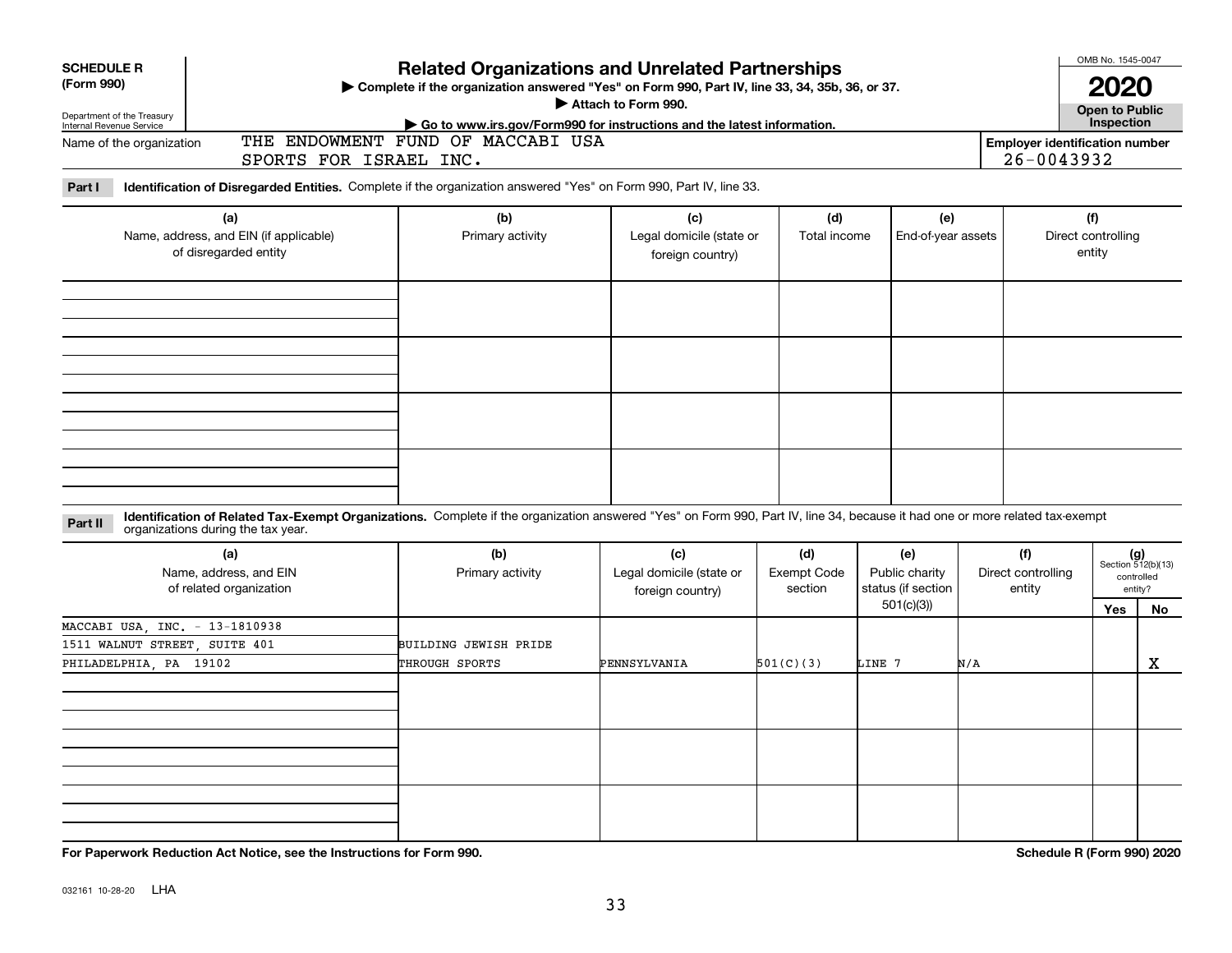#### Schedule R (Form 990) 2020  ${\tt SPORTS}$   ${\tt FOR}$   ${\tt ISRAEL}$   ${\tt INC}$  .  ${\tt QSE}$  . And  ${\tt QSE}$  .  ${\tt QSE}$  .  ${\tt QSE}$  .  ${\tt QSE}$  .  ${\tt QSE}$  .  ${\tt QSE}$  .  ${\tt QSE}$  .  ${\tt QSE}$  .  ${\tt QSE}$  .  ${\tt QSE}$  .  ${\tt QSE}$  .  ${\tt QSE}$  .  ${\tt QSE}$  .  ${\tt QSE}$  .  ${\tt$

**2**

**Identification of Related Organizations Taxable as a Partnership.** Complete if the organization answered "Yes" on Form 990, Part IV, line 34, because it had one or more related **Part III** organizations treated as a partnership during the tax year.

| (j)<br>(k)<br>General or Percentage<br>managing ownership<br>20 of Schedule<br>K-1 (Form 1065) Yes No |
|-------------------------------------------------------------------------------------------------------|
|                                                                                                       |
|                                                                                                       |
|                                                                                                       |
|                                                                                                       |
|                                                                                                       |
|                                                                                                       |
|                                                                                                       |
|                                                                                                       |
|                                                                                                       |
|                                                                                                       |
|                                                                                                       |
|                                                                                                       |
|                                                                                                       |
|                                                                                                       |
|                                                                                                       |
|                                                                                                       |
|                                                                                                       |
|                                                                                                       |
|                                                                                                       |
|                                                                                                       |
|                                                                                                       |

**Identification of Related Organizations Taxable as a Corporation or Trust.** Complete if the organization answered "Yes" on Form 990, Part IV, line 34, because it had one or more related **Part IV** organizations treated as a corporation or trust during the tax year.

| (a)<br>Name, address, and EIN<br>of related organization | (b)<br>Primary activity | (c)<br>Legal domicile<br>(state or<br>foreign | (d)<br>Direct controlling<br>entity | (e)<br>Type of entity<br>(C corp, S corp,<br>or trust) | (f)<br>Share of total<br>income | (g)<br>Share of<br>end-of-year<br>assets | (h)<br>Percentage<br>ownership | $\begin{array}{c} \textbf{(i)}\\ \text{Section}\\ 512 \text{(b)} \text{(13)}\\ \text{controlled}\\ \text{entity?} \end{array}$ |
|----------------------------------------------------------|-------------------------|-----------------------------------------------|-------------------------------------|--------------------------------------------------------|---------------------------------|------------------------------------------|--------------------------------|--------------------------------------------------------------------------------------------------------------------------------|
|                                                          |                         | country)                                      |                                     |                                                        |                                 |                                          |                                | Yes No                                                                                                                         |
|                                                          |                         |                                               |                                     |                                                        |                                 |                                          |                                |                                                                                                                                |
|                                                          |                         |                                               |                                     |                                                        |                                 |                                          |                                |                                                                                                                                |
|                                                          |                         |                                               |                                     |                                                        |                                 |                                          |                                |                                                                                                                                |
|                                                          |                         |                                               |                                     |                                                        |                                 |                                          |                                |                                                                                                                                |
|                                                          |                         |                                               |                                     |                                                        |                                 |                                          |                                |                                                                                                                                |
|                                                          |                         |                                               |                                     |                                                        |                                 |                                          |                                |                                                                                                                                |
|                                                          |                         |                                               |                                     |                                                        |                                 |                                          |                                |                                                                                                                                |
|                                                          |                         |                                               |                                     |                                                        |                                 |                                          |                                |                                                                                                                                |
|                                                          |                         |                                               |                                     |                                                        |                                 |                                          |                                |                                                                                                                                |
|                                                          |                         |                                               |                                     |                                                        |                                 |                                          |                                |                                                                                                                                |
|                                                          |                         |                                               |                                     |                                                        |                                 |                                          |                                |                                                                                                                                |
|                                                          |                         |                                               |                                     |                                                        |                                 |                                          |                                |                                                                                                                                |
|                                                          |                         |                                               |                                     |                                                        |                                 |                                          |                                |                                                                                                                                |
|                                                          |                         |                                               |                                     |                                                        |                                 |                                          |                                |                                                                                                                                |
|                                                          |                         |                                               |                                     |                                                        |                                 |                                          |                                |                                                                                                                                |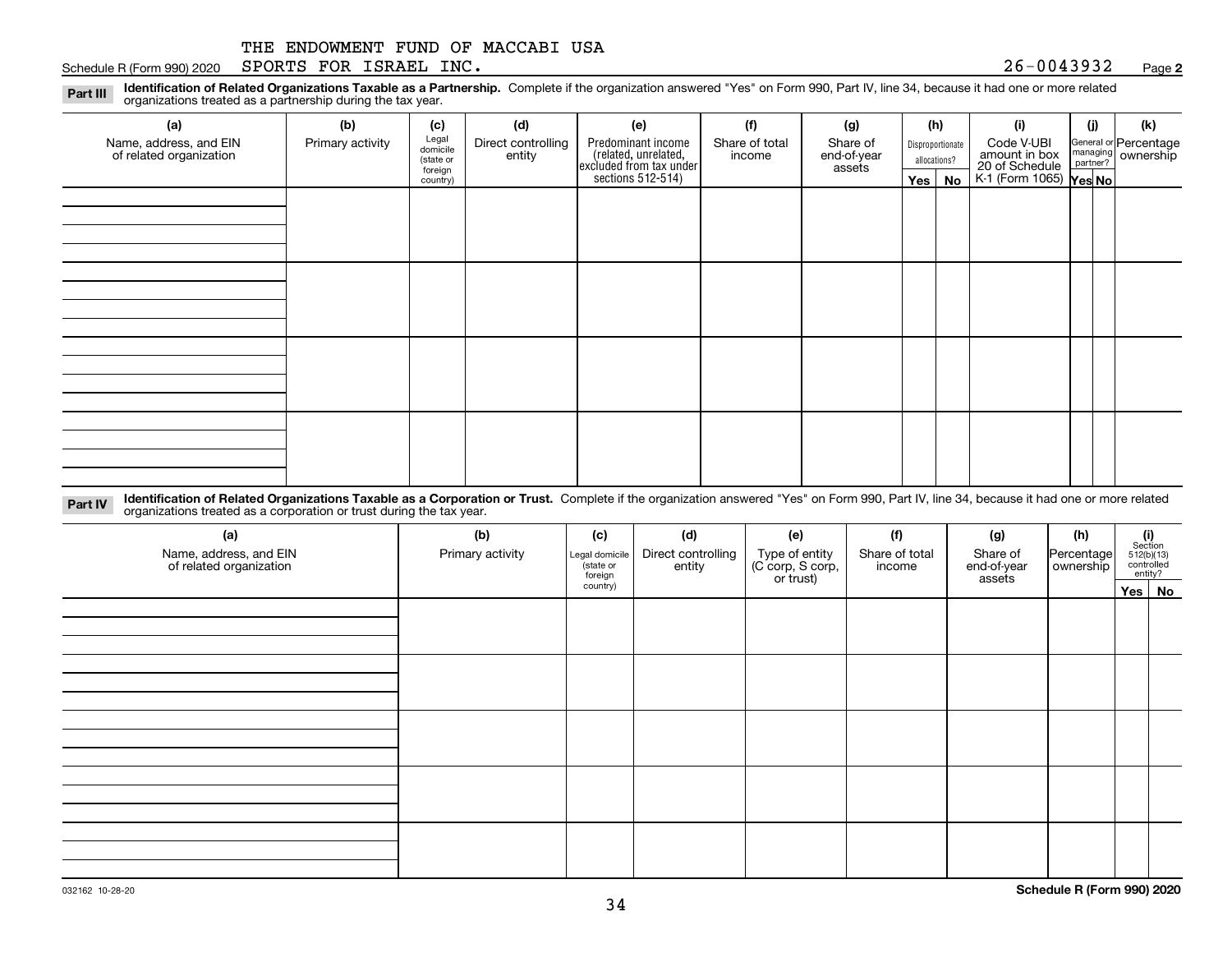Schedule R (Form 990) 2020  ${\tt SPORTS}$   ${\tt FOR}$   ${\tt ISRAEL}$   ${\tt INC}$  .  ${\tt QSE}$  . And  ${\tt QSE}$  .  ${\tt QSE}$  .  ${\tt QSE}$  .  ${\tt QSE}$  .  ${\tt QSE}$  .  ${\tt QSE}$  .  ${\tt QSE}$  .  ${\tt QSE}$  .  ${\tt QSE}$  .  ${\tt QSE}$  .  ${\tt QSE}$  .  ${\tt QSE}$  .  ${\tt QSE}$  .  ${\tt QSE}$  .  ${\tt$ 

**Part V** T**ransactions With Related Organizations.** Complete if the organization answered "Yes" on Form 990, Part IV, line 34, 35b, or 36.

| Note: Complete line 1 if any entity is listed in Parts II, III, or IV of this schedule.                                                                                                                                        |                 | Yes | <b>No</b>   |
|--------------------------------------------------------------------------------------------------------------------------------------------------------------------------------------------------------------------------------|-----------------|-----|-------------|
| During the tax year, did the organization engage in any of the following transactions with one or more related organizations listed in Parts II-IV?                                                                            |                 |     |             |
|                                                                                                                                                                                                                                | 1a              |     | X           |
| b Gift, grant, or capital contribution to related organization(s) manufaction contracts and contribution to related organization(s) manufaction contribution to related organization(s)                                        | 1b              | x   |             |
| c Gift, grant, or capital contribution from related organization(s) CONCORDIAL CONSERVITY OF Gift, grant, or capital contribution from related organization(s)                                                                 | 1 <sub>c</sub>  |     | X           |
|                                                                                                                                                                                                                                | 1d              |     | $\mathbf X$ |
| e Loans or loan guarantees by related organization(s) enconversements and construction of the construction of the constraint of the constraint of the constraint of the constraint of the constraint of the constraint of the  | 1e              |     | $\mathbf X$ |
|                                                                                                                                                                                                                                |                 |     |             |
| f Dividends from related organization(s) manufactured contains and contained a state of the contact of the contact of the contact of the contact of the contact of the contact of the contact of the contact of the contact of | 1f              |     | X           |
| g Sale of assets to related organization(s) www.assettion.com/www.assettion.com/www.assettion.com/www.assettion.com/www.assettion.com/www.assettion.com/www.assettion.com/www.assettion.com/www.assettion.com/www.assettion.co | 1a              |     | X           |
| h Purchase of assets from related organization(s) manufactured manufactured manufactured manufactured manufactured manufactured manufactured manufactured manufactured manufactured manufactured manufactured manufactured man | 1 <sub>h</sub>  |     | X           |
| i Exchange of assets with related organization(s) manufactured and content to the content of the content of the content of the content of the content of the content of the content of the content of the content of the conte | 1i              |     | X           |
| Lease of facilities, equipment, or other assets to related organization(s) manufactured content and content and content and content and content and content and content and content and content and content and content and co | 1i.             |     | X           |
|                                                                                                                                                                                                                                |                 |     |             |
|                                                                                                                                                                                                                                | 1k              |     | X           |
|                                                                                                                                                                                                                                | 11              |     | X           |
|                                                                                                                                                                                                                                | 1 <sub>m</sub>  |     | $\mathbf X$ |
|                                                                                                                                                                                                                                | 1n              | X   |             |
|                                                                                                                                                                                                                                | 10 <sub>o</sub> |     | X           |
|                                                                                                                                                                                                                                |                 |     |             |
|                                                                                                                                                                                                                                | 1p              |     | X           |
|                                                                                                                                                                                                                                | 1a              |     | X           |
|                                                                                                                                                                                                                                |                 |     |             |
| Other transfer of cash or property to related organization(s)                                                                                                                                                                  | 1r              | x   |             |
| s Other transfer of cash or property from related organization(s)                                                                                                                                                              | 1s              |     | X           |

**2**If the answer to any of the above is "Yes," see the instructions for information on who must complete this line, including covered relationships and transaction thresholds.

| (a)<br>Name of related organization | (b)<br>Transaction<br>type (a-s) | (c)<br>Amount involved | (d)<br>Method of determining amount involved |
|-------------------------------------|----------------------------------|------------------------|----------------------------------------------|
| (1) MACCABI USA, INC.               | $\mathbf{B}$                     | 457,117. COST          |                                              |
| (2)                                 |                                  |                        |                                              |
| (3)                                 |                                  |                        |                                              |
| (4)                                 |                                  |                        |                                              |
| (5)                                 |                                  |                        |                                              |
| (6)                                 |                                  |                        |                                              |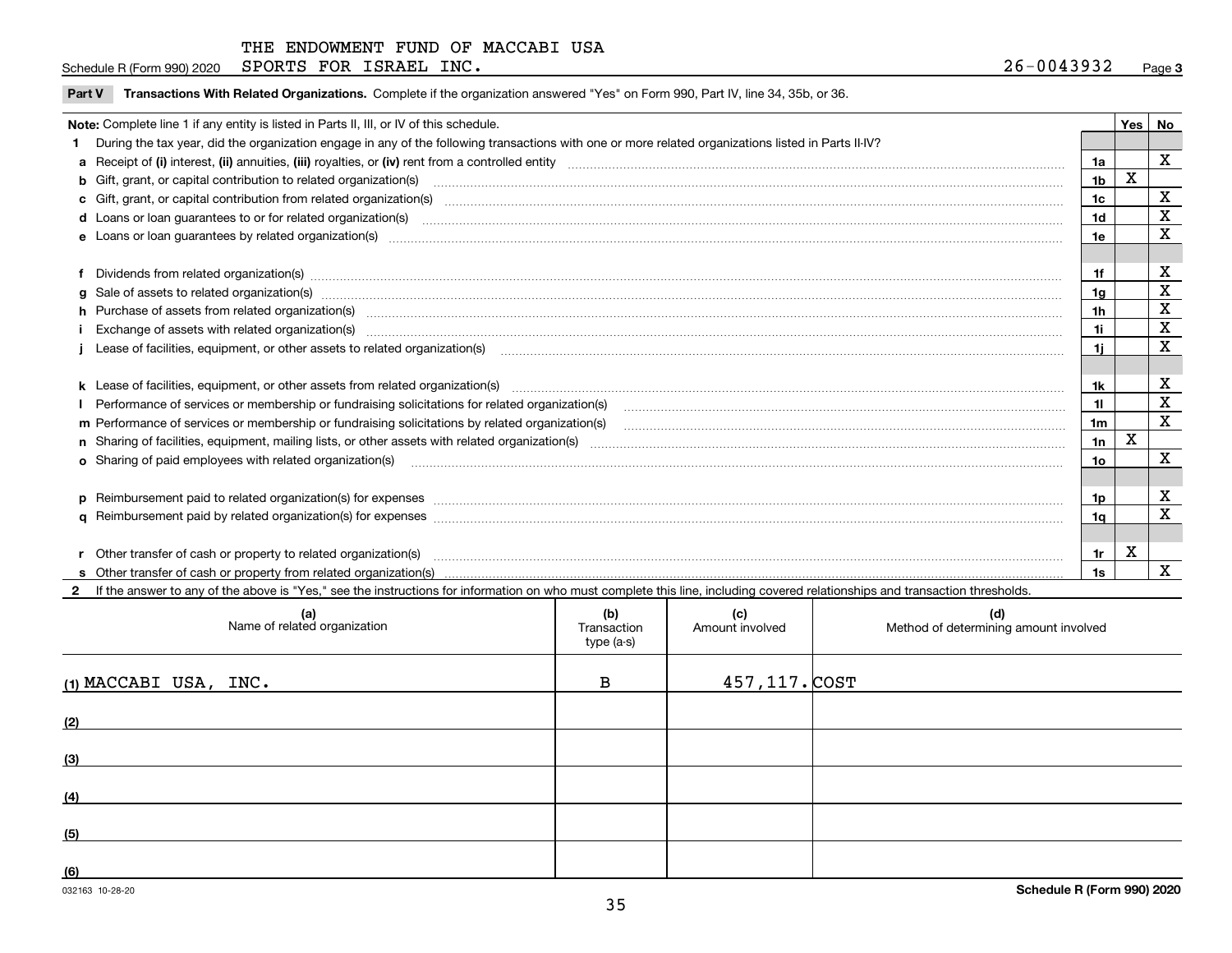Schedule R (Form 990) 2020  ${\tt SPORTS}$   ${\tt FOR}$   ${\tt ISRAEL}$   ${\tt INC}$  .  ${\tt QSE}$  . And  ${\tt QSE}$  .  ${\tt QSE}$  .  ${\tt QSE}$  .  ${\tt QSE}$  .  ${\tt QSE}$  .  ${\tt QSE}$  .  ${\tt QSE}$  .  ${\tt QSE}$  .  ${\tt QSE}$  .  ${\tt QSE}$  .  ${\tt QSE}$  .  ${\tt QSE}$  .  ${\tt QSE}$  .  ${\tt QSE}$  .  ${\tt$ 

**Part VI Unrelated Organizations Taxable as a Partnership. Complete if the organization answered "Yes" on Form 990, Part IV, line 37.** 

Provide the following information for each entity taxed as a partnership through which the organization conducted more than five percent of its activities (measured by total assets or gross revenue) that was not a related organization. See instructions regarding exclusion for certain investment partnerships.

| ັ                      | ັ<br>ັ           |                   | . .                                                                                        |                                                                                              |          |             |                                  |                                                                                                        |        |     |
|------------------------|------------------|-------------------|--------------------------------------------------------------------------------------------|----------------------------------------------------------------------------------------------|----------|-------------|----------------------------------|--------------------------------------------------------------------------------------------------------|--------|-----|
| (a)                    | (b)              | (c)               | (d)                                                                                        | (e)<br>Are all                                                                               | (f)      | (g)         | (h)                              | (i)                                                                                                    | (i)    | (k) |
| Name, address, and EIN | Primary activity | Legal domicile    |                                                                                            | $\begin{array}{c}\n\text{partners} & \text{sec.} \\ 501(c)(3) & \text{orgs.?} \n\end{array}$ | Share of | Share of    | Disproportionate<br>allocations? |                                                                                                        |        |     |
| of entity              |                  | (state or foreign |                                                                                            |                                                                                              | total    | end-of-year |                                  |                                                                                                        |        |     |
|                        |                  | country)          | Predominant income<br>(related, unrelated,<br>excluded from tax under<br>sections 512-514) | Yes No                                                                                       | income   | assets      | Yes No                           | Code V-UBI<br>amount in box 20 managing<br>of Schedule K-1 partner? ownership<br>(Form 1065)<br>ves No | Yes No |     |
|                        |                  |                   |                                                                                            |                                                                                              |          |             |                                  |                                                                                                        |        |     |
|                        |                  |                   |                                                                                            |                                                                                              |          |             |                                  |                                                                                                        |        |     |
|                        |                  |                   |                                                                                            |                                                                                              |          |             |                                  |                                                                                                        |        |     |
|                        |                  |                   |                                                                                            |                                                                                              |          |             |                                  |                                                                                                        |        |     |
|                        |                  |                   |                                                                                            |                                                                                              |          |             |                                  |                                                                                                        |        |     |
|                        |                  |                   |                                                                                            |                                                                                              |          |             |                                  |                                                                                                        |        |     |
|                        |                  |                   |                                                                                            |                                                                                              |          |             |                                  |                                                                                                        |        |     |
|                        |                  |                   |                                                                                            |                                                                                              |          |             |                                  |                                                                                                        |        |     |
|                        |                  |                   |                                                                                            |                                                                                              |          |             |                                  |                                                                                                        |        |     |
|                        |                  |                   |                                                                                            |                                                                                              |          |             |                                  |                                                                                                        |        |     |
|                        |                  |                   |                                                                                            |                                                                                              |          |             |                                  |                                                                                                        |        |     |
|                        |                  |                   |                                                                                            |                                                                                              |          |             |                                  |                                                                                                        |        |     |
|                        |                  |                   |                                                                                            |                                                                                              |          |             |                                  |                                                                                                        |        |     |
|                        |                  |                   |                                                                                            |                                                                                              |          |             |                                  |                                                                                                        |        |     |
|                        |                  |                   |                                                                                            |                                                                                              |          |             |                                  |                                                                                                        |        |     |
|                        |                  |                   |                                                                                            |                                                                                              |          |             |                                  |                                                                                                        |        |     |
|                        |                  |                   |                                                                                            |                                                                                              |          |             |                                  |                                                                                                        |        |     |
|                        |                  |                   |                                                                                            |                                                                                              |          |             |                                  |                                                                                                        |        |     |
|                        |                  |                   |                                                                                            |                                                                                              |          |             |                                  |                                                                                                        |        |     |
|                        |                  |                   |                                                                                            |                                                                                              |          |             |                                  |                                                                                                        |        |     |
|                        |                  |                   |                                                                                            |                                                                                              |          |             |                                  |                                                                                                        |        |     |
|                        |                  |                   |                                                                                            |                                                                                              |          |             |                                  |                                                                                                        |        |     |
|                        |                  |                   |                                                                                            |                                                                                              |          |             |                                  |                                                                                                        |        |     |
|                        |                  |                   |                                                                                            |                                                                                              |          |             |                                  |                                                                                                        |        |     |
|                        |                  |                   |                                                                                            |                                                                                              |          |             |                                  |                                                                                                        |        |     |
|                        |                  |                   |                                                                                            |                                                                                              |          |             |                                  |                                                                                                        |        |     |
|                        |                  |                   |                                                                                            |                                                                                              |          |             |                                  |                                                                                                        |        |     |
|                        |                  |                   |                                                                                            |                                                                                              |          |             |                                  |                                                                                                        |        |     |
|                        |                  |                   |                                                                                            |                                                                                              |          |             |                                  |                                                                                                        |        |     |
|                        |                  |                   |                                                                                            |                                                                                              |          |             |                                  |                                                                                                        |        |     |
|                        |                  |                   |                                                                                            |                                                                                              |          |             |                                  |                                                                                                        |        |     |
|                        |                  |                   |                                                                                            |                                                                                              |          |             |                                  |                                                                                                        |        |     |
|                        |                  |                   |                                                                                            |                                                                                              |          |             |                                  |                                                                                                        |        |     |
|                        |                  |                   |                                                                                            |                                                                                              |          |             |                                  |                                                                                                        |        |     |
|                        |                  |                   |                                                                                            |                                                                                              |          |             |                                  |                                                                                                        |        |     |
|                        |                  |                   |                                                                                            |                                                                                              |          |             |                                  |                                                                                                        |        |     |
|                        |                  |                   |                                                                                            |                                                                                              |          |             |                                  |                                                                                                        |        |     |

**Schedule R (Form 990) 2020**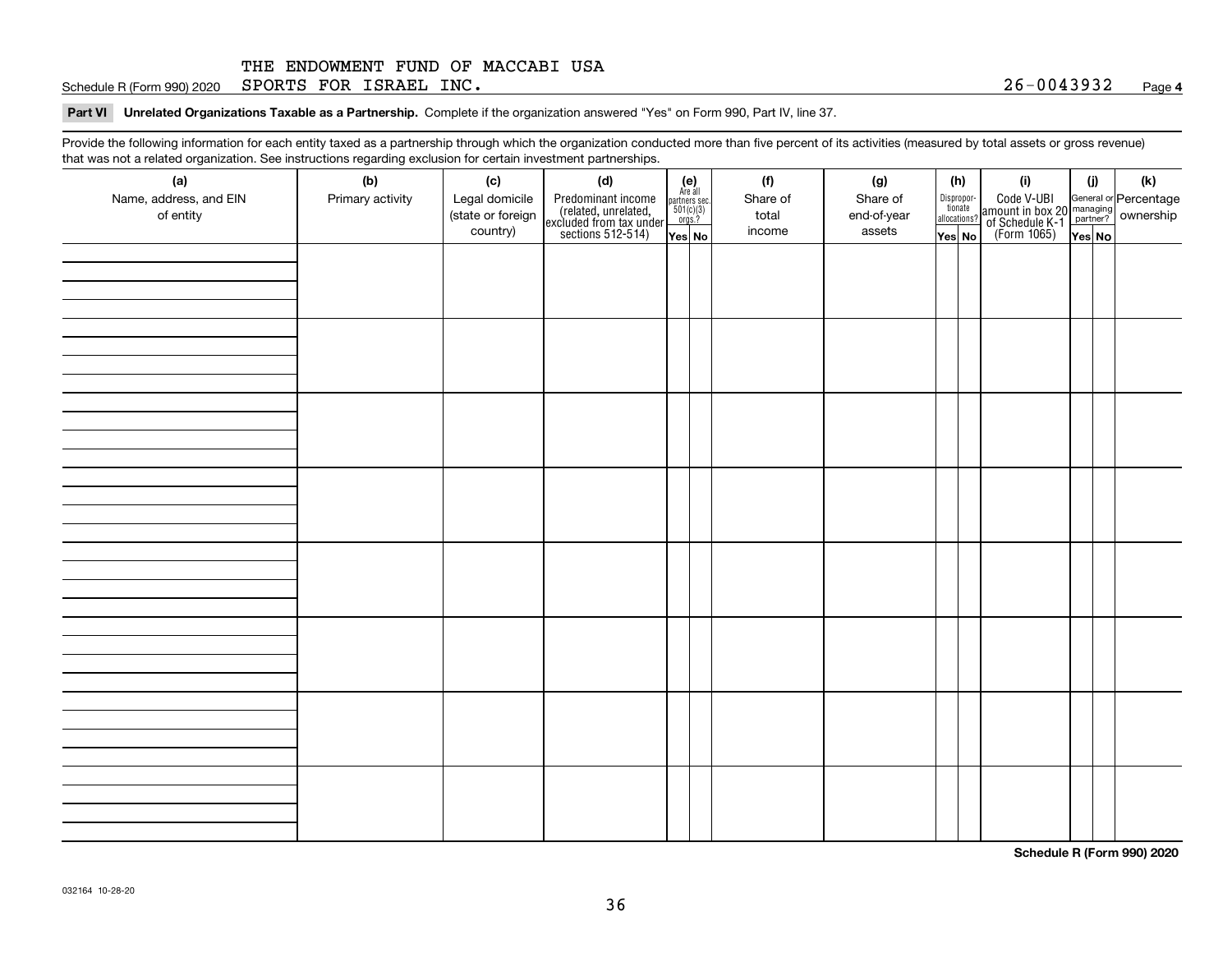**Part VII Supplemental Information**

Provide additional information for responses to questions on Schedule R. See instructions.

032165 10-28-20